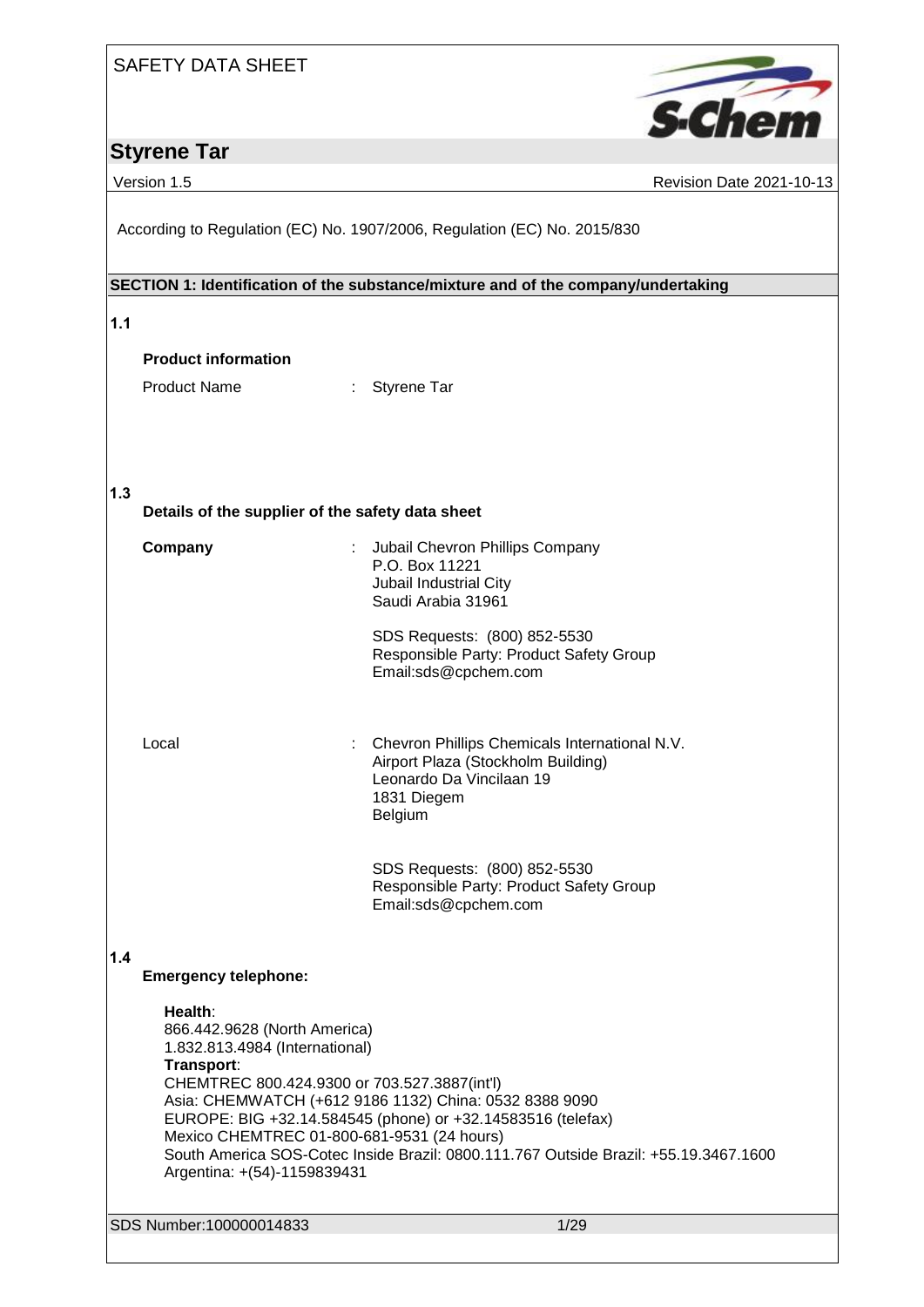Version 1.5 **New Search 2021-10-13** Revision Date 2021-10-13

E-mail address : SDS@CPChem.com

Responsible Department : Product Safety and Toxicology Group<br>E-mail address : SDS@CPChem.com : www.CPChem.com

#### **SECTION 2: Hazards identification**

### **2.1**

#### **Classification of the substance or mixture REGULATION (EC) No 1272/2008**

Flammable liquids, Category 3 H226:

Acute toxicity, Category 4 H302:

Skin irritation, Category 2 H315:

Eye irritation, Category 2 **H319**:

Skin sensitization, Category 1

Carcinogenicity, Category 2 **H351:** 

Reproductive toxicity, Category 1B H360Df:

Specific target organ toxicity - repeated exposure, Category 2

Aspiration hazard, Category 1 H304:

Short-term (acute) aquatic hazard, Category 1 Long-term (chronic) aquatic hazard, Category 1

Flammable liquid and vapor. Harmful if swallowed. Causes skin irritation. Causes serious eye irritation. May cause an allergic skin reaction. Suspected of causing cancer. May damage the unborn child. Suspected of damaging fertility. H373: May cause damage to organs through prolonged or repeated exposure. May be fatal if swallowed and enters airways. H400: Very toxic to aquatic life.

Very toxic to aquatic life with long lasting effects.

**2.2**

### **Labeling (REGULATION (EC) No 1272/2008)**

| Signal Word<br>Danger<br><b>Hazard Statements</b><br>H <sub>226</sub><br>Flammable liquid and vapor.<br>Harmful if swallowed.<br>H302<br>H304<br>May be fatal if swallowed and enters<br>airways.<br>Causes skin irritation.<br>H315<br>H317<br>May cause an allergic skin reaction.<br>H319<br>Causes serious eye irritation.<br>H <sub>351</sub><br>Suspected of causing cancer.<br>H360Df<br>of damaging fertility.<br>May cause damage to organs through<br>H373<br>prolonged or repeated exposure.<br>H410<br>effects. | Hazard pictograms |                                              |  |
|-----------------------------------------------------------------------------------------------------------------------------------------------------------------------------------------------------------------------------------------------------------------------------------------------------------------------------------------------------------------------------------------------------------------------------------------------------------------------------------------------------------------------------|-------------------|----------------------------------------------|--|
|                                                                                                                                                                                                                                                                                                                                                                                                                                                                                                                             |                   |                                              |  |
|                                                                                                                                                                                                                                                                                                                                                                                                                                                                                                                             |                   |                                              |  |
|                                                                                                                                                                                                                                                                                                                                                                                                                                                                                                                             |                   | May damage the unborn child. Suspected       |  |
|                                                                                                                                                                                                                                                                                                                                                                                                                                                                                                                             |                   |                                              |  |
|                                                                                                                                                                                                                                                                                                                                                                                                                                                                                                                             |                   | Very toxic to aquatic life with long lasting |  |
| SDS Number:100000014833<br>2/29                                                                                                                                                                                                                                                                                                                                                                                                                                                                                             |                   |                                              |  |

H410: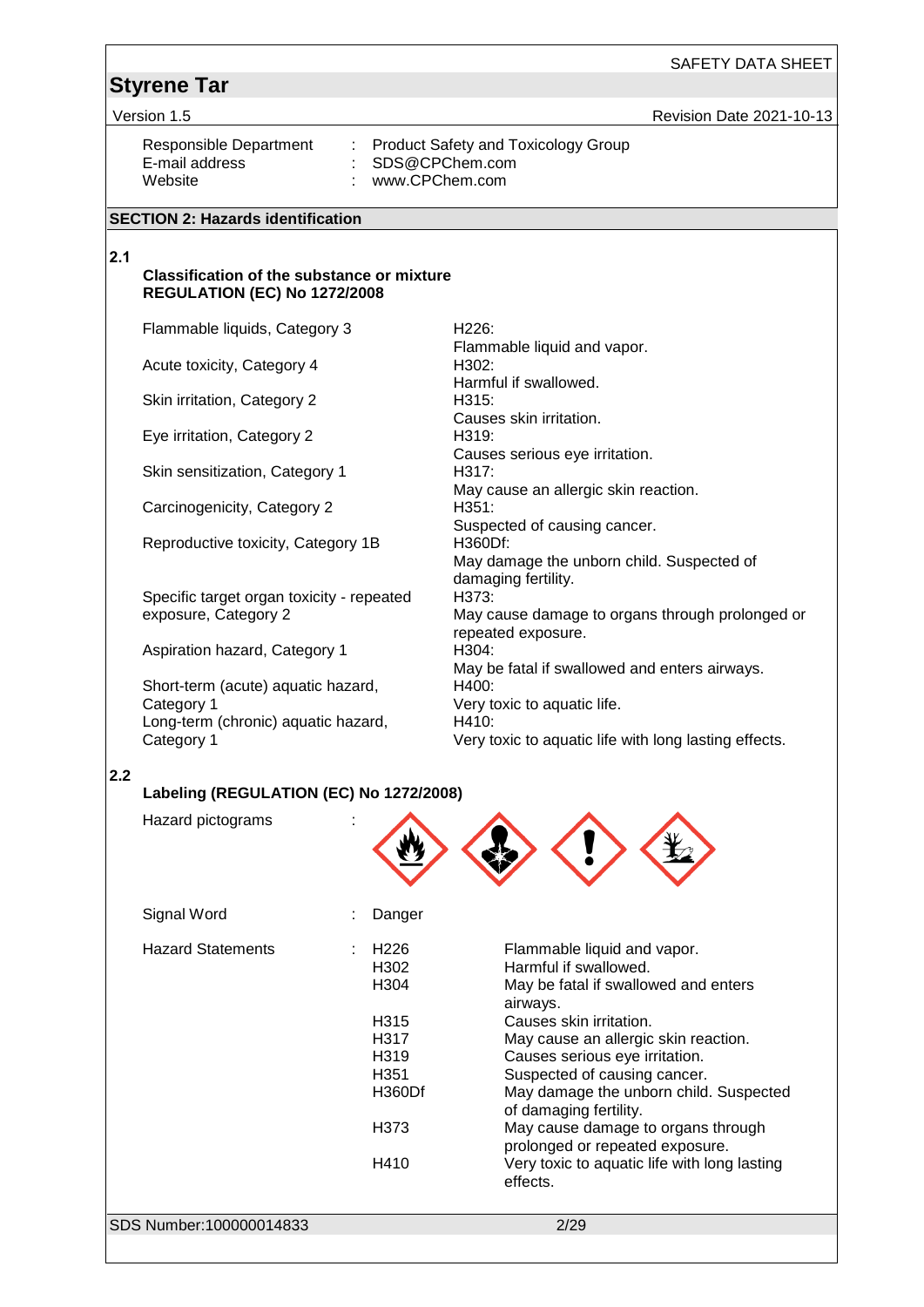|                                                                                                                                         |                                                |                                                                                                                        | SAFETY DATA SHEET                                                                        |
|-----------------------------------------------------------------------------------------------------------------------------------------|------------------------------------------------|------------------------------------------------------------------------------------------------------------------------|------------------------------------------------------------------------------------------|
| <b>Styrene Tar</b><br>Version 1.5                                                                                                       |                                                |                                                                                                                        | Revision Date 2021-10-13                                                                 |
|                                                                                                                                         |                                                |                                                                                                                        |                                                                                          |
| <b>Precautionary Statements</b>                                                                                                         | <b>Prevention:</b><br>P <sub>201</sub><br>P210 | Obtain special instructions before use.<br>smoking.                                                                    | Keep away from heat, hot surfaces, sparks,<br>open flames and other ignition sources. No |
|                                                                                                                                         | P <sub>260</sub>                               | Do not breathe dust/ fume/ gas/ mist/<br>vapors/ spray.                                                                |                                                                                          |
|                                                                                                                                         | P273<br>P280                                   | Avoid release to the environment.<br>eye protection/ face protection/ hearing<br>protection.                           | Wear protective gloves/ protective clothing/                                             |
|                                                                                                                                         | <b>Response:</b><br>P301 + P310                | IF SWALLOWED: Immediately call a                                                                                       |                                                                                          |
|                                                                                                                                         | $P308 + P313$                                  | POISON CENTER/doctor.<br>IF exposed or concerned: Get medical                                                          |                                                                                          |
|                                                                                                                                         | P331<br>P370 + P378                            | advice/ attention.<br>Do NOT induce vomiting.                                                                          | In case of fire: Use dry sand, dry chemical                                              |
|                                                                                                                                         | P391                                           | or alcohol-resistant foam to extinguish.<br>Collect spillage.                                                          |                                                                                          |
| 98-29-3<br><b>Additional Labeling:</b><br>Restricted to professional users.<br><b>SECTION 3: Composition/information on ingredients</b> | 4-tert-Butylcatechol                           |                                                                                                                        |                                                                                          |
| $3.1 - 3.2$<br><b>Substance or Mixture</b><br>Synonyms                                                                                  | S-Chem Styrene Tar<br>and PEB Flux oil         | Wiped Film Evaporator (WFE; X-3351) bottoms stream<br>Styrene tar containing styrene polymer, high boilers, inhibitors |                                                                                          |
| Molecular formula                                                                                                                       | <b>UVCB</b>                                    |                                                                                                                        |                                                                                          |
| <b>Hazardous ingredients</b>                                                                                                            |                                                |                                                                                                                        |                                                                                          |
| Chemical name                                                                                                                           | CAS-No.<br>EC-No.<br>Index No.                 | Classification<br>(REGULATION (EC) No<br>1272/2008)                                                                    | Concentration<br>$[wt\%]$                                                                |
| <b>Polystyrene</b>                                                                                                                      | 9003-53-6<br>500-008-9                         |                                                                                                                        | $0 - 30$                                                                                 |
| <b>Stilbenes</b>                                                                                                                        | 588-59-0<br>209-621-3                          | Acute Tox. 4; H302<br>Aquatic Acute 1; H400<br>Aquatic Chronic 1; H410                                                 | $0 - 20$                                                                                 |
| SDS Number:100000014833                                                                                                                 |                                                | 3/29                                                                                                                   |                                                                                          |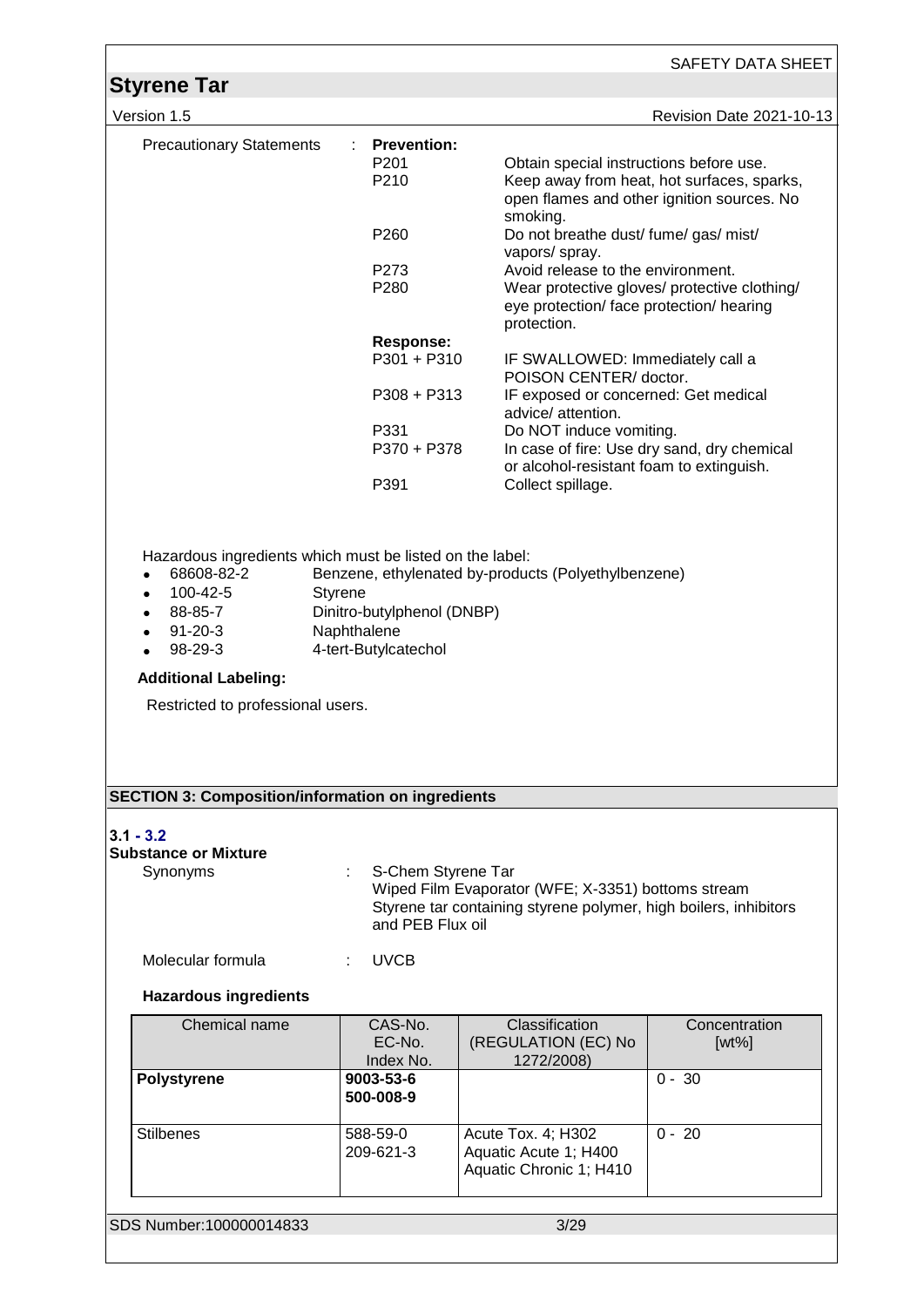| <b>Styrene Tar</b>                                      |                                            |                                                                                                                                                                                                                                                                      | SAFETY DATA SHEET        |
|---------------------------------------------------------|--------------------------------------------|----------------------------------------------------------------------------------------------------------------------------------------------------------------------------------------------------------------------------------------------------------------------|--------------------------|
| Version 1.5                                             |                                            |                                                                                                                                                                                                                                                                      | Revision Date 2021-10-13 |
| Diphenylmethane                                         | $101 - 81 - 5$<br>202-978-6                | Aquatic Chronic 4; H413                                                                                                                                                                                                                                              | $0 - 11$                 |
| Phenanthrene                                            | $85 - 01 - 8$<br>201-581-5                 | Acute Tox. 4; H302<br>Aquatic Acute 1; H400<br>Aquatic Chronic 1; H410<br>Aquatic Chronic 1; H410                                                                                                                                                                    | $0 - 10$                 |
| 1,2-diphenylethane                                      | 103-29-7<br>203-096-4                      |                                                                                                                                                                                                                                                                      | $0 - 20$                 |
| α-Methylstyrene                                         | 98-83-9<br>202-705-0<br>601-027-00-6       | Flam. Liq. 3; H226<br>Eye Irrit. 2; H319<br>STOT SE 3; H335<br>Asp. Tox. 1; H304<br>Aquatic Chronic 2; H411                                                                                                                                                          | $0 - 10$                 |
| Styrene                                                 | 100-42-5<br>202-851-5<br>601-026-00-0      | Flam. Liq. 3; H226<br>Acute Tox. 4; H332<br>Skin Irrit. 2; H315<br>Eye Irrit. 2; H319<br>Repr. 2; H361d<br>STOT SE 3; H335<br>Aquatic Chronic 3; H412<br>Repr. 2; H361d<br>STOT SE 3; H335<br><b>STOT RE 1; H372</b><br>Asp. Tox. 1; H304<br>Aquatic Chronic 3; H412 | $0 - 7$                  |
| Benzene, ethylenated by-<br>products (Polyethylbenzene) | 68608-82-2<br>271-802-8                    | Skin Irrit. 2; H315<br>Skin Sens. 1B; H317<br>Asp. Tox. 1; H304<br>Aquatic Acute 1; H400<br>Aquatic Chronic 1; H410                                                                                                                                                  | $0 - 10$                 |
| Divinylbenzene                                          | 1321-74-0<br>215-325-5                     | Skin Irrit. 2; H315<br>Eye Irrit. 2; H319<br>Aquatic Chronic 2; H411                                                                                                                                                                                                 | $0 - 1$                  |
| Naphthalene                                             | $91 - 20 - 3$<br>202-049-5<br>601-052-00-2 | Flam. Sol. 2; H228<br>Acute Tox. 4; H302<br>Carc. 2; H351<br><b>STOT RE 1; H372</b><br>Aquatic Acute 1; H400<br>Aquatic Chronic 1; H410                                                                                                                              | $0 - 3$                  |
| 1- Propenylbenzene                                      | 873-66-5<br>212-848-0                      | Flam. Liq. 3; H226<br>Skin Irrit. 2; H315<br>Asp. Tox. 1; H304                                                                                                                                                                                                       | $0 - 3$                  |
| 4-tert-Butylcatechol                                    | 98-29-3<br>202-653-9                       | Acute Tox. 4; H302<br>Acute Tox. 4; H312<br>Skin Corr. 1B; H314<br>Skin Sens. 1; H317<br>Aquatic Acute 1; H400<br>Aquatic Chronic 1; H410                                                                                                                            | $0 - 0.2$                |
| 2-Phenylnaphthalene                                     | 612-94-2                                   | Aquatic Acute 1; H400                                                                                                                                                                                                                                                | $0 - 3$                  |
| SDS Number:100000014833                                 |                                            | 4/29                                                                                                                                                                                                                                                                 |                          |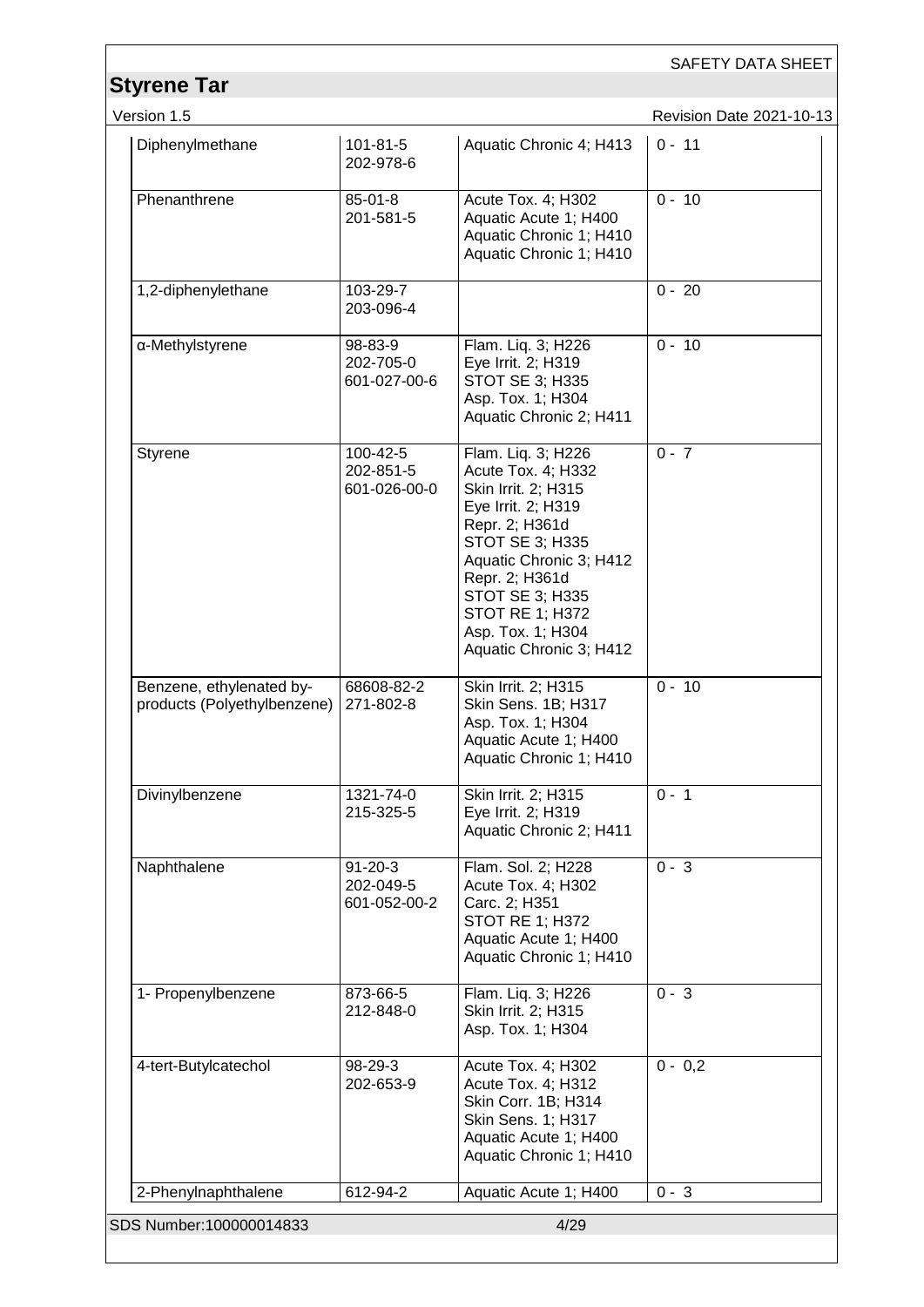# **Styrene Tar**

Version 1.5 **Version 1.5** Revision Date 2021-10-13

|                               | 210-324-6                            | Aquatic Chronic 1; H410                                                                                                                |         |
|-------------------------------|--------------------------------------|----------------------------------------------------------------------------------------------------------------------------------------|---------|
| Dinitro-butylphenol (DNBP)    | 88-85-7<br>201-861-7<br>609-025-00-7 | Acute Tox. 3; H301<br>Acute Tox. 3; H311<br>Eye Irrit. 2; H319<br>Repr. 1B; H360Df<br>Aquatic Acute 1; H400<br>Aquatic Chronic 1; H410 | $0 - 4$ |
| Hydroxypropyl<br>hydroxyamine | 97173-34-7<br>417-040-3              |                                                                                                                                        | $0 - 2$ |

For the full text of the H-Statements mentioned in this Section, see Section 16.

### **SECTION 4: First aid measures**

# **4.1**

| <b>Description of first-aid measures</b> |                           |                                                                                                                                                                                                                                            |
|------------------------------------------|---------------------------|--------------------------------------------------------------------------------------------------------------------------------------------------------------------------------------------------------------------------------------------|
| General advice                           |                           | Move out of dangerous area. Show this material safety data<br>sheet to the doctor in attendance. Material may produce a<br>serious, potentially fatal pneumonia if swallowed or vomited.                                                   |
| If inhaled                               |                           | : If unconscious, place in recovery position and seek medical<br>advice. If symptoms persist, call a physician.                                                                                                                            |
| In case of skin contact                  |                           | : If skin irritation persists, call a physician. If on skin, rinse well<br>with water. If on clothes, remove clothes.                                                                                                                      |
| In case of eye contact                   | $\mathbb{Z}^{\mathbb{Z}}$ | Immediately flush eye(s) with plenty of water. Remove contact<br>lenses. Protect unharmed eye. Keep eye wide open while<br>rinsing. If eye irritation persists, consult a specialist.                                                      |
| If swallowed                             |                           | Keep respiratory tract clear. Do NOT induce vomiting. Do not<br>give milk or alcoholic beverages. Never give anything by<br>mouth to an unconscious person. If symptoms persist, call a<br>physician. Take victim immediately to hospital. |

|     | <b>SECTION 5: Firefighting measures</b>                           |    |                                                                                                             |
|-----|-------------------------------------------------------------------|----|-------------------------------------------------------------------------------------------------------------|
|     | Flash point                                                       |    | 49°C (120°F)                                                                                                |
|     | Autoignition temperature                                          | ÷. | 420°C (788°F)                                                                                               |
| 5.1 | <b>Extinguishing media</b>                                        |    |                                                                                                             |
|     | Suitable extinguishing<br>media                                   |    | : Alcohol-resistant foam. Carbon dioxide (CO2). Dry chemical.                                               |
|     | Unsuitable extinguishing : High volume water jet.<br>media        |    |                                                                                                             |
| 5.2 |                                                                   |    |                                                                                                             |
|     | Special hazards arising from the substance or mixture<br>fighting |    | Specific hazards during fire : Do not allow run-off from fire fighting to enter drains or water<br>courses. |
|     | SDS Number:100000014833                                           |    | 5/29                                                                                                        |
|     |                                                                   |    |                                                                                                             |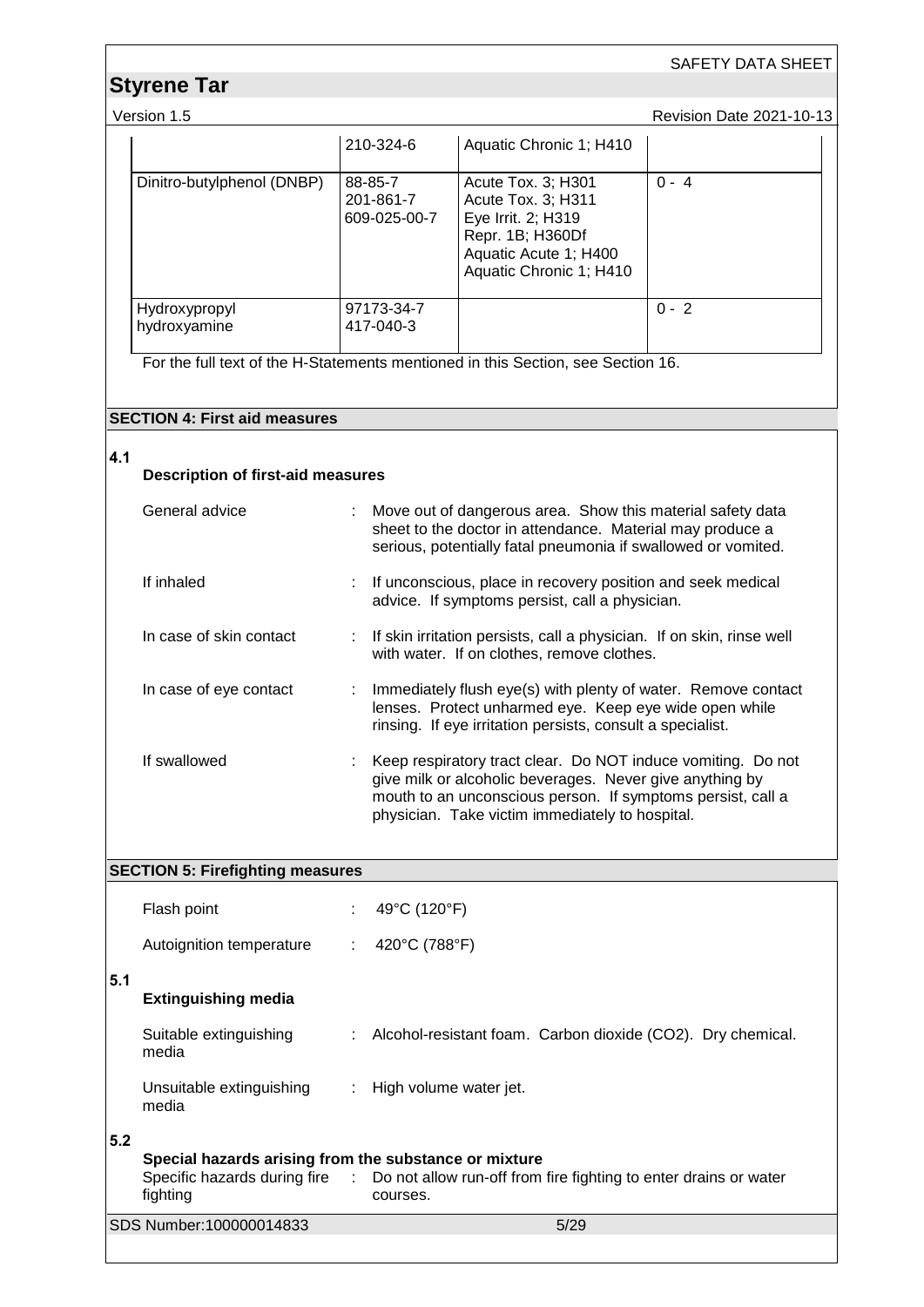|     |                                                                                     | <b>SAFETY DATA SHEET</b>                                                                                                                                                                                                                                                                                                                                                               |
|-----|-------------------------------------------------------------------------------------|----------------------------------------------------------------------------------------------------------------------------------------------------------------------------------------------------------------------------------------------------------------------------------------------------------------------------------------------------------------------------------------|
|     | <b>Styrene Tar</b>                                                                  |                                                                                                                                                                                                                                                                                                                                                                                        |
|     | Version 1.5                                                                         | Revision Date 2021-10-13                                                                                                                                                                                                                                                                                                                                                               |
|     |                                                                                     |                                                                                                                                                                                                                                                                                                                                                                                        |
| 5.3 | <b>Advice for firefighters</b><br>Special protective<br>equipment for fire-fighters | Wear self-contained breathing apparatus for firefighting if<br>necessary.                                                                                                                                                                                                                                                                                                              |
|     | Further information                                                                 | Collect contaminated fire extinguishing water separately. This<br>must not be discharged into drains. Fire residues and<br>contaminated fire extinguishing water must be disposed of in<br>accordance with local regulations. For safety reasons in case<br>of fire, cans should be stored separately in closed<br>containments. Use a water spray to cool fully closed<br>containers. |
|     | Fire and explosion<br>protection                                                    | Do not spray on a naked flame or any incandescent material.<br>Take necessary action to avoid static electricity discharge<br>(which might cause ignition of organic vapors). Keep away<br>from open flames, hot surfaces and sources of ignition.                                                                                                                                     |
|     | <b>SECTION 6: Accidental release measures</b>                                       |                                                                                                                                                                                                                                                                                                                                                                                        |
| 6.1 |                                                                                     |                                                                                                                                                                                                                                                                                                                                                                                        |
|     |                                                                                     | Personal precautions, protective equipment and emergency procedures                                                                                                                                                                                                                                                                                                                    |
|     | Personal precautions                                                                | Use personal protective equipment. Ensure adequate<br>ventilation. Remove all sources of ignition. Evacuate<br>personnel to safe areas. Beware of vapors accumulating to<br>form explosive concentrations. Vapors can accumulate in low<br>areas.                                                                                                                                      |
| 6.2 | <b>Environmental precautions</b>                                                    |                                                                                                                                                                                                                                                                                                                                                                                        |
|     | Environmental precautions                                                           | Prevent product from entering drains. Prevent further leakage<br>or spillage if safe to do so. If the product contaminates rivers<br>and lakes or drains inform respective authorities.                                                                                                                                                                                                |
| 6.3 |                                                                                     |                                                                                                                                                                                                                                                                                                                                                                                        |
|     | Methods and materials for containment and cleaning up<br>Methods for cleaning up    | Contain spillage, and then collect with non-combustible<br>absorbent material, (e.g. sand, earth, diatomaceous earth,<br>vermiculite) and place in container for disposal according to<br>local / national regulations (see section 13).                                                                                                                                               |
| 6.4 | Reference to other sections                                                         |                                                                                                                                                                                                                                                                                                                                                                                        |
|     | Reference to other sections                                                         | For personal protection see section 8. For disposal<br>considerations see section 13.                                                                                                                                                                                                                                                                                                  |
|     | <b>SECTION 7: Handling and storage</b>                                              |                                                                                                                                                                                                                                                                                                                                                                                        |
|     |                                                                                     |                                                                                                                                                                                                                                                                                                                                                                                        |
| 7.1 | <b>Precautions for safe handling</b><br><b>Handling</b>                             |                                                                                                                                                                                                                                                                                                                                                                                        |
|     | Advice on safe handling                                                             | Avoid formation of aerosol. Do not breathe vapors/dust. Avoid<br>exposure - obtain special instructions before use. Avoid<br>contact with skin and eyes. For personal protection see<br>section 8. Smoking, eating and drinking should be prohibited<br>in the application area. Take precautionary measures against                                                                   |
|     | SDS Number:100000014833                                                             | 6/29                                                                                                                                                                                                                                                                                                                                                                                   |
|     |                                                                                     |                                                                                                                                                                                                                                                                                                                                                                                        |

<u> 1980 - Johann Barn, mars ann an t-Amhain Aonaichte ann an t-Aonaichte ann an t-Aonaichte ann an t-Aonaichte a</u>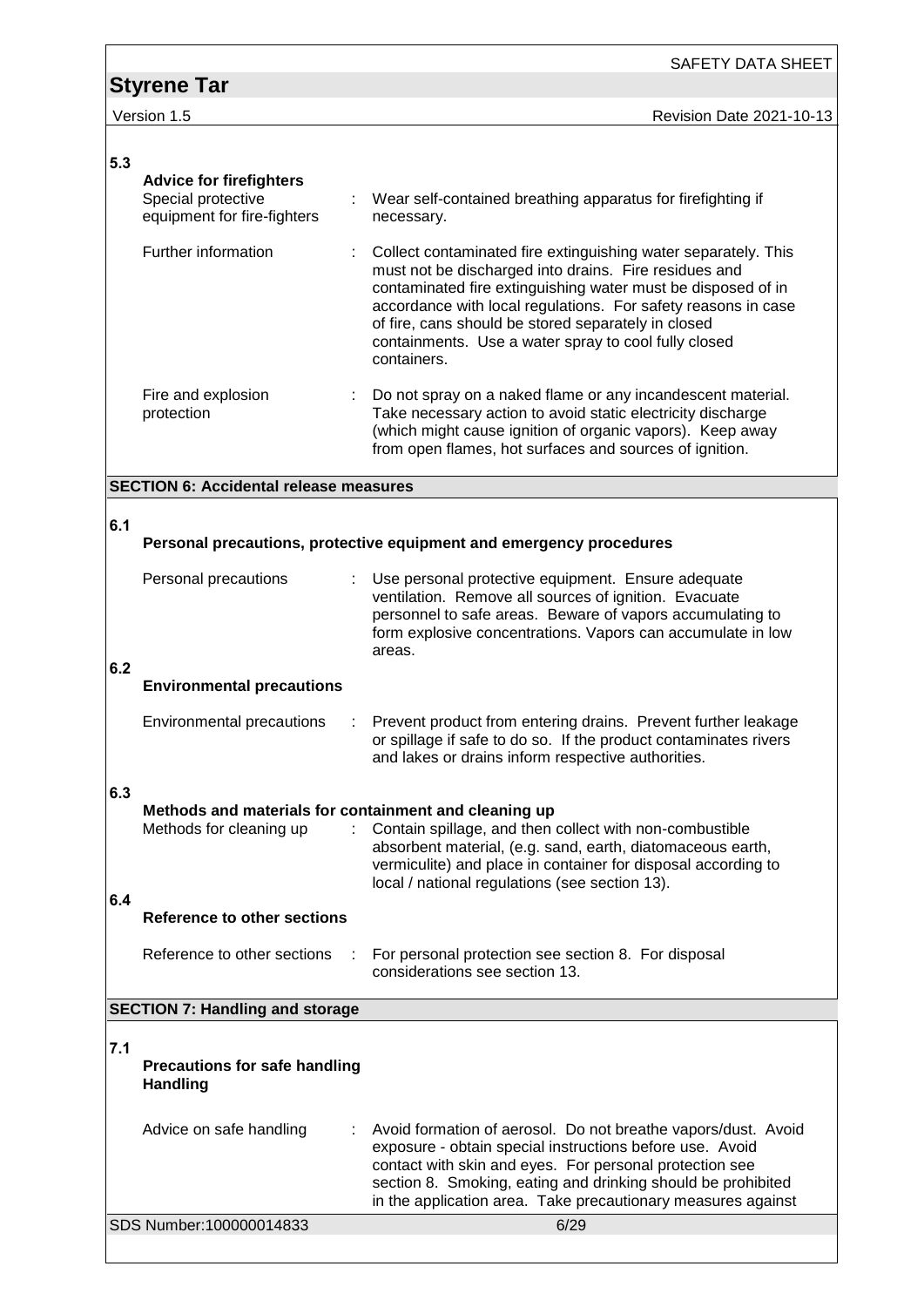| <b>Styrene Tar</b><br>Version 1.5                                                                                                        |                                                                                                                                                                                                                                                                                                                                                                                                                      |                                                                                                                                                                                                                                                                                                                                                                                                                                 |                       | SAFETY DATA SHEET                          |
|------------------------------------------------------------------------------------------------------------------------------------------|----------------------------------------------------------------------------------------------------------------------------------------------------------------------------------------------------------------------------------------------------------------------------------------------------------------------------------------------------------------------------------------------------------------------|---------------------------------------------------------------------------------------------------------------------------------------------------------------------------------------------------------------------------------------------------------------------------------------------------------------------------------------------------------------------------------------------------------------------------------|-----------------------|--------------------------------------------|
|                                                                                                                                          |                                                                                                                                                                                                                                                                                                                                                                                                                      |                                                                                                                                                                                                                                                                                                                                                                                                                                 |                       |                                            |
|                                                                                                                                          |                                                                                                                                                                                                                                                                                                                                                                                                                      |                                                                                                                                                                                                                                                                                                                                                                                                                                 |                       | <b>Revision Date 2021-10-13</b>            |
|                                                                                                                                          |                                                                                                                                                                                                                                                                                                                                                                                                                      | static discharges. Provide sufficient air exchange and/or<br>exhaust in work rooms. Open drum carefully as content may<br>be under pressure. Dispose of rinse water in accordance with<br>local and national regulations. Persons susceptible to skin<br>sensitization problems or asthma, allergies, chronic or<br>recurrent respiratory disease should not be employed in any<br>process in which this mixture is being used. |                       |                                            |
| Advice on protection<br>against fire and explosion                                                                                       |                                                                                                                                                                                                                                                                                                                                                                                                                      | Do not spray on a naked flame or any incandescent material.<br>Take necessary action to avoid static electricity discharge<br>(which might cause ignition of organic vapors). Keep away<br>from open flames, hot surfaces and sources of ignition.                                                                                                                                                                              |                       |                                            |
| 7.2                                                                                                                                      | Conditions for safe storage, including any incompatibilities                                                                                                                                                                                                                                                                                                                                                         |                                                                                                                                                                                                                                                                                                                                                                                                                                 |                       |                                            |
| <b>Storage</b>                                                                                                                           |                                                                                                                                                                                                                                                                                                                                                                                                                      |                                                                                                                                                                                                                                                                                                                                                                                                                                 |                       |                                            |
| Requirements for storage<br>areas and containers                                                                                         |                                                                                                                                                                                                                                                                                                                                                                                                                      | No smoking. Keep container tightly closed in a dry and well-<br>ventilated place. Containers which are opened must be<br>carefully resealed and kept upright to prevent leakage.<br>Observe label precautions. Electrical installations / working<br>materials must comply with the technological safety standards.                                                                                                             |                       |                                            |
|                                                                                                                                          |                                                                                                                                                                                                                                                                                                                                                                                                                      |                                                                                                                                                                                                                                                                                                                                                                                                                                 |                       |                                            |
| 8.1<br><b>Control parameters</b>                                                                                                         |                                                                                                                                                                                                                                                                                                                                                                                                                      |                                                                                                                                                                                                                                                                                                                                                                                                                                 |                       |                                            |
|                                                                                                                                          | Ingredients with workplace control parameters                                                                                                                                                                                                                                                                                                                                                                        |                                                                                                                                                                                                                                                                                                                                                                                                                                 |                       |                                            |
|                                                                                                                                          | Podstata                                                                                                                                                                                                                                                                                                                                                                                                             | Hodnota                                                                                                                                                                                                                                                                                                                                                                                                                         | Kontrolné parametre   | Poznámka                                   |
|                                                                                                                                          | SK OEL                                                                                                                                                                                                                                                                                                                                                                                                               | NPEL priemerný                                                                                                                                                                                                                                                                                                                                                                                                                  | $5 \text{ mg/m}$ 3    | Tabul'ka č. 5, Pre<br>celkovú koncentráciu |
|                                                                                                                                          | SK OEL                                                                                                                                                                                                                                                                                                                                                                                                               | NPEL priemerný                                                                                                                                                                                                                                                                                                                                                                                                                  | $5 \text{ mg/m}$ 3    | Pevný aerosol, pre<br>celkovú koncentráciu |
|                                                                                                                                          | SK OEL                                                                                                                                                                                                                                                                                                                                                                                                               | NPEL priemerný                                                                                                                                                                                                                                                                                                                                                                                                                  | 50 ppm, 246 mg/m3     |                                            |
|                                                                                                                                          | SK OEL                                                                                                                                                                                                                                                                                                                                                                                                               | NPEL krátkodobý                                                                                                                                                                                                                                                                                                                                                                                                                 | 100 ppm, 492 mg/m3    |                                            |
|                                                                                                                                          | SK OEL                                                                                                                                                                                                                                                                                                                                                                                                               | NPEL priemerný                                                                                                                                                                                                                                                                                                                                                                                                                  | 20 ppm, 90 mg/m3      |                                            |
|                                                                                                                                          | SK OEL                                                                                                                                                                                                                                                                                                                                                                                                               | NPEL krátkodobý                                                                                                                                                                                                                                                                                                                                                                                                                 | 50 ppm, 200 mg/m3     |                                            |
|                                                                                                                                          | SK OEL<br>SK OEL                                                                                                                                                                                                                                                                                                                                                                                                     | NPEL priemerný                                                                                                                                                                                                                                                                                                                                                                                                                  | 10 ppm, 50 mg/m3      | Κ,<br>K,                                   |
| Tabul'ka č. 5                                                                                                                            | K Znamená, ze faktor môže byť ľahko absorbovaný kožou. Niektoré faktory, ktoré ľahko prenikajú kožou, môžu spôsobovať až<br>smrteľné otravy, éasto bez varovných príznakov (napr. anilín, nitrobenzén, nitroglykol, fenoly a pod.). Pri látkach s významným<br>prienikom cez kožu, éi už v podobe kvapalín alebo pár, je osobitne dôležité zabrániť kožnému kontaktu.<br>pevné aerosóly s prevažne dráždivým účinkom | NPEL krátkodobý                                                                                                                                                                                                                                                                                                                                                                                                                 | 15 ppm, 80 mg/m3      |                                            |
|                                                                                                                                          | Osnova                                                                                                                                                                                                                                                                                                                                                                                                               | Vrednost                                                                                                                                                                                                                                                                                                                                                                                                                        | Parametri nadzora     | Pripomba                                   |
|                                                                                                                                          | SI OEL                                                                                                                                                                                                                                                                                                                                                                                                               | MV                                                                                                                                                                                                                                                                                                                                                                                                                              | 50 ppm, 246 mg/m3     |                                            |
|                                                                                                                                          | SI OEL                                                                                                                                                                                                                                                                                                                                                                                                               | <b>KTV</b>                                                                                                                                                                                                                                                                                                                                                                                                                      | 100 ppm, 492 mg/m3    |                                            |
|                                                                                                                                          | SI OEL                                                                                                                                                                                                                                                                                                                                                                                                               | MV                                                                                                                                                                                                                                                                                                                                                                                                                              | 20 ppm, 86 mg/m3      | RD-2,                                      |
|                                                                                                                                          | SI OEL                                                                                                                                                                                                                                                                                                                                                                                                               | <b>KTV</b>                                                                                                                                                                                                                                                                                                                                                                                                                      | 40 ppm, 172 mg/m3     | RD-2,                                      |
|                                                                                                                                          | SI OEL                                                                                                                                                                                                                                                                                                                                                                                                               | MV<br><b>MV</b>                                                                                                                                                                                                                                                                                                                                                                                                                 | 10 ppm,               | 2, K,                                      |
| SΚ<br>Zložky<br>Polystyrene<br>α-Methylstyrene<br>Styrene<br>Naphthalene<br>SI<br>Sestavine<br>α-Methylstyrene<br>Styrene<br>Naphthalene | SI OEL<br>SI OEL                                                                                                                                                                                                                                                                                                                                                                                                     | KTV                                                                                                                                                                                                                                                                                                                                                                                                                             | 50 mg/m3<br>$10$ ppm, | 2, K, Inhalabilna frakcija<br>2, K,        |

SDS Number:100000014833 7/29

α-Methylstyrene SE AFS NGV 20 ppm, 98 mg/m3

Beståndsdelar Grundval Värde Kontrollparametrar Anmärkning

SE AFS NGV 20 ppm, 98 mg/m3<br>SE AFS KGV 100 ppm, 492 mg/m3

**Beståndsdelar**<br>α-Methylstyrene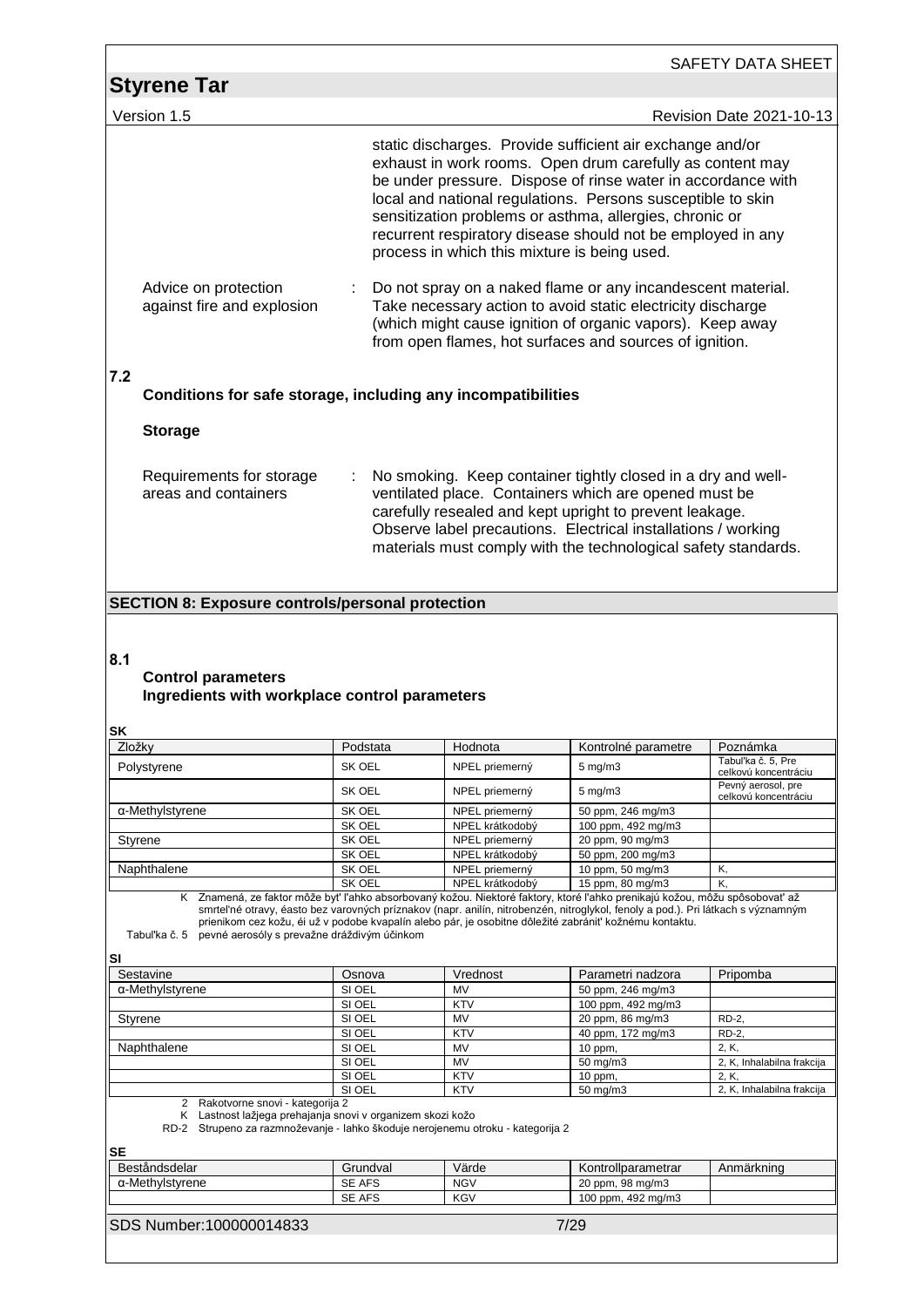# **Styrene Tar**

Version 1.5 **Revision Date 2021-10-13** 

|                                                                                                                                                                                                                  |                                                                                       |                            |                                                                                                          | $5.00011$ Dato L02 1 |
|------------------------------------------------------------------------------------------------------------------------------------------------------------------------------------------------------------------|---------------------------------------------------------------------------------------|----------------------------|----------------------------------------------------------------------------------------------------------|----------------------|
| Styrene                                                                                                                                                                                                          | <b>SE AFS</b>                                                                         | <b>NGV</b>                 | 10 ppm, 43 mg/m3                                                                                         | Η,                   |
|                                                                                                                                                                                                                  | <b>SE AFS</b>                                                                         | <b>KGV</b>                 | 20 ppm, 86 mg/m3                                                                                         | V, H,                |
| Naphthalene                                                                                                                                                                                                      | SE AFS                                                                                | <b>NGV</b>                 | 10 ppm, 50 mg/m3                                                                                         |                      |
| H Ämnet kan lätt upptas genom huden.                                                                                                                                                                             | <b>SE AFS</b>                                                                         | <b>KGV</b>                 | 15 ppm, 80 mg/m3                                                                                         | V,                   |
|                                                                                                                                                                                                                  |                                                                                       |                            | V Vägledande korttidsgränsvärde ska användas som ett rekommenderat högsta värde som inte bör överskridas |                      |
| RS<br>Компоненты                                                                                                                                                                                                 | Основа                                                                                | Величина                   |                                                                                                          | Заметка              |
| α-Метилстирол                                                                                                                                                                                                    | <b>RS OEL</b>                                                                         | GVI                        | Параметры контроля<br>50 ppm, 246 mg/m3                                                                  | EU*,                 |
|                                                                                                                                                                                                                  | RS OEL                                                                                | <b>KGVI</b>                | 100 ppm, 492 mg/m3                                                                                       | EU*,                 |
| Нафталин                                                                                                                                                                                                         | RS OEL                                                                                | GVI                        | 10 ppm, 50 mg/m3                                                                                         | Carc. cat. 3, EU,    |
| Carc. cat. 3<br>EU Substance mentioned in indicative exposure limit values in Directive 91/322 / EEC<br>EU* Substance mentioned in indicative exposure limit values in Directive 2000/39 / EC (first list)<br>RO | Chemical substances that cause concern about possible carcinogenic effects for humans |                            |                                                                                                          |                      |
| Componente                                                                                                                                                                                                       | Sursă                                                                                 | Valoare                    | Parametri de control                                                                                     | Notă                 |
| Phenanthrene                                                                                                                                                                                                     | RO OEL                                                                                | <b>TWA</b>                 | $0,2$ mg/m $3$                                                                                           | C <sub>1</sub> B,    |
| α-Methylstyrene                                                                                                                                                                                                  | <b>RO OEL</b>                                                                         | <b>TWA</b>                 | 50 ppm, 246 mg/m3                                                                                        |                      |
|                                                                                                                                                                                                                  | RO OEL                                                                                | <b>STEL</b>                | 100 ppm, 492 mg/m3                                                                                       |                      |
| Styrene                                                                                                                                                                                                          | RO OEL                                                                                | <b>TWA</b>                 | 12 ppm, 50 mg/m3                                                                                         |                      |
|                                                                                                                                                                                                                  | RO OEL                                                                                | <b>STEL</b>                | 35 ppm, 150 mg/m3                                                                                        |                      |
| Dinitro-butylphenol (DNBP)                                                                                                                                                                                       | RO OEL                                                                                | <b>TWA</b>                 | $0,1$ mg/m $3$                                                                                           | R <sub>1</sub> B,    |
|                                                                                                                                                                                                                  | RO OEL                                                                                | <b>STEL</b>                | $0,5$ mg/m $3$                                                                                           | R <sub>1</sub> B,    |
| Naphthalene<br>C1B poate provoca apariția cancerului                                                                                                                                                             | RO OEL                                                                                | <b>TWA</b>                 | 10 ppm, 50 mg/m3                                                                                         | C <sub>2</sub>       |
| C2 susceptibil de a provoca apariția cancerului<br>R1B poate dăuna fătului; poate dăuna fertilității<br>PT                                                                                                       |                                                                                       |                            |                                                                                                          |                      |
| Componentes                                                                                                                                                                                                      | <b>Bases</b>                                                                          | Valor                      | Parâmetros de<br>controlo                                                                                | Nota                 |
| α-Methylstyrene                                                                                                                                                                                                  | PT OEL                                                                                | VLE-MP                     | 10 ppm,                                                                                                  | A3,                  |
|                                                                                                                                                                                                                  | PT OEL                                                                                | VLE CD                     | 100 ppm,                                                                                                 | A3,                  |
|                                                                                                                                                                                                                  | PT DL 305/2007                                                                        | oito horas                 | 50 ppm, 246 mg/m3                                                                                        |                      |
|                                                                                                                                                                                                                  | PT DL 305/2007                                                                        | curta duração              | 100 ppm, 492 mg/m3                                                                                       |                      |
| Styrene                                                                                                                                                                                                          | PT OEL                                                                                | VLE-MP                     | 20 ppm,                                                                                                  | A4,                  |
|                                                                                                                                                                                                                  | PT OEL                                                                                | VLE_CD                     | 40 ppm,                                                                                                  | A4,                  |
| Naphthalene                                                                                                                                                                                                      | PT OEL<br>PT DL 305/2007                                                              | VLE-MP                     | 10 ppm,                                                                                                  | P, A3,               |
| Divinylbenzene                                                                                                                                                                                                   | PT OEL                                                                                | oito horas<br>VLE-MP       | 10 ppm, 50 mg/m3<br>10 ppm,                                                                              |                      |
| A4 Agente não classificável como carcinogénico no Homem.<br>P Perigo de absorção cutânea<br>PL<br>Składniki                                                                                                      | Podstawa                                                                              | Wartość                    | Parametry dotyczące                                                                                      | Uwaga                |
|                                                                                                                                                                                                                  |                                                                                       |                            | kontroli                                                                                                 |                      |
| Phenanthrene                                                                                                                                                                                                     | PL NDS                                                                                | <b>NDS</b>                 | $0,002$ mg/m3                                                                                            |                      |
| α-Methylstyrene                                                                                                                                                                                                  | PL NDS<br>PL NDS                                                                      | <b>NDS</b><br><b>NDSch</b> | 240 mg/m3<br>480 mg/m3                                                                                   |                      |
| Styrene                                                                                                                                                                                                          | PL NDS                                                                                | <b>NDS</b>                 | 50 mg/m3                                                                                                 |                      |
|                                                                                                                                                                                                                  | PL NDS                                                                                | <b>NDSch</b>               | 100 mg/m3                                                                                                |                      |
| Naphthalene                                                                                                                                                                                                      | PL NDS                                                                                | <b>NDS</b>                 | 20 mg/m3                                                                                                 |                      |
|                                                                                                                                                                                                                  | PL NDS                                                                                | <b>NDSch</b>               | 50 mg/m3                                                                                                 |                      |
| 1,4-diethylbenzene                                                                                                                                                                                               | PL NDS                                                                                | <b>NDS</b>                 | 100 mg/m3                                                                                                |                      |
|                                                                                                                                                                                                                  | PL NDS                                                                                | <b>NDSch</b>               | 400 mg/m3                                                                                                |                      |
| Divinylbenzene                                                                                                                                                                                                   | PL NDS                                                                                | <b>NDS</b>                 | 50 mg/m3                                                                                                 |                      |
| NΟ                                                                                                                                                                                                               |                                                                                       |                            |                                                                                                          |                      |
| Komponenter                                                                                                                                                                                                      | Grunnlag                                                                              | Verdi                      | Kontrollparametrer                                                                                       | Nota                 |
| Phenanthrene                                                                                                                                                                                                     | FOR-2011-12-06-<br>1358                                                               | GV                         | $0,04 \, \text{mg/m3}$                                                                                   | Κ,                   |
| α-Methylstyrene                                                                                                                                                                                                  | FOR-2011-12-06-<br>1358                                                               | GV                         | 50 ppm, 240 mg/m3                                                                                        |                      |
| Styrene                                                                                                                                                                                                          | FOR-2011-12-06-<br>1358                                                               | GV                         | 25 ppm, 105 mg/m3                                                                                        | М,                   |
| Naphthalene                                                                                                                                                                                                      | FOR-2011-12-06-<br>1358                                                               | GV                         | 10 ppm, 50 mg/m3                                                                                         |                      |
| K Kjemikalier som skal betraktes som kreftfremkallende.<br>M Kjemikalier som skal betraktes som mutagene.                                                                                                        |                                                                                       |                            |                                                                                                          |                      |
| ΝL                                                                                                                                                                                                               |                                                                                       |                            |                                                                                                          |                      |
| Bestanddelen                                                                                                                                                                                                     | Basis                                                                                 | Waarde                     | Controleparameters                                                                                       | Opmerking            |
| α-Methylstyrene                                                                                                                                                                                                  | <b>NLWG</b>                                                                           | TGG-8 uur                  | 20 mg/m3                                                                                                 |                      |
| Naphthalene                                                                                                                                                                                                      | <b>NLWG</b>                                                                           | TGG-8 uur                  | 50 mg/m3                                                                                                 |                      |
| SDS Number: 100000014833                                                                                                                                                                                         |                                                                                       |                            | 8/29                                                                                                     |                      |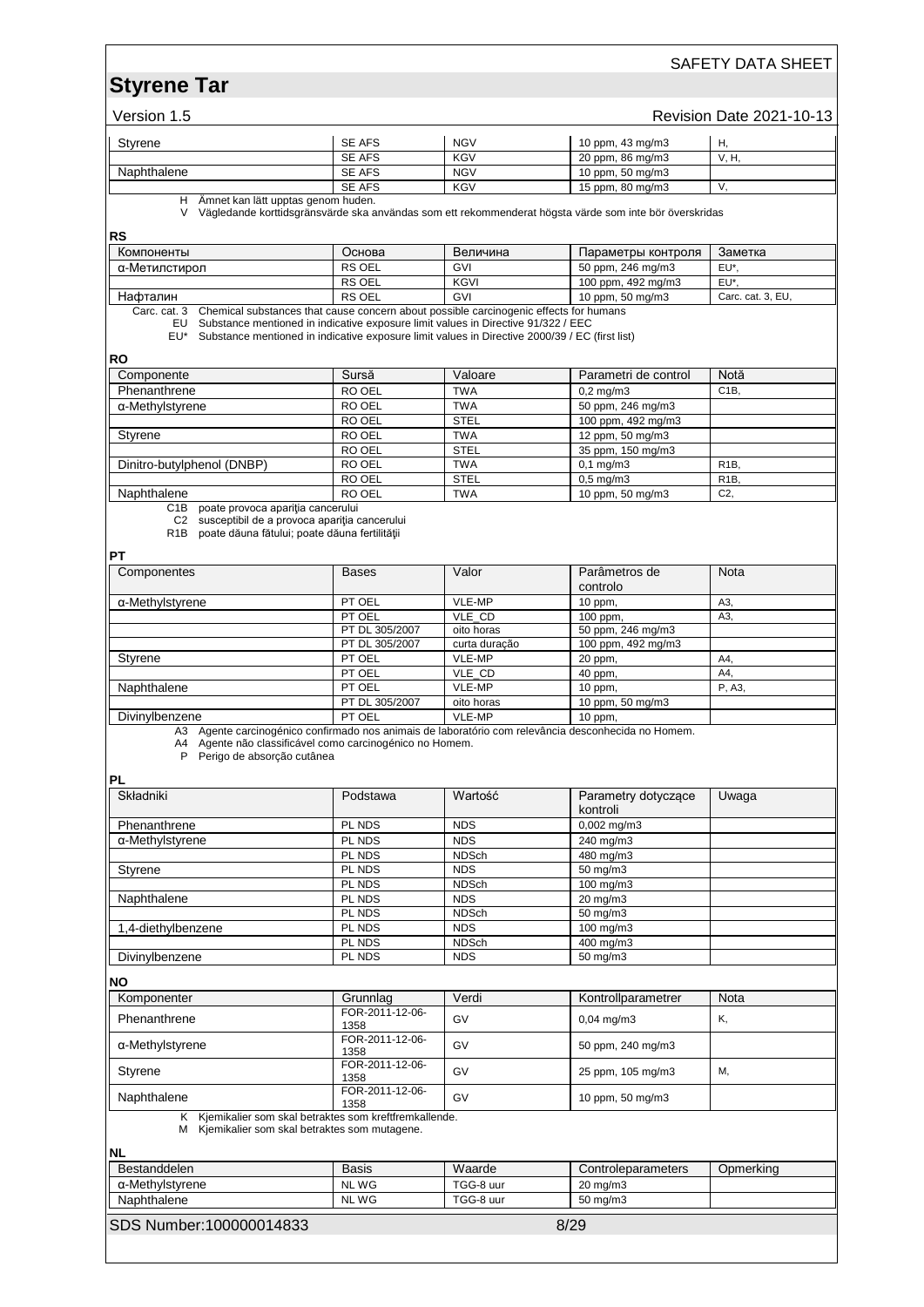### SAFETY DATA SHEET

# **Version 1.5 Revision Date 2021-10-13**

|                                                                                     | NL WG                                                                   | TGG-15 min                                                                                                        | 80 mg/m3                              |                |
|-------------------------------------------------------------------------------------|-------------------------------------------------------------------------|-------------------------------------------------------------------------------------------------------------------|---------------------------------------|----------------|
| MТ                                                                                  |                                                                         |                                                                                                                   |                                       |                |
| Components                                                                          | Basis                                                                   | Value                                                                                                             | Control parameters                    | Note           |
| α-Methylstyrene                                                                     | MT OEL                                                                  | <b>TWA</b>                                                                                                        | 50 ppm, 246 mg/m3                     |                |
|                                                                                     | MT OEL                                                                  | <b>STEL</b>                                                                                                       | 100 ppm, 492 mg/m3                    |                |
| Naphthalene                                                                         | MT OEL                                                                  | <b>TWA</b>                                                                                                        | 10 ppm, 50 mg/m3                      |                |
| ΜK                                                                                  |                                                                         |                                                                                                                   |                                       |                |
| Съставки                                                                            | Основа                                                                  | Стойност                                                                                                          | Параметри на<br>контрол               | Бележка        |
| $\overline{\alpha}$ -Methylstyrene                                                  | MK OEL                                                                  | MV                                                                                                                | 50 ppm, 246 mg/m3                     |                |
| Styrene                                                                             | MK OEL                                                                  | MV                                                                                                                | 20 ppm, 86 mg/m3                      |                |
| Naphthalene                                                                         | MK OEL                                                                  | <b>MV</b>                                                                                                         | 10 ppm, 50 mg/m3                      |                |
| LV                                                                                  |                                                                         |                                                                                                                   |                                       |                |
| Sastāvdalas                                                                         | Bāze                                                                    | Vērtība                                                                                                           | Pārvaldības parametri                 | Piezīme        |
| Phenanthrene                                                                        | LV OEL                                                                  | AER 8 st                                                                                                          | $0,8$ mg/m $3$                        |                |
| α-Methylstyrene                                                                     | LV OEL                                                                  | AER 8 st                                                                                                          | 50 ppm, 246 mg/m3                     |                |
|                                                                                     | LV OEL                                                                  | AER īslaicīgā                                                                                                     | 100 ppm, 492 mg/m3                    |                |
| Styrene                                                                             | LV OEL                                                                  | AER 8 st                                                                                                          | $10 \text{ mg/m}$                     |                |
|                                                                                     | LV OEL                                                                  | AER īslaicīgā                                                                                                     | $30 \text{ mg/m}$                     |                |
| Naphthalene                                                                         | LV OEL                                                                  | AER 8 st                                                                                                          | 10 ppm, 50 mg/m3                      |                |
| LU                                                                                  |                                                                         |                                                                                                                   |                                       |                |
| Composants                                                                          | <b>Base</b>                                                             | Valeur                                                                                                            | Paramètres de<br>contrôle             | Note           |
| α-Methylstyrene                                                                     | LU OEL                                                                  | <b>TWA</b>                                                                                                        | 50 ppm, 246 mg/m3                     |                |
|                                                                                     | LU OEL                                                                  | <b>STEL</b>                                                                                                       | 100 ppm, 492 mg/m3                    |                |
| Naphthalene                                                                         | LU OEL                                                                  | <b>TWA</b>                                                                                                        | 10 ppm, 50 mg/m3                      |                |
| LT                                                                                  |                                                                         |                                                                                                                   |                                       |                |
| Komponentai                                                                         | Šaltinis                                                                | Vertė                                                                                                             | Kontrolės parametrai                  | Pastaba        |
| α-Methylstyrene                                                                     | LT OEL                                                                  | <b>IPRD</b>                                                                                                       | 50 ppm, 246 mg/m3                     |                |
|                                                                                     | LT OEL                                                                  | <b>TPRD</b>                                                                                                       | 100 ppm, 492 mg/m3                    |                |
| Styrene                                                                             | LT OEL                                                                  | <b>IPRD</b>                                                                                                       | 20 ppm, 90 mg/m3                      | O,             |
|                                                                                     | LT OEL                                                                  | <b>TPRD</b>                                                                                                       | 50 ppm, 200 mg/m3                     | O.             |
| Naphthalene                                                                         | LT OEL                                                                  | <b>IPRD</b>                                                                                                       | 10 ppm, 50 mg/m3                      |                |
| O patekimas per nepažeistą odą                                                      |                                                                         |                                                                                                                   |                                       |                |
| IΤ                                                                                  |                                                                         |                                                                                                                   |                                       |                |
| Componenti                                                                          | <b>Base</b>                                                             | Valore                                                                                                            | Parametri di controllo                | <b>Nota</b>    |
| α-Methylstyrene                                                                     | <b>IT VLEP</b>                                                          | <b>TWA</b>                                                                                                        | 50 ppm, 246 mg/m3                     |                |
|                                                                                     | <b>IT VLEP</b>                                                          | <b>STEL</b>                                                                                                       | 100 ppm, 492 mg/m3                    |                |
| IS                                                                                  |                                                                         |                                                                                                                   |                                       |                |
| Komponenter                                                                         | Grunnlag                                                                | Verdi                                                                                                             | Kontrollparametrer                    | Nota           |
| Phenanthrene                                                                        | <b>IS OEL</b>                                                           | <b>TWA</b>                                                                                                        | $0,2$ mg/m $3$                        |                |
|                                                                                     | IS OEL                                                                  | TWA                                                                                                               | $0,2$ mg/m $3$                        | Partikkel      |
| α-Methylstyrene                                                                     | IS OEL                                                                  | <b>TWA</b>                                                                                                        | 50 ppm, 240 mg/m3                     |                |
|                                                                                     | <b>IS OEL</b>                                                           | <b>STEL</b>                                                                                                       | 100 ppm, 492 mg/m3                    |                |
| Styrene                                                                             | IS OEL                                                                  | <b>STEL</b>                                                                                                       | 25 ppm, 105 mg/m3                     | Η,             |
| Naphthalene                                                                         | IS OEL                                                                  | <b>TWA</b>                                                                                                        | 10 ppm, 50 mg/m3                      |                |
| Skin notation<br>H                                                                  |                                                                         |                                                                                                                   |                                       |                |
| IΕ                                                                                  |                                                                         |                                                                                                                   |                                       |                |
| Components                                                                          | <b>Basis</b>                                                            | Value                                                                                                             | Control parameters                    | Note           |
| α-Methylstyrene                                                                     | IE OEL                                                                  | OELV - 8 hrs (TWA)                                                                                                | 50 ppm, 246 mg/m3                     |                |
|                                                                                     | IE OEL                                                                  | OELV - 15 min (STEL)                                                                                              | 100 ppm, 492 mg/m3                    |                |
| Styrene                                                                             | IE OEL                                                                  | OELV - 8 hrs (TWA)                                                                                                | 20 ppm, 85 mg/m3                      |                |
| Naphthalene                                                                         | IE OEL<br>IE OEL                                                        | OELV - 15 min (STEL)<br>OELV - 8 hrs (TWA)                                                                        | 40 ppm, 170 mg/m3<br>10 ppm, 50 mg/m3 |                |
|                                                                                     |                                                                         |                                                                                                                   |                                       |                |
| HU                                                                                  |                                                                         |                                                                                                                   |                                       |                |
| Komponensek                                                                         | <b>Bázis</b>                                                            | Érték                                                                                                             | Ellenőrzési<br>paraméterek            | Megjegyzés     |
| α-Methylstyrene                                                                     | HU OEL                                                                  | AK-érték                                                                                                          | 246 mg/m3                             | <b>R, EU1,</b> |
|                                                                                     | HU OEL                                                                  | CK-érték                                                                                                          | 492 mg/m3                             | <b>R, EU1,</b> |
| Styrene                                                                             | HU OEL                                                                  | AK-érték                                                                                                          | 86 mg/m3                              | R+T, i,        |
|                                                                                     | HU OEL                                                                  | CK-érték                                                                                                          | 172 mg/m3                             | R+T, i,        |
| Naphthalene                                                                         | HU OEL                                                                  | AK-érték                                                                                                          | 50 mg/m3                              | N, EU91, i,    |
| EU1 2000/39/EK irányelvben közölt érték<br>EU91 91/322/EGK irányelvben közölt érték | i Ingerlő anyag (izgatja a bőrt, nyálkahártyát, szemet vagy mindhármat) | N Irritáló anyagok, egyszerű fojtógázok, csekély egészségkárosító hatással bíró anyagok. Korrekció NEM szükséges. |                                       |                |
| SDS Number: 100000014833                                                            |                                                                         | 9/29                                                                                                              |                                       |                |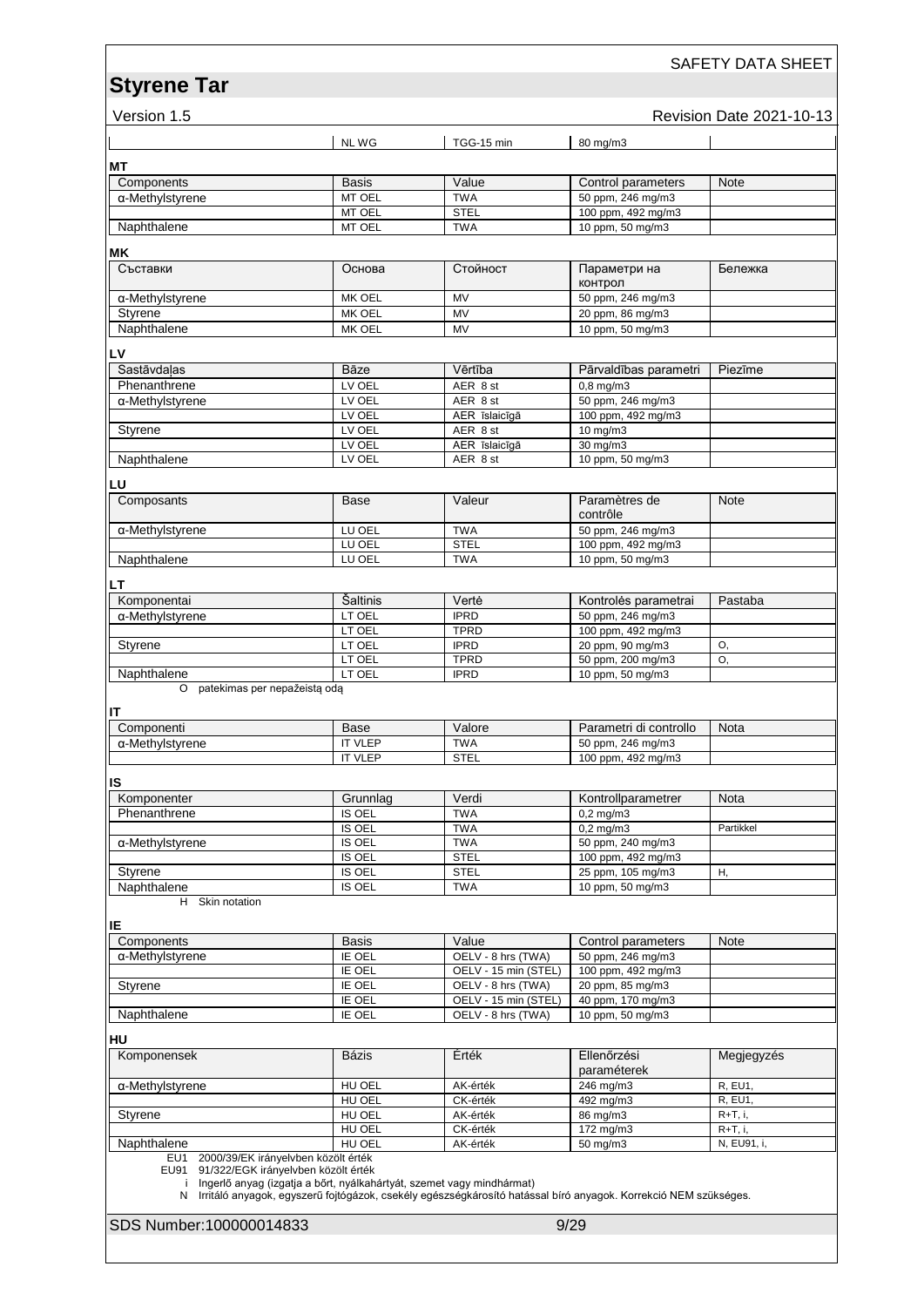# **Styrene Tar**

### Version 1.5 **Version 1.5** Revision Date 2021-10-13

R Azok az anyagok, amelyek egészségkárosító hatása RÖVID expozíció hatására jelentkezik. Korrigált ÁK = ÁK x 8/a napi óraszám R+T Azok az anyagok, amelyek RÖVID és TARTÓS expozíciója is egészségkárosodást okoz. Korrigált ÁK = ÁK x 8/a napi óraszám; Korrigált ÁK = ÁK x 40/a heti óraszám. A két faktor közül a szigorúbb (kisebb) értéket kell alkalmazni

|--|

| Sastojci                                                                                                                                                                                                                                 | Temelj           | Vrijednost                       | Nadzorni parametri                     | Bilješka                                           |
|------------------------------------------------------------------------------------------------------------------------------------------------------------------------------------------------------------------------------------------|------------------|----------------------------------|----------------------------------------|----------------------------------------------------|
| α-Methylstyrene                                                                                                                                                                                                                          | HR OEL           | GVI                              | 50 ppm, 246 mg/m3                      |                                                    |
|                                                                                                                                                                                                                                          | HR OEL           | KGVI                             | 100 ppm, 492 mg/m3                     |                                                    |
| Styrene                                                                                                                                                                                                                                  | HR OEL           | <b>GVI</b>                       | 100 ppm, 430 mg/m3                     | koža,                                              |
|                                                                                                                                                                                                                                          | HR OEL           | KGVI                             | 250 ppm, 1.080 mg/m3                   | koža,                                              |
| Naphthalene                                                                                                                                                                                                                              | HR OEL           | GVI                              | 10 ppm, 50 mg/m3                       |                                                    |
|                                                                                                                                                                                                                                          | HR OEL           |                                  | 15 ppm, 75 mg/m3                       |                                                    |
| koža Razvrstana kao tvar koja nadražuje kožu (H315) ili je takva napomena navedena u direktivama<br>GR                                                                                                                                   |                  |                                  |                                        |                                                    |
| Συστατικά                                                                                                                                                                                                                                | Βάση             | Τιμή                             | Παράμετροι ελέγχου                     | Σημείωση                                           |
| α-Methylstyrene                                                                                                                                                                                                                          | <b>GR OEL</b>    | <b>TWA</b>                       | 100 ppm, 480 mg/m3                     |                                                    |
|                                                                                                                                                                                                                                          | <b>GROEL</b>     | <b>STEL</b>                      | 150 ppm, 720 mg/m3                     |                                                    |
| Styrene                                                                                                                                                                                                                                  | <b>GR OEL</b>    | <b>TWA</b>                       | 100 ppm, 425 mg/m3                     |                                                    |
|                                                                                                                                                                                                                                          | <b>GR OEL</b>    | <b>STEL</b>                      | 250 ppm, 1.050 mg/m3                   |                                                    |
| Naphthalene                                                                                                                                                                                                                              | <b>GR OEL</b>    | <b>TWA</b>                       | 10 ppm, 50 mg/m3                       |                                                    |
| GВ                                                                                                                                                                                                                                       |                  |                                  |                                        |                                                    |
| Components                                                                                                                                                                                                                               | <b>Basis</b>     | Value                            | Control parameters                     | Note                                               |
| α-Methylstyrene                                                                                                                                                                                                                          | GB EH40          | <b>TWA</b>                       | 50 ppm, 246 mg/m3                      |                                                    |
|                                                                                                                                                                                                                                          | GB EH40          | <b>STEL</b>                      | 100 ppm, 491 mg/m3                     |                                                    |
| Styrene                                                                                                                                                                                                                                  | GB EH40          | <b>TWA</b>                       | 100 ppm, 430 mg/m3                     |                                                    |
|                                                                                                                                                                                                                                          | GB EH40          | <b>STEL</b>                      | 250 ppm, 1.080 mg/m3                   |                                                    |
| FR                                                                                                                                                                                                                                       |                  |                                  |                                        |                                                    |
| Composants                                                                                                                                                                                                                               | Base             | Valeur                           | Paramètres de<br>contrôle              | Note                                               |
| α-Methylstyrene                                                                                                                                                                                                                          | FR VLE           | <b>VME</b>                       | 25 ppm, 123 mg/m3                      | Peau, VLR indicatives,                             |
|                                                                                                                                                                                                                                          | FR VLE           | VLCT (VLE)                       | 100 ppm, 492 mg/m3                     | Peau, VLR indicatives,                             |
| Styrene                                                                                                                                                                                                                                  | FR VLE           | <b>VME</b>                       | 23,3 ppm, 100 mg/m3                    | Peau, Valeurs limites<br>indicatives.<br>Peau, VLR |
|                                                                                                                                                                                                                                          | FR VLE           | <b>VME</b>                       | 23,3 ppm, 100 mg/m3                    | contraignantes,<br>Peau, Valeurs limites           |
|                                                                                                                                                                                                                                          | FR VLE           | VLCT (VLE)                       | 46,6 ppm, 200 mg/m3                    | indicatives,<br>Peau, VLR                          |
|                                                                                                                                                                                                                                          | FR VLE           | VLCT (VLE)                       | 46,6 ppm, 200 mg/m3                    | contraignantes,<br>C2, Valeurs limites             |
| Naphthalene                                                                                                                                                                                                                              | FR VLE           | <b>VME</b>                       | 10 ppm, 50 mg/m3                       | indicatives,                                       |
| Peau Risque de pénétration percutanée<br>Valeurs limites Valeurs limites indicatives<br>indicatives<br>VLR Valeurs limites réglementaires contraignantes<br>contraignantes<br>VLR indicatives Valeurs limites réglementaires indicatives |                  |                                  |                                        |                                                    |
| FI                                                                                                                                                                                                                                       |                  |                                  |                                        |                                                    |
| Aineosat                                                                                                                                                                                                                                 | Peruste          | Arvo                             | Valvontaa koskevat<br>muuttujat        | Huomautus                                          |
| α-Methylstyrene                                                                                                                                                                                                                          | FI OEL           | HTP-arvot 8h                     | 50 ppm, 250 mg/m3                      |                                                    |
|                                                                                                                                                                                                                                          | FI OEL           | HTP-arvot 15 min                 | 100 ppm, 490 mg/m3                     |                                                    |
| Styrene                                                                                                                                                                                                                                  | FI OEL<br>FI OEL | HTP-arvot 8h<br>HTP-arvot 15 min | 20 ppm, 86 mg/m3<br>100 ppm, 430 mg/m3 | melu,<br>melu,                                     |
| Naphthalene                                                                                                                                                                                                                              | FI OEL           | HTP-arvot 8h                     | 1 ppm, 5 mg/m3                         |                                                    |
|                                                                                                                                                                                                                                          | <b>FI OEL</b>    | HTP-arvot 15 min                 | 2 ppm, 10 mg/m3                        |                                                    |
| Divinylbenzene                                                                                                                                                                                                                           | FI OEL           | HTP-arvot 8h                     | 2 ppm, 11 mg/m3                        |                                                    |
| melu Melu: aineille, joiden tiedetään voimistavan melun haitallisia kuulovaikutuksia.                                                                                                                                                    |                  |                                  |                                        |                                                    |
| ES                                                                                                                                                                                                                                       |                  |                                  |                                        |                                                    |
| Componentes                                                                                                                                                                                                                              | Base             | Valor                            | Parámetros de control                  | Nota                                               |
| α-Methylstyrene                                                                                                                                                                                                                          | ES VLA           | VLA-ED                           | 50 ppm, 246 mg/m3                      |                                                    |
|                                                                                                                                                                                                                                          | <b>ES VLA</b>    | VLA-EC                           | 100 ppm, 492 mg/m3                     |                                                    |
| Styrene                                                                                                                                                                                                                                  | ES VLA           | VLA-ED                           | 20 ppm, 86 mg/m3                       |                                                    |
|                                                                                                                                                                                                                                          | ES VLA           | VLA-EC                           | 40 ppm, 172 mg/m3                      |                                                    |
| Naphthalene                                                                                                                                                                                                                              | ES VLA           | VLA-ED                           | 10 ppm, 53 mg/m3                       | vía dérmica,                                       |
| vía dérmica Vía dérmica                                                                                                                                                                                                                  | ES VLA           | VLA-EC                           | 15 ppm, 80 mg/m3                       | vía dérmica,                                       |
| EE                                                                                                                                                                                                                                       |                  |                                  |                                        |                                                    |
| Komponendid, osad                                                                                                                                                                                                                        |                  |                                  | Kontrolliparameetrid                   | Märkused                                           |
| Polystyrene                                                                                                                                                                                                                              |                  |                                  |                                        |                                                    |
|                                                                                                                                                                                                                                          | Alused           | Väärtus                          |                                        |                                                    |
|                                                                                                                                                                                                                                          | EE OEL           | Piirnorm                         | $3$ mg/m $3$                           | Kogu tolm                                          |
| α-Methylstyrene<br>SDS Number:100000014833                                                                                                                                                                                               | EE OEL           | Piirnorm                         | 50 ppm, 246 mg/m3<br>10/29             |                                                    |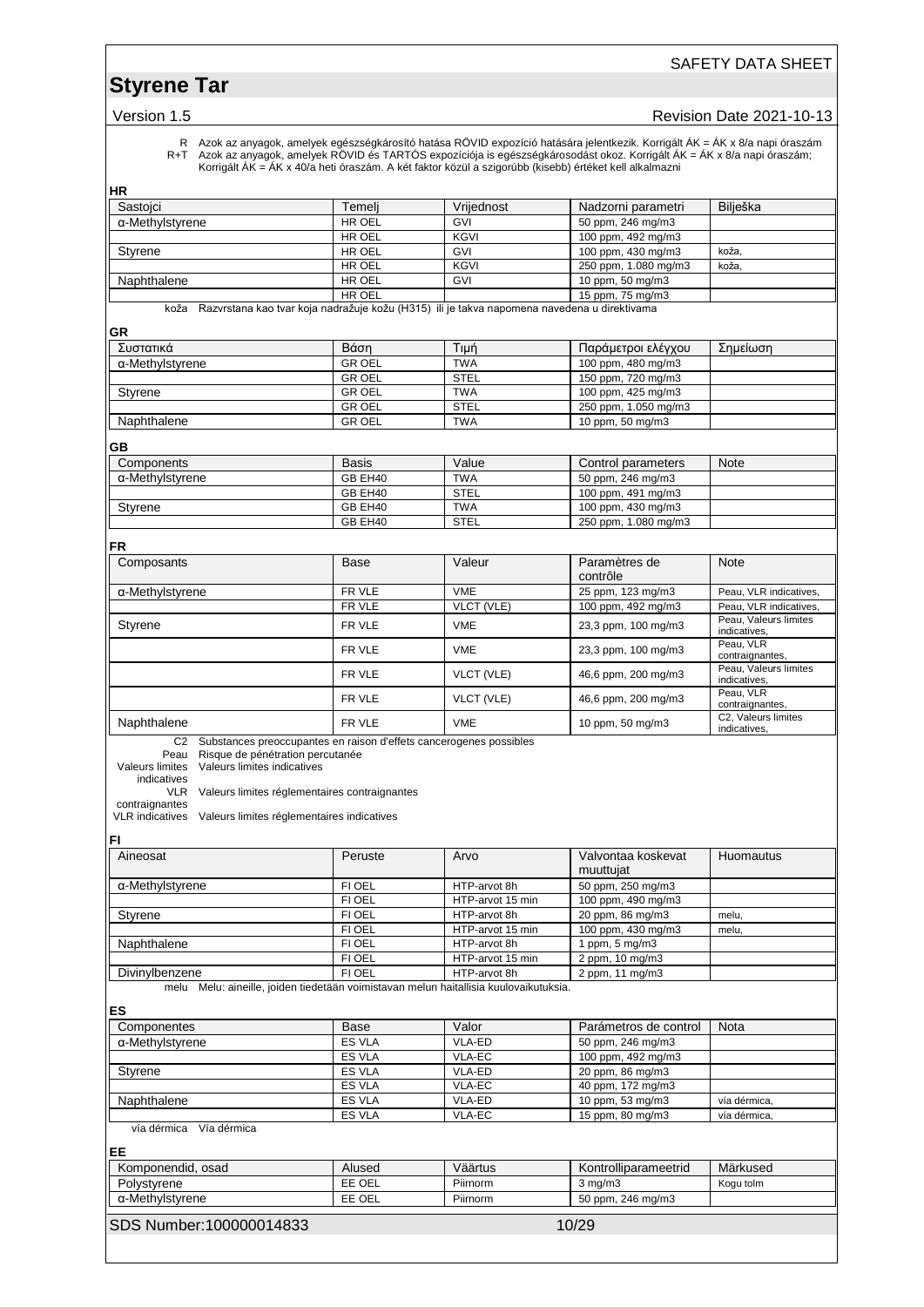### SAFETY DATA SHEET

| Version 1.5 |  |
|-------------|--|
|             |  |

# **Revision Date 2021-10-13**

|                                                                                                                                                                                                                                                                                                                                                                                                                                                                                                                                                                                                                                                                                                                                                                                       | EE OEL             | Lühiajalise<br>kokkupuute piirnorm | 100 ppm, 492 mg/m3                  |                                                       |  |  |
|---------------------------------------------------------------------------------------------------------------------------------------------------------------------------------------------------------------------------------------------------------------------------------------------------------------------------------------------------------------------------------------------------------------------------------------------------------------------------------------------------------------------------------------------------------------------------------------------------------------------------------------------------------------------------------------------------------------------------------------------------------------------------------------|--------------------|------------------------------------|-------------------------------------|-------------------------------------------------------|--|--|
| Styrene                                                                                                                                                                                                                                                                                                                                                                                                                                                                                                                                                                                                                                                                                                                                                                               | EE OEL             | Piirnorm                           | 20 ppm, 90 mg/m3                    | А,                                                    |  |  |
|                                                                                                                                                                                                                                                                                                                                                                                                                                                                                                                                                                                                                                                                                                                                                                                       | EE OEL             | Lühiajalise<br>kokkupuute piirnorm | 50 ppm, 200 mg/m3                   | А,                                                    |  |  |
| Naphthalene                                                                                                                                                                                                                                                                                                                                                                                                                                                                                                                                                                                                                                                                                                                                                                           | EE OEL             | Piirnorm                           | 10 ppm, 50 mg/m3                    |                                                       |  |  |
| A Naha kaudu kergesti absorbeeruvad ained                                                                                                                                                                                                                                                                                                                                                                                                                                                                                                                                                                                                                                                                                                                                             |                    |                                    |                                     |                                                       |  |  |
| DK                                                                                                                                                                                                                                                                                                                                                                                                                                                                                                                                                                                                                                                                                                                                                                                    |                    |                                    |                                     |                                                       |  |  |
| Komponenter                                                                                                                                                                                                                                                                                                                                                                                                                                                                                                                                                                                                                                                                                                                                                                           | <b>Basis</b>       | Værdi                              | Kontrolparametre                    | Note                                                  |  |  |
| Phenanthrene                                                                                                                                                                                                                                                                                                                                                                                                                                                                                                                                                                                                                                                                                                                                                                          | DK OEL             | GV                                 | $0,2$ mg/m $3$                      | partikler                                             |  |  |
| α-Methylstyrene                                                                                                                                                                                                                                                                                                                                                                                                                                                                                                                                                                                                                                                                                                                                                                       | DK OEL             | GV                                 | 50 ppm, 246 mg/m3                   |                                                       |  |  |
| Styrene                                                                                                                                                                                                                                                                                                                                                                                                                                                                                                                                                                                                                                                                                                                                                                               | DK OEL             | L                                  | 25 ppm, 105 mg/m3                   | H, K,                                                 |  |  |
| Naphthalene                                                                                                                                                                                                                                                                                                                                                                                                                                                                                                                                                                                                                                                                                                                                                                           | DK OEL             | GV                                 | 10 ppm, 50 mg/m3                    | Κ,                                                    |  |  |
| H Betyder, at stoffet kan optages gennem huden.<br>K Betyder, at stoffet er optaget på listen over stoffer, der anses for at være kræftfremkaldende.                                                                                                                                                                                                                                                                                                                                                                                                                                                                                                                                                                                                                                  |                    |                                    |                                     |                                                       |  |  |
| DE                                                                                                                                                                                                                                                                                                                                                                                                                                                                                                                                                                                                                                                                                                                                                                                    |                    |                                    |                                     |                                                       |  |  |
| Inhaltsstoffe                                                                                                                                                                                                                                                                                                                                                                                                                                                                                                                                                                                                                                                                                                                                                                         | Grundlage          | Wert                               | Zu überwachende<br>Parameter        | Bemerkung                                             |  |  |
| Polystyrene                                                                                                                                                                                                                                                                                                                                                                                                                                                                                                                                                                                                                                                                                                                                                                           | DE TRGS 900        | <b>AGW</b>                         | 10 mg/m3                            | Einatembare Fraktion                                  |  |  |
|                                                                                                                                                                                                                                                                                                                                                                                                                                                                                                                                                                                                                                                                                                                                                                                       | DE TRGS 900        | <b>AGW</b>                         | 1,25 mg/m3                          | Alveolengängige<br>Fraktion                           |  |  |
| $\overline{\alpha}$ -Methylstyrene                                                                                                                                                                                                                                                                                                                                                                                                                                                                                                                                                                                                                                                                                                                                                    | DE TRGS 900        | <b>AGW</b>                         | 50 ppm, 250 mg/m3                   |                                                       |  |  |
| Styrene                                                                                                                                                                                                                                                                                                                                                                                                                                                                                                                                                                                                                                                                                                                                                                               | DE TRGS 900        | <b>AGW</b>                         | 20 ppm, 86 mg/m3                    | Υ.                                                    |  |  |
| Naphthalene                                                                                                                                                                                                                                                                                                                                                                                                                                                                                                                                                                                                                                                                                                                                                                           | DE TRGS 900        | <b>AGW</b>                         | $0,4$ ppm, $2$ mg/m $3$             | H, Y, Dampf und<br>Aerosole, einatembare<br>Fraktion  |  |  |
| 1,4-diethylbenzene                                                                                                                                                                                                                                                                                                                                                                                                                                                                                                                                                                                                                                                                                                                                                                    | DE TRGS 900        | <b>AGW</b>                         | 2 ppm, 11 mg/m3                     | H, Y,                                                 |  |  |
| H Hautresorptiv<br>Y Ein Risiko der Fruchtschädigung braucht bei Einhaltung des Arbeitsplatzgrenzwertes und des biologischen Grenzwertes (BGW)<br>nicht befürchtet zu werden<br>CZ                                                                                                                                                                                                                                                                                                                                                                                                                                                                                                                                                                                                    |                    |                                    |                                     |                                                       |  |  |
| Složky                                                                                                                                                                                                                                                                                                                                                                                                                                                                                                                                                                                                                                                                                                                                                                                | Základ             | Hodnota                            | Kontrolní parametry                 | Poznámka                                              |  |  |
| Polystyrene                                                                                                                                                                                                                                                                                                                                                                                                                                                                                                                                                                                                                                                                                                                                                                           | CZ OEL             | PEL                                | $5 \text{ mg/m}$ 3                  | Celkové prach                                         |  |  |
| α-Methylstyrene                                                                                                                                                                                                                                                                                                                                                                                                                                                                                                                                                                                                                                                                                                                                                                       | CZ OEL             | PEL                                | 250 mg/m3                           | Τ,                                                    |  |  |
|                                                                                                                                                                                                                                                                                                                                                                                                                                                                                                                                                                                                                                                                                                                                                                                       | CZ OEL             | NPK-P                              | 500 mg/m3                           | I.                                                    |  |  |
| Styrene                                                                                                                                                                                                                                                                                                                                                                                                                                                                                                                                                                                                                                                                                                                                                                               | CZ OEL             | PEL                                | 100 mg/m3                           | Τ,                                                    |  |  |
|                                                                                                                                                                                                                                                                                                                                                                                                                                                                                                                                                                                                                                                                                                                                                                                       | CZ OEL             | NPK-P                              | 400 mg/m3                           | L.                                                    |  |  |
| Naphthalene                                                                                                                                                                                                                                                                                                                                                                                                                                                                                                                                                                                                                                                                                                                                                                           | CZ OEL             | PEL                                | 50 mg/m3                            |                                                       |  |  |
|                                                                                                                                                                                                                                                                                                                                                                                                                                                                                                                                                                                                                                                                                                                                                                                       | CZ OEL             | NPK-P                              | 100 mg/m3                           |                                                       |  |  |
| I dráždí sliznice (oči, dýchací cesty), respektive kůži                                                                                                                                                                                                                                                                                                                                                                                                                                                                                                                                                                                                                                                                                                                               |                    |                                    |                                     |                                                       |  |  |
| СY<br>Συστατικά                                                                                                                                                                                                                                                                                                                                                                                                                                                                                                                                                                                                                                                                                                                                                                       | Βάση               | Τιμή                               |                                     | Σημείωση                                              |  |  |
| Phenanthrene                                                                                                                                                                                                                                                                                                                                                                                                                                                                                                                                                                                                                                                                                                                                                                          |                    | $M.E.\Sigma.$                      | Παράμετροι ελέγχου                  |                                                       |  |  |
| α-Methylstyrene                                                                                                                                                                                                                                                                                                                                                                                                                                                                                                                                                                                                                                                                                                                                                                       | CY OEL 2<br>CY OEL | <b>TWA</b>                         | $0,2$ mg/m $3$<br>50 ppm, 246 mg/m3 |                                                       |  |  |
|                                                                                                                                                                                                                                                                                                                                                                                                                                                                                                                                                                                                                                                                                                                                                                                       | <b>CY OEL</b>      | <b>STEL</b>                        | 100 ppm, 492 mg/m3                  |                                                       |  |  |
|                                                                                                                                                                                                                                                                                                                                                                                                                                                                                                                                                                                                                                                                                                                                                                                       | CY OEL 2           | $M.E.\Sigma$                       | 50 ppm, 245 mg/m3                   |                                                       |  |  |
| Styrene                                                                                                                                                                                                                                                                                                                                                                                                                                                                                                                                                                                                                                                                                                                                                                               | CY OEL 2           | $M.E.\Sigma.$                      | 50 ppm, 210 mg/m3                   |                                                       |  |  |
| Naphthalene                                                                                                                                                                                                                                                                                                                                                                                                                                                                                                                                                                                                                                                                                                                                                                           | CY OEL             | <b>TWA</b>                         | 10 ppm, 50 mg/m3                    |                                                       |  |  |
|                                                                                                                                                                                                                                                                                                                                                                                                                                                                                                                                                                                                                                                                                                                                                                                       |                    |                                    |                                     |                                                       |  |  |
| CН                                                                                                                                                                                                                                                                                                                                                                                                                                                                                                                                                                                                                                                                                                                                                                                    |                    |                                    |                                     |                                                       |  |  |
| Inhaltsstoffe                                                                                                                                                                                                                                                                                                                                                                                                                                                                                                                                                                                                                                                                                                                                                                         | Grundlage          | Wert                               | Zu überwachende<br>Parameter        | Bemerkung                                             |  |  |
| Phenanthrene                                                                                                                                                                                                                                                                                                                                                                                                                                                                                                                                                                                                                                                                                                                                                                          | CH SUVA            | MAK-Wert                           | $0,002$ mg/m3                       | H, Carc.Cat.2, M1B,<br>R1BF, NIOSH, OSHA,<br>DFG, BG, |  |  |
| α-Methylstyrene                                                                                                                                                                                                                                                                                                                                                                                                                                                                                                                                                                                                                                                                                                                                                                       | CH SUVA            | MAK-Wert                           | 50 ppm, 250 mg/m3                   | R <sub>2F</sub>                                       |  |  |
|                                                                                                                                                                                                                                                                                                                                                                                                                                                                                                                                                                                                                                                                                                                                                                                       | <b>CH SUVA</b>     | <b>KZGW</b>                        | 100 ppm, 500 mg/m3                  | R <sub>2</sub> F.                                     |  |  |
| Styrene                                                                                                                                                                                                                                                                                                                                                                                                                                                                                                                                                                                                                                                                                                                                                                               | CH SUVA            | MAK-Wert                           | 20 ppm, 85 mg/m3                    | OL, NIOSH, OSHA,<br>DFG, HSE, SSc,                    |  |  |
|                                                                                                                                                                                                                                                                                                                                                                                                                                                                                                                                                                                                                                                                                                                                                                                       | CH SUVA            | <b>KZGW</b>                        | 40 ppm, 170 mg/m3                   | OL, NIOSH, OSHA,<br>DFG, HSE, SSc,                    |  |  |
| Naphthalene                                                                                                                                                                                                                                                                                                                                                                                                                                                                                                                                                                                                                                                                                                                                                                           | CH SUVA            | MAK-Wert                           | 10 ppm, 50 mg/m3                    | H, Carc.Cat.3, NIOSH,<br>OSHA,                        |  |  |
| Divinylbenzene                                                                                                                                                                                                                                                                                                                                                                                                                                                                                                                                                                                                                                                                                                                                                                        | CH SUVA            | MAK-Wert                           | 10 ppm, 50 mg/m3                    | INRS,                                                 |  |  |
| BG BG<br>Carc.Cat.2 Krebserzeugende Stoffe Kategorie 2<br>Carc.Cat.3 Krebserzeugende Stoffe Kategorie 3<br>DFG Deutsche Forschungsgemeinschaft<br>H Vergiftung durch Hautresorption möglich; Bei Stoffen, welche die Haut leicht zu durchdringen vermögen, kann durch die<br>zusätzliche Hautresorption die innere Belastung wesentlich höher werden als bei alleiniger Aufnahme durch die Atemwege.<br>HSE Health and Safety Executive (Occupational Medicine and Hygiene Laboratory)<br>INRS Institut National de Recherche et de Sécurité pour la prévention des accidents du travail et des maladies professionnelles<br>M1B Stoffe, die wahrscheinlich vererbbare Mutationen an menschlichen Keimzellen auslösen.<br>NIOSH National Institute for Occupational Safety and Health |                    |                                    |                                     |                                                       |  |  |
| OL lärmverstärkende Ototoxizität<br>SDS Number:100000014833                                                                                                                                                                                                                                                                                                                                                                                                                                                                                                                                                                                                                                                                                                                           |                    |                                    | 11/29                               |                                                       |  |  |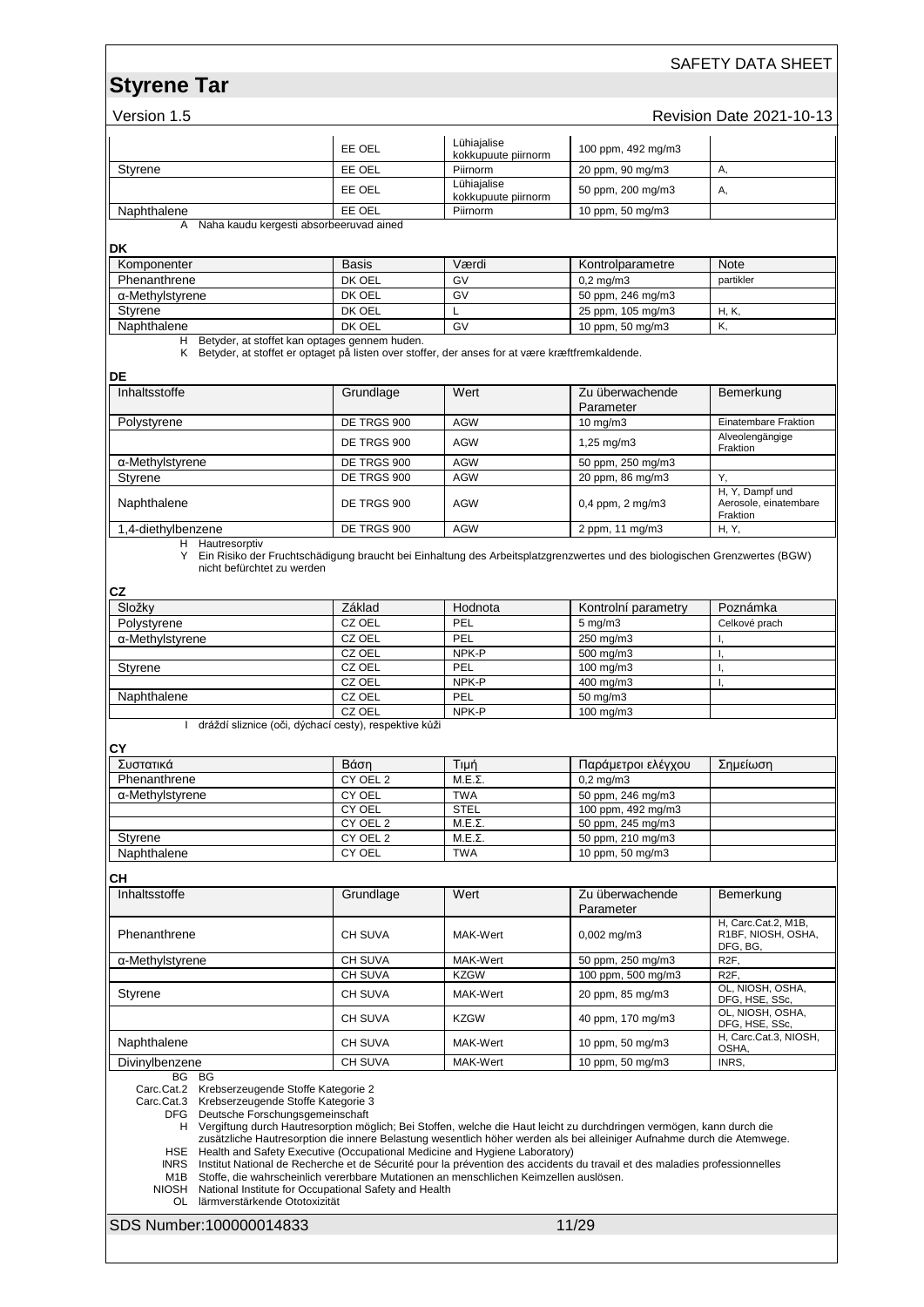### SAFETY DATA SHEET

Version 1.5 **Version 1.5** Revision Date 2021-10-13

OSHA Occupational Safety and Health Administration<br>R1BF Stoffe, die wahrscheinlich reproduktionstoxisch<br>R2F Stoffe, die möglicherweise beim Menschen repi R1BF Stoffe, die wahrscheinlich reproduktionstoxisch sind; die Reproduktionstoxizität bezieht sich auf die Fruchtbarkeit oder Sexualität. R2F Stoffe, die möglicherweise beim Menschen reproduktionstoxisch sind; die Beeinträchtigung bezieht sich auf die Fruchtbarkeit oder Sexualität.

SSc Eine Schädigung der Leibesfrucht braucht bei Einhaltung des MAK-Wertes nicht befürchtet zu werden.

| BG              |               |             |              |         |
|-----------------|---------------|-------------|--------------|---------|
| Съставки        | Основа        | Стойност    | Параметри на | Бележка |
|                 |               |             | КОНТРОЛ      |         |
| α-Methylstyrene | <b>BG OEL</b> | <b>TWA</b>  | 240 mg/m3    |         |
|                 | <b>BG OEL</b> | <b>STEL</b> | 485 mg/m3    |         |
| Styrene         | <b>BG OEL</b> | <b>TWA</b>  | 85 mg/m3     |         |
|                 | <b>BG OEL</b> | <b>STEL</b> | 215 mg/m3    |         |
| Naphthalene     | <b>BG OEL</b> | <b>TWA</b>  | 50 mg/m3     |         |
|                 | <b>BG OEL</b> | <b>STEL</b> | 75 mg/m3     |         |

#### **BE**

| <b>Basis</b> | Waarde     | Controleparameters | Opmerking |
|--------------|------------|--------------------|-----------|
| BE OEL       | TGG 8 hr   | 50 ppm, 246 mg/m3  |           |
| BE OEL       | TGG 15 min | 100 ppm, 492 mg/m3 |           |
| BE OEL       | TGG 8 hr   | 25 ppm, 108 mg/m3  |           |
| BE OEL       | TGG 15 min | 50 ppm, 216 mg/m3  |           |
| BE OEL       | TGG 8 hr   | 10 ppm, 53 mg/m3   |           |
| BE OEL       | TGG 15 min | 15 ppm, 80 mg/m3   |           |
| BE OEL       | TGG 8 hr   | 10 ppm, 54 mg/m3   |           |
|              |            |                    |           |

D Opname van het agens via de huid, de slijmvliezen of de ogen vormt een belangrijk deel van de totale blootstelling. Deze opname kan het gevolg zijn van zowel direct contact als zijn aanwezigheid in de lucht.

#### **AT**

| AI              |           |         |                    |           |
|-----------------|-----------|---------|--------------------|-----------|
| Inhaltsstoffe   | Grundlage | Wert    | Zu überwachende    | Bemerkung |
|                 |           |         | Parameter          |           |
| α-Methylstyrene | AT OEL    | MAK-TMW | 50 ppm, 246 mg/m3  |           |
|                 | AT OEL    | MAK-KZW | 100 ppm, 492 mg/m3 |           |
| Styrene         | AT OEL    | MAK-TMW | 20 ppm, 85 mg/m3   |           |
|                 | AT OEL    | MAK-KZW | 80 ppm, 340 mg/m3  |           |
| Naphthalene     | AT OEL    | MAK-TMW | 10 ppm, 50 mg/m3   |           |
|                 |           |         |                    |           |

H Besondere Gefahr der Hautresorption

#### **Biological exposure indices**

**SK**

| Názov látky  | Č. CAS        | Kontrolné parametre                                                                                                                                                                                                                                                                                                                                                                                                                                                                                                                                                                                                                                                                                                                                  | Doba odberu<br>vzorky                         | Aktualizácia |
|--------------|---------------|------------------------------------------------------------------------------------------------------------------------------------------------------------------------------------------------------------------------------------------------------------------------------------------------------------------------------------------------------------------------------------------------------------------------------------------------------------------------------------------------------------------------------------------------------------------------------------------------------------------------------------------------------------------------------------------------------------------------------------------------------|-----------------------------------------------|--------------|
| Phenanthrene | $85 - 01 - 8$ | 1-hydroxypyrén: 5,66 µg/l<br>V tejto<br>prílohe sú uvedené aj niektoré<br>chemické faktory s karcinogénnym<br>účinkom (kategória 1A a kategória<br>1B). Pre tieto chemické faktory<br>platí, že dodržanie BMH nevylučuje<br>riziko škodlivých zdravotných<br>účinkov, preto sú určené ako<br>základ pre biomonitoring<br>exponovaných osôb a zdravotný<br>dohľad vykonávaný lekárom<br>pracovnej zdravotnej služby podľa<br>§ 13 a prílohy č. 4 nariadenia vlády<br>Slovenskej republiky č. 356/2006 Z.<br>z. o ochrane zdravia zamestnancov<br>pred rizikami súvisiacimi s<br>expozíciou karcinogénnym a<br>mutagénnym faktorom pri práci v<br>znení nariadenia vlády Slovenskej<br>republiky č. 301/2007 Z. z. (moč)<br>Karcinogén kategórie 1B () | Koniec<br>vystavenia alebo<br>pracovnej zmeny | 2015-04-08   |

SDS Number:100000014833 12/29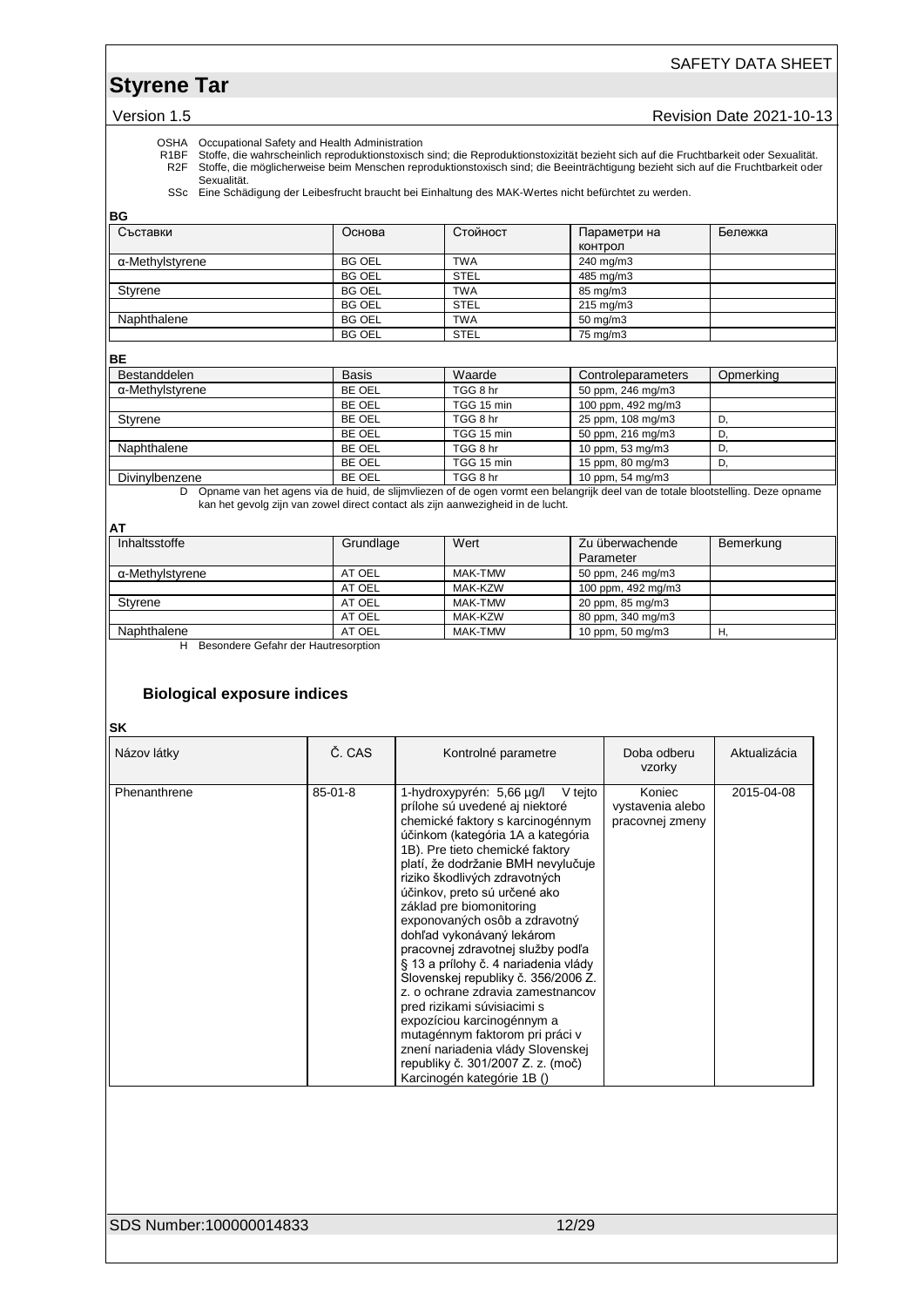|                         |          |                                                                                                                                                                                                                                                                                                                                                                                                                                                                                                                                                                                                                                                                                                                                                                                                       |                                                                                                                                       | SAFETY DATA SHEET                      |
|-------------------------|----------|-------------------------------------------------------------------------------------------------------------------------------------------------------------------------------------------------------------------------------------------------------------------------------------------------------------------------------------------------------------------------------------------------------------------------------------------------------------------------------------------------------------------------------------------------------------------------------------------------------------------------------------------------------------------------------------------------------------------------------------------------------------------------------------------------------|---------------------------------------------------------------------------------------------------------------------------------------|----------------------------------------|
| <b>Styrene Tar</b>      |          |                                                                                                                                                                                                                                                                                                                                                                                                                                                                                                                                                                                                                                                                                                                                                                                                       |                                                                                                                                       |                                        |
| Version 1.5             |          | 1-hydroxypyrén:<br>0.0259 nmol/l V<br>tejto prílohe sú uvedené aj niektoré<br>chemické faktory s karcinogénnym<br>účinkom (kategória 1A a kategória<br>1B). Pre tieto chemické faktory<br>platí, že dodržanie BMH nevylučuje<br>riziko škodlivých zdravotných<br>účinkov, preto sú určené ako<br>základ pre biomonitoring<br>exponovaných osôb a zdravotný<br>dohľad vykonávaný lekárom<br>pracovnej zdravotnej služby podľa<br>§ 13 a prílohy č. 4 nariadenia vlády<br>Slovenskej republiky č. 356/2006 Z.<br>z. o ochrane zdravia zamestnancov<br>pred rizikami súvisiacimi s<br>expozíciou karcinogénnym a<br>mutagénnym faktorom pri práci v<br>znení nariadenia vlády Slovenskej<br>republiky č. 301/2007 Z. z. (moč)                                                                            | Koniec<br>vystavenia alebo<br>pracovnej zmeny                                                                                         | Revision Date 2021-10-13<br>2015-04-08 |
|                         |          | Karcinogén kategórie 1B ()<br>1-hydroxypyrén:<br>$3.77 \mu q/q$<br>kreatinínu V tejto prílohe sú<br>uvedené aj niektoré chemické<br>faktory s karcinogénnym účinkom<br>(kategória 1A a kategória 1B). Pre<br>tieto chemické faktory platí, že<br>dodržanie BMH nevylučuje riziko<br>škodlivých zdravotných účinkov,<br>preto sú určené ako základ pre<br>biomonitoring exponovaných osôb<br>a zdravotný dohľad vykonávaný<br>lekárom pracovnej zdravotnej<br>služby podľa § 13 a prílohy č. 4<br>nariadenia vlády Slovenskej<br>republiky č. 356/2006 Z. z. o<br>ochrane zdravia zamestnancov<br>pred rizikami súvisiacimi s<br>expozíciou karcinogénnym a<br>mutagénnym faktorom pri práci v<br>znení nariadenia vlády Slovenskej<br>republiky č. 301/2007 Z. z. (moč)<br>Karcinogén kategórie 1B () | Koniec<br>vystavenia alebo<br>pracovnej zmeny                                                                                         | 2015-04-08                             |
|                         |          | 1-hydroxypyrén: 1.95 µmol/mol<br>kreatinínu V tejto prílohe sú<br>uvedené aj niektoré chemické<br>faktory s karcinogénnym účinkom<br>(kategória 1A a kategória 1B). Pre<br>tieto chemické faktory platí, že<br>dodržanie BMH nevylučuje riziko<br>škodlivých zdravotných účinkov,<br>preto sú určené ako základ pre<br>biomonitoring exponovaných osôb<br>a zdravotný dohľad vykonávaný<br>lekárom pracovnej zdravotnej<br>služby podľa § 13 a prílohy č. 4<br>nariadenia vlády Slovenskej<br>republiky č. 356/2006 Z. z. o<br>ochrane zdravia zamestnancov<br>pred rizikami súvisiacimi s<br>expozíciou karcinogénnym a<br>mutagénnym faktorom pri práci v<br>znení nariadenia vlády Slovenskej<br>republiky č. 301/2007 Z. z. (moč)<br>Karcinogén kategórie 1B ()                                   | Koniec<br>vystavenia alebo<br>pracovnej zmeny                                                                                         | 2015-04-08                             |
| Styrene                 | 100-42-5 | kyselina mandľová a kyselina<br>fenylglyoxylová: 901 mg/l<br>(moč)                                                                                                                                                                                                                                                                                                                                                                                                                                                                                                                                                                                                                                                                                                                                    | Pri dlhodobej<br>expozícii; po<br>viacerých<br>predchádzajúcich<br>pracovných<br>zmenáchKoniec<br>vystavenia alebo<br>pracovnej zmeny | 2016-01-18                             |
| SDS Number:100000014833 |          | 13/29                                                                                                                                                                                                                                                                                                                                                                                                                                                                                                                                                                                                                                                                                                                                                                                                 |                                                                                                                                       |                                        |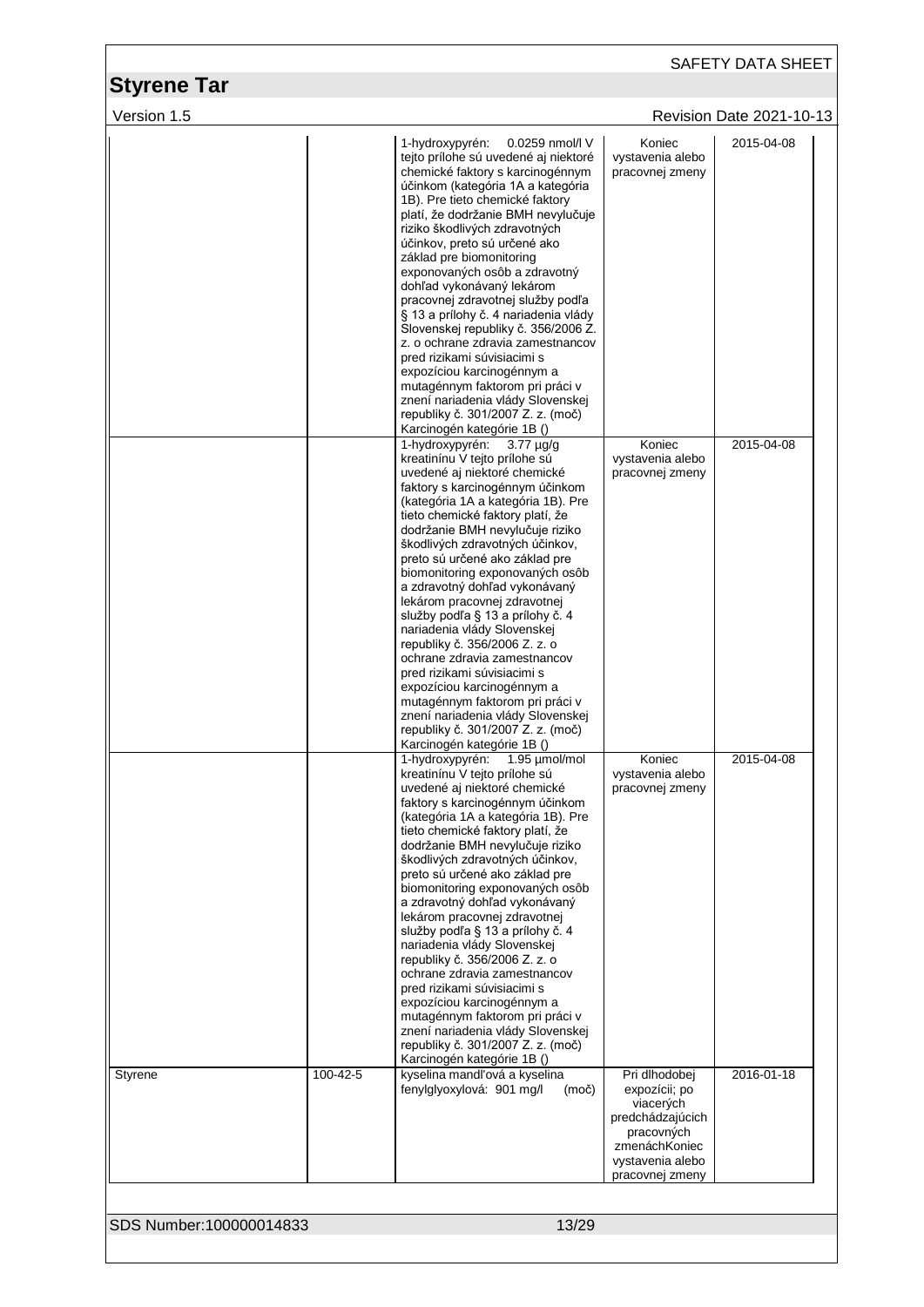| SAFETY DATA SHEET                 |               |                                                                                                                                                                                                                                                                                                                                                                                                                                                                                                                                                                                                                                                                                                                                                          |                                                                                                                                       |                          |  |
|-----------------------------------|---------------|----------------------------------------------------------------------------------------------------------------------------------------------------------------------------------------------------------------------------------------------------------------------------------------------------------------------------------------------------------------------------------------------------------------------------------------------------------------------------------------------------------------------------------------------------------------------------------------------------------------------------------------------------------------------------------------------------------------------------------------------------------|---------------------------------------------------------------------------------------------------------------------------------------|--------------------------|--|
| <b>Styrene Tar</b><br>Version 1.5 |               |                                                                                                                                                                                                                                                                                                                                                                                                                                                                                                                                                                                                                                                                                                                                                          |                                                                                                                                       | Revision Date 2021-10-13 |  |
|                                   |               | kyselina mandľová a kyselina<br>fenylglyoxylová:<br>5960 µmol.l-1<br>(moč)                                                                                                                                                                                                                                                                                                                                                                                                                                                                                                                                                                                                                                                                               | Pri dlhodobej<br>expozícii; po<br>viacerých<br>predchádzajúcich<br>pracovných<br>zmenáchKoniec<br>vystavenia alebo<br>pracovnej zmeny | 2016-01-18               |  |
|                                   |               | kyselina mandľová a kyselina<br>fenylglyoxylová:<br>$600$ mg/g<br>kreatinínu (moč)                                                                                                                                                                                                                                                                                                                                                                                                                                                                                                                                                                                                                                                                       | Pri dlhodobej<br>expozícii; po<br>viacerých<br>predchádzajúcich<br>pracovných<br>zmenáchKoniec<br>vystavenia alebo<br>pracovnej zmeny | 2016-01-18               |  |
|                                   |               | kyselina mandľová a kyselina<br>fenylglyoxylová:<br>449 µmol/mmol<br>kreatinínu (moč)                                                                                                                                                                                                                                                                                                                                                                                                                                                                                                                                                                                                                                                                    | Pri dlhodobej<br>expozícii; po<br>viacerých<br>predchádzajúcich<br>pracovných<br>zmenáchKoniec<br>vystavenia alebo<br>pracovnej zmeny | 2016-01-18               |  |
| Naphthalene                       | $91 - 20 - 3$ | 1-hydroxypyrén: 5,66 µg/l<br>V tejto<br>prílohe sú uvedené aj niektoré<br>chemické faktory s karcinogénnym<br>účinkom (kategória 1A a kategória<br>1B). Pre tieto chemické faktory<br>platí, že dodržanie BMH nevylučuje<br>riziko škodlivých zdravotných<br>účinkov, preto sú určené ako<br>základ pre biomonitoring<br>exponovaných osôb a zdravotný<br>dohľad vykonávaný lekárom<br>pracovnej zdravotnej služby podľa<br>§ 13 a prílohy č. 4 nariadenia vlády<br>Slovenskej republiky č. 356/2006 Z.<br>z. o ochrane zdravia zamestnancov<br>pred rizikami súvisiacimi s<br>expozíciou karcinogénnym a<br>mutagénnym faktorom pri práci v<br>znení nariadenia vlády Slovenskej<br>republiky č. 301/2007 Z. z. (moč)<br>Karcinogén kategórie 1B ()     | Koniec<br>vystavenia alebo<br>pracovnej zmeny                                                                                         | 2015-04-08               |  |
|                                   |               | 1-hydroxypyrén:<br>0.0259 nmol/l V<br>tejto prílohe sú uvedené aj niektoré<br>chemické faktory s karcinogénnym<br>účinkom (kategória 1A a kategória<br>1B). Pre tieto chemické faktory<br>platí, že dodržanie BMH nevylučuje<br>riziko škodlivých zdravotných<br>účinkov, preto sú určené ako<br>základ pre biomonitoring<br>exponovaných osôb a zdravotný<br>dohľad vykonávaný lekárom<br>pracovnej zdravotnej služby podľa<br>§ 13 a prílohy č. 4 nariadenia vlády<br>Slovenskej republiky č. 356/2006 Z.<br>z. o ochrane zdravia zamestnancov<br>pred rizikami súvisiacimi s<br>expozíciou karcinogénnym a<br>mutagénnym faktorom pri práci v<br>znení nariadenia vlády Slovenskej<br>republiky č. 301/2007 Z. z. (moč)<br>Karcinogén kategórie 1B () | Koniec<br>vystavenia alebo<br>pracovnej zmeny                                                                                         | 2015-04-08               |  |

SDS Number:100000014833 14/29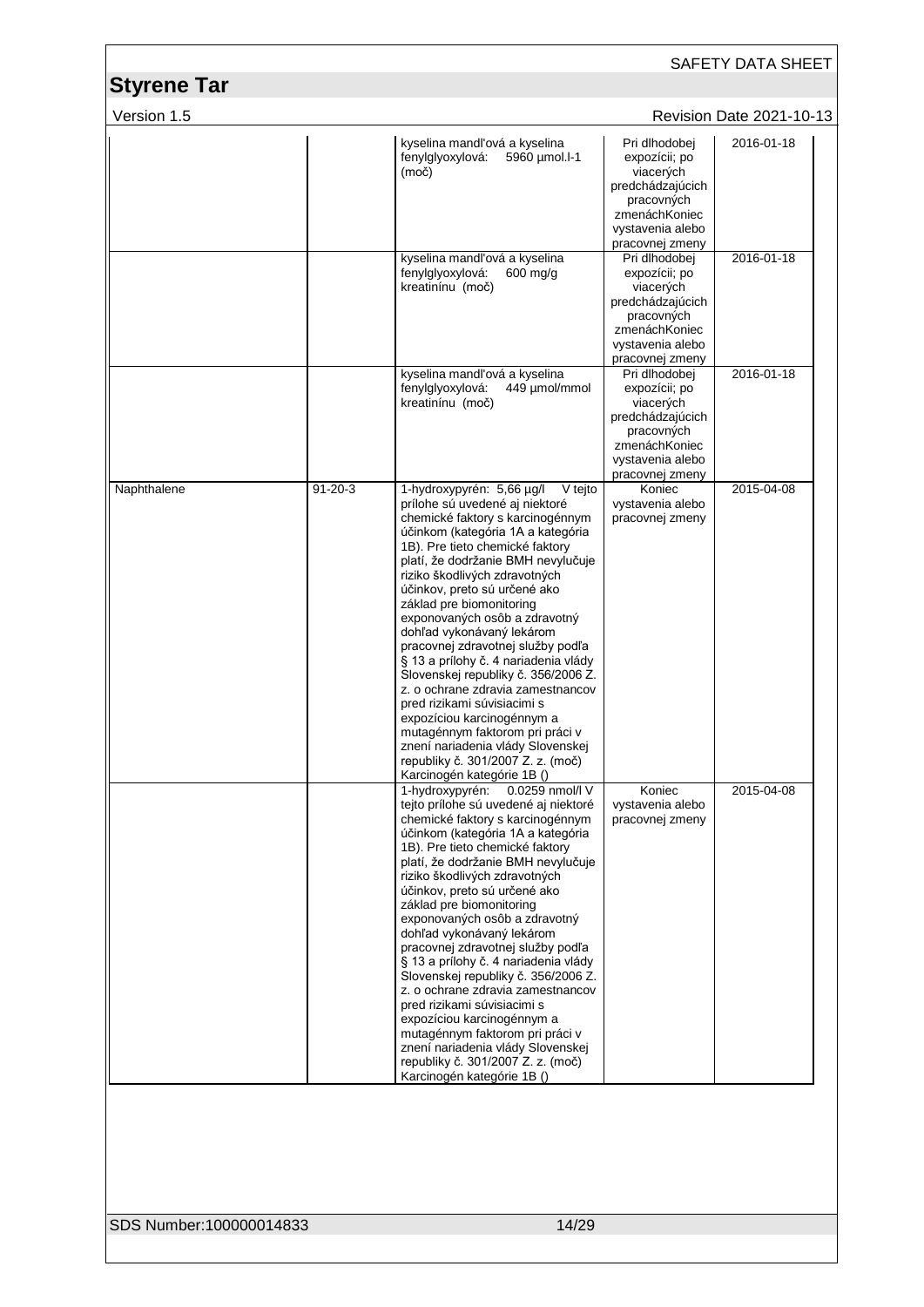|                                   |          |                                                                                                                                                                                                                                                                                                                                                                                                                                                                                                                                                                                                                                                                                                                                                                                                                                                                                                                                                                                                                                                                                                                                                                                                                                                                                                                                                                                                                                                                                                                                                |                                                                                                                                    | SAFETY DATA SHEET               |
|-----------------------------------|----------|------------------------------------------------------------------------------------------------------------------------------------------------------------------------------------------------------------------------------------------------------------------------------------------------------------------------------------------------------------------------------------------------------------------------------------------------------------------------------------------------------------------------------------------------------------------------------------------------------------------------------------------------------------------------------------------------------------------------------------------------------------------------------------------------------------------------------------------------------------------------------------------------------------------------------------------------------------------------------------------------------------------------------------------------------------------------------------------------------------------------------------------------------------------------------------------------------------------------------------------------------------------------------------------------------------------------------------------------------------------------------------------------------------------------------------------------------------------------------------------------------------------------------------------------|------------------------------------------------------------------------------------------------------------------------------------|---------------------------------|
| <b>Styrene Tar</b><br>Version 1.5 |          |                                                                                                                                                                                                                                                                                                                                                                                                                                                                                                                                                                                                                                                                                                                                                                                                                                                                                                                                                                                                                                                                                                                                                                                                                                                                                                                                                                                                                                                                                                                                                |                                                                                                                                    | <b>Revision Date 2021-10-13</b> |
|                                   |          | 1-hydroxypyrén:<br>$3.77 \mu g/g$<br>kreatinínu V tejto prílohe sú<br>uvedené aj niektoré chemické<br>faktory s karcinogénnym účinkom<br>(kategória 1A a kategória 1B). Pre<br>tieto chemické faktory platí, že<br>dodržanie BMH nevylučuje riziko<br>škodlivých zdravotných účinkov,<br>preto sú určené ako základ pre<br>biomonitoring exponovaných osôb<br>a zdravotný dohľad vykonávaný<br>lekárom pracovnej zdravotnej<br>služby podľa § 13 a prílohy č. 4<br>nariadenia vlády Slovenskej<br>republiky č. 356/2006 Z. z. o<br>ochrane zdravia zamestnancov<br>pred rizikami súvisiacimi s<br>expozíciou karcinogénnym a<br>mutagénnym faktorom pri práci v<br>znení nariadenia vlády Slovenskej<br>republiky č. 301/2007 Z. z. (moč)<br>Karcinogén kategórie 1B ()<br>1-hydroxypyrén: 1.95 µmol/mol<br>kreatinínu V tejto prílohe sú<br>uvedené aj niektoré chemické<br>faktory s karcinogénnym účinkom<br>(kategória 1A a kategória 1B). Pre<br>tieto chemické faktory platí, že<br>dodržanie BMH nevylučuje riziko<br>škodlivých zdravotných účinkov,<br>preto sú určené ako základ pre<br>biomonitoring exponovaných osôb<br>a zdravotný dohľad vykonávaný<br>lekárom pracovnej zdravotnej<br>služby podľa § 13 a prílohy č. 4<br>nariadenia vlády Slovenskej<br>republiky č. 356/2006 Z. z. o<br>ochrane zdravia zamestnancov<br>pred rizikami súvisiacimi s<br>expozíciou karcinogénnym a<br>mutagénnym faktorom pri práci v<br>znení nariadenia vlády Slovenskej<br>republiky č. 301/2007 Z. z. (moč)<br>Karcinogén kategórie 1B () | Koniec<br>vystavenia alebo<br>pracovnej zmeny<br>Koniec<br>vystavenia alebo<br>pracovnej zmeny                                     | 2015-04-08<br>2015-04-08        |
| SI<br>Ime snovi                   | Št. CAS  | Parametri nadzora                                                                                                                                                                                                                                                                                                                                                                                                                                                                                                                                                                                                                                                                                                                                                                                                                                                                                                                                                                                                                                                                                                                                                                                                                                                                                                                                                                                                                                                                                                                              | Čas vzorčenja                                                                                                                      | Sprememba                       |
| Styrene                           | 100-42-5 | mandljeva kislina in fenilglioksilna<br>kislina:<br>600 mg/g kreatinina<br>(Urin)                                                                                                                                                                                                                                                                                                                                                                                                                                                                                                                                                                                                                                                                                                                                                                                                                                                                                                                                                                                                                                                                                                                                                                                                                                                                                                                                                                                                                                                              | pri dolgotrajni<br>izpostavljenosti:<br>ob koncu delovne<br>izmene po več<br>zaporednih<br>delavnikihOb<br>koncu delovne<br>izmene | 2018-12-04                      |
| RO                                |          |                                                                                                                                                                                                                                                                                                                                                                                                                                                                                                                                                                                                                                                                                                                                                                                                                                                                                                                                                                                                                                                                                                                                                                                                                                                                                                                                                                                                                                                                                                                                                |                                                                                                                                    |                                 |
| Numele substantei                 | Nr. CAS  | Parametri de control                                                                                                                                                                                                                                                                                                                                                                                                                                                                                                                                                                                                                                                                                                                                                                                                                                                                                                                                                                                                                                                                                                                                                                                                                                                                                                                                                                                                                                                                                                                           | Timp de<br>prelevare a<br>probei                                                                                                   | Adus la zi                      |
| Styrene                           | 100-42-5 | stiren: 0,55 mg/l<br>(Sânge)                                                                                                                                                                                                                                                                                                                                                                                                                                                                                                                                                                                                                                                                                                                                                                                                                                                                                                                                                                                                                                                                                                                                                                                                                                                                                                                                                                                                                                                                                                                   | Sfârșit schimb                                                                                                                     | 2018-08-17                      |
|                                   |          | stiren: 0,02 mg/l<br>(Sânge)                                                                                                                                                                                                                                                                                                                                                                                                                                                                                                                                                                                                                                                                                                                                                                                                                                                                                                                                                                                                                                                                                                                                                                                                                                                                                                                                                                                                                                                                                                                   | Inceputul<br>schimbului<br>următor                                                                                                 | 2018-08-17                      |
|                                   |          | acid mandelic:<br>800 mg/g<br>creatinină (Urină)                                                                                                                                                                                                                                                                                                                                                                                                                                                                                                                                                                                                                                                                                                                                                                                                                                                                                                                                                                                                                                                                                                                                                                                                                                                                                                                                                                                                                                                                                               | Sfârșit schimb                                                                                                                     | 2018-08-17                      |
|                                   |          | 300 mg/g<br>acid mandelic:<br>creatinină (Urină)                                                                                                                                                                                                                                                                                                                                                                                                                                                                                                                                                                                                                                                                                                                                                                                                                                                                                                                                                                                                                                                                                                                                                                                                                                                                                                                                                                                                                                                                                               | <i><u><b>Inceputul</b></u></i><br>schimbului<br>următor                                                                            | 2018-08-17                      |
|                                   |          | acid fenilglioxalic:<br>$100$ mg/g<br>creatinină (Urină)                                                                                                                                                                                                                                                                                                                                                                                                                                                                                                                                                                                                                                                                                                                                                                                                                                                                                                                                                                                                                                                                                                                                                                                                                                                                                                                                                                                                                                                                                       | Sfârșit schimb                                                                                                                     | 2018-08-17                      |
| SDS Number:100000014833           |          | 15/29                                                                                                                                                                                                                                                                                                                                                                                                                                                                                                                                                                                                                                                                                                                                                                                                                                                                                                                                                                                                                                                                                                                                                                                                                                                                                                                                                                                                                                                                                                                                          |                                                                                                                                    |                                 |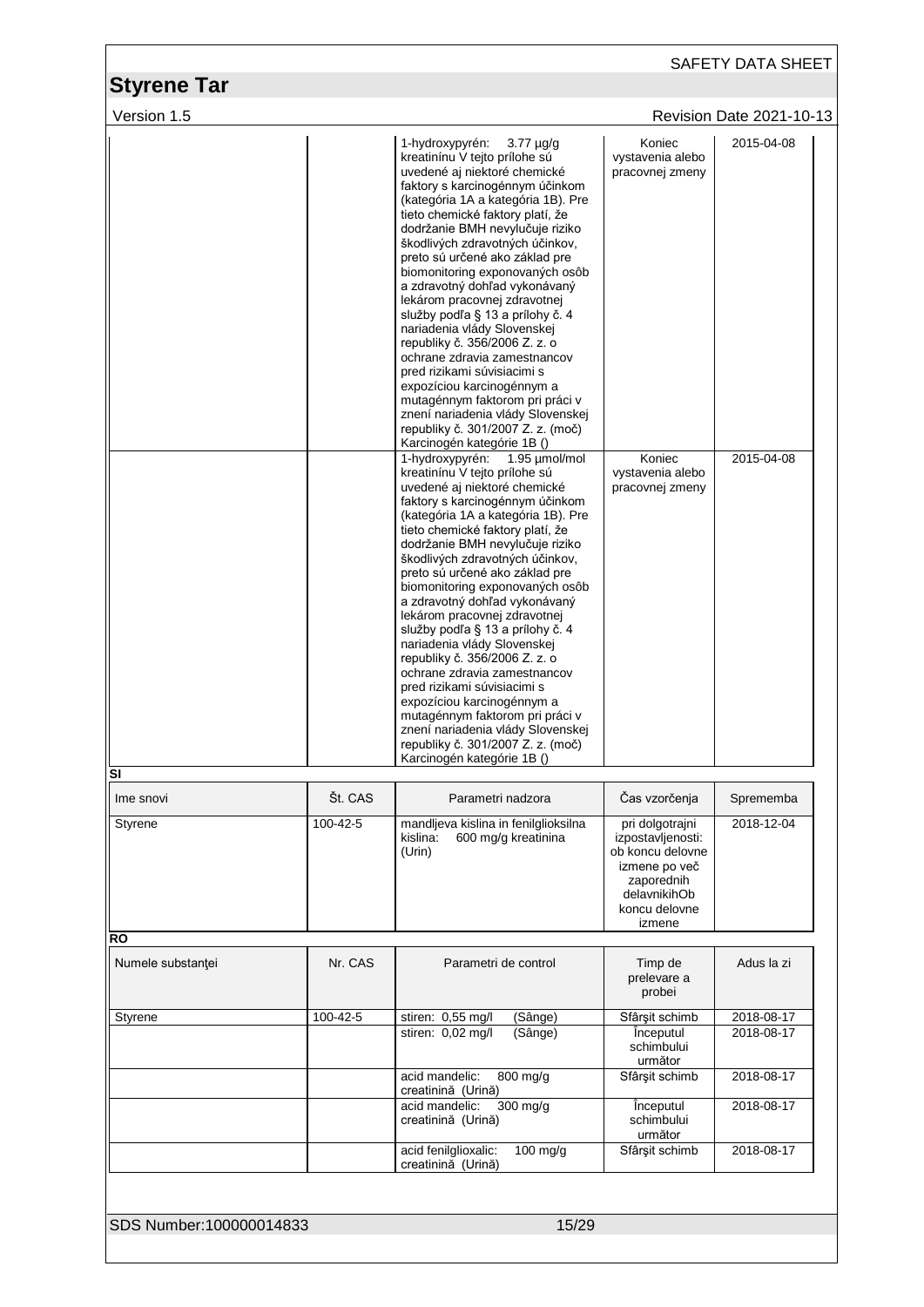### SAFETY DATA SHEET

version 1.5 **Accord 2021-10-13** Revision Date 2021-10-13

| Nome da substância                 | No. CAS        | Parâmetros de controlo                                                                                                                                                                                                                                                | Tempo de<br>amostra                            | Atualizada em |
|------------------------------------|----------------|-----------------------------------------------------------------------------------------------------------------------------------------------------------------------------------------------------------------------------------------------------------------------|------------------------------------------------|---------------|
| Styrene                            | 100-42-5       | Soma do ácido mandélico e ácido<br>fenilglioxílico:<br>$400$ mg/g<br>creatinina Não específico (Urina)                                                                                                                                                                | Fim do turno                                   | 2014-11-14    |
|                                    |                | Estireno: 0,2 mg/l<br>Os valores ou<br>características entre parêntesis<br>encontram-se propostos para<br>alteração (sangue venoso)<br>Semi<br>quantitativo ()                                                                                                        | Fim do turno                                   | 2014-11-14    |
| LV                                 |                |                                                                                                                                                                                                                                                                       |                                                |               |
| Vielas nosaukums                   | CAS Nr.        | Pārvaldības parametri                                                                                                                                                                                                                                                 | Parauga<br>ņemšanas laiks                      | Precizējums   |
| Styrene                            | $100 - 42 - 5$ | stirolu: 0,55 mg/l<br>(Asinis)                                                                                                                                                                                                                                        | maiņas beigās<br>nosaka                        | 2007-05-18    |
|                                    |                | 0.8 g/g kreatinins<br>mandelskābi:<br>(Urīns)                                                                                                                                                                                                                         | mainas beigās<br>nosaka                        | 2007-05-18    |
| IT<br>Denominazione della sostanza | N. CAS         | Parametri di controllo                                                                                                                                                                                                                                                | Tempo di<br>campionamento                      | Aggiornamento |
| HU                                 |                |                                                                                                                                                                                                                                                                       |                                                |               |
| Az anyag megnevezése               | CAS szám       | Ellenőrzési paraméterek                                                                                                                                                                                                                                               | Mintavétel<br>időpontja                        | Aktualizálás  |
| Styrene                            | 100-42-5       | 600 mg/g kreatinin<br>mandulasav:<br>(húgyhólyag)                                                                                                                                                                                                                     | Munkahét<br>végénmûszak<br>után                | 2020-02-06    |
|                                    |                | mandulasav:<br>450 µmol/mmol<br>kreatinin (kerekített értékek)<br>(húgyhólyag)                                                                                                                                                                                        | Munkahét<br>végénmûszak<br>után                | 2020-02-06    |
| HR                                 |                |                                                                                                                                                                                                                                                                       |                                                |               |
| Naziv tvari                        | CAS-br.        | Nadzorni parametri                                                                                                                                                                                                                                                    | Vrijeme<br>uzorkovanja                         | Ažurirati     |
| Styrene                            | 100-42-5       | $0.19$ µmol/l (Krv)<br>stiren:                                                                                                                                                                                                                                        | oko 16 sati nakon<br>završetka radne<br>smjene | 2018-10-12    |
|                                    |                | stiren: 20 µg/l<br>(Krv)                                                                                                                                                                                                                                              | oko 16 sati nakon<br>završetka radne<br>smjene | 2018-10-12    |
|                                    |                | bademova kiselina:<br>$1$ g/g<br>kreatinin Računato na prosječnu<br>vrijednost kreatinina od 1,2 g/L<br>urina. Za sve rezultate koji se<br>izražavaju na kreatinin,<br>koncentracije kreatinina < 0,5 g/L i<br>> 3,0 g/L ne mogu se uzeti u obzir.<br>(Urin)          | na kraju radne<br>smjene                       | 2018-10-12    |
|                                    |                | bademova kiselina:<br>0.74 mol/mol<br>kreatinina Računato na prosječnu<br>vrijednost kreatinina od 1,2 g/L<br>urina. Za sve rezultate koji se<br>izražavaju na kreatinin,<br>koncentracije kreatinina < 0,5 g/L i<br>> 3,0 q/L ne mogu se uzeti u obzir.<br>(Urin)    | na kraju radne<br>smjene                       | 2018-10-12    |
|                                    |                | fenilglioksilna kiselina:<br>$240 \text{ mg/g}$<br>kreatinina Računato na prosječnu<br>vrijednost kreatinina od 1,2 g/L<br>urina. Za sve rezultate koji se<br>izražavaju na kreatinin,<br>koncentracije kreatinina < 0,5 g/L i<br>> 3,0 g/L ne mogu se uzeti u obzir. | na kraju radne<br>smjene                       | 2018-10-12    |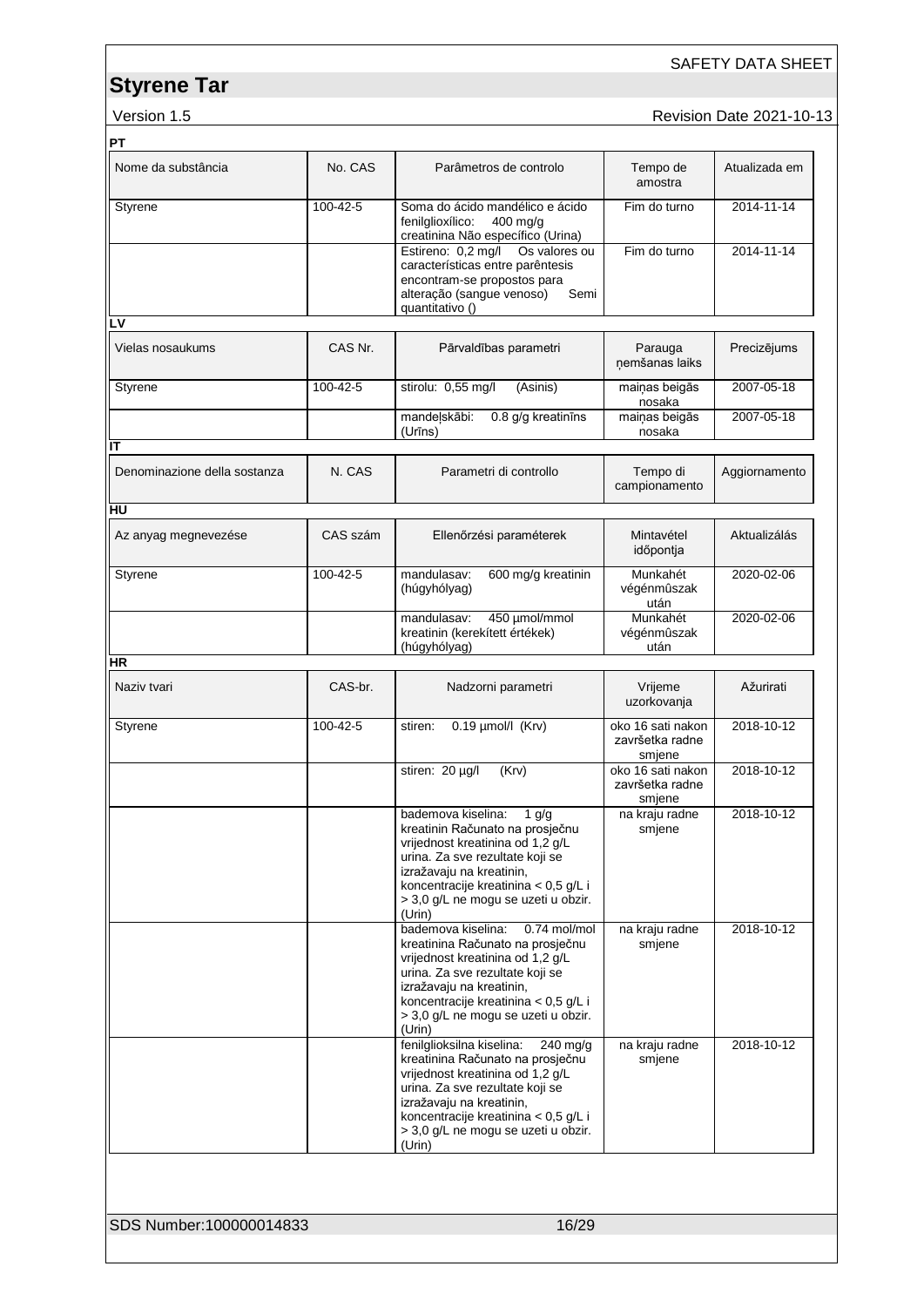| Version 1.5            |                      |                                                                                                                                                                                                                                                                                                                                                                                                                                                                                                                                                                                                                                                                                                                                                                        |                                                                   | <b>Revision Date 2021-10-13</b> |
|------------------------|----------------------|------------------------------------------------------------------------------------------------------------------------------------------------------------------------------------------------------------------------------------------------------------------------------------------------------------------------------------------------------------------------------------------------------------------------------------------------------------------------------------------------------------------------------------------------------------------------------------------------------------------------------------------------------------------------------------------------------------------------------------------------------------------------|-------------------------------------------------------------------|---------------------------------|
|                        |                      | fenilglioksilna kiselina:<br>0.18<br>mol/mol kreatinina Računato na<br>prosječnu vrijednost kreatinina od<br>1,2 g/L urina. Za sve rezultate koji<br>se izražavaju na kreatinin,<br>koncentracije kreatinina < 0,5 g/L i<br>> 3,0 g/L ne mogu se uzeti u obzir.<br>(Urin)<br>bademova kiselina + fenilglioksilna                                                                                                                                                                                                                                                                                                                                                                                                                                                       | na kraju radne<br>smjene<br>kod kronične                          | 2018-10-12<br>2018-10-12        |
|                        |                      | kiselina:<br>600 mg/g kreatinina<br>(Urin)                                                                                                                                                                                                                                                                                                                                                                                                                                                                                                                                                                                                                                                                                                                             | izloženosti u<br>sredini radnog<br>tjednana kraju<br>radne smjene |                                 |
| GВ                     |                      |                                                                                                                                                                                                                                                                                                                                                                                                                                                                                                                                                                                                                                                                                                                                                                        |                                                                   |                                 |
| Substance name         | CAS-No.              | Control parameters                                                                                                                                                                                                                                                                                                                                                                                                                                                                                                                                                                                                                                                                                                                                                     | Sampling time                                                     | Update                          |
| Phenanthrene           | $85 - 01 - 8$        | 4 µmol/mol<br>1-hydroxypyrene:<br>creatinine (Urine)                                                                                                                                                                                                                                                                                                                                                                                                                                                                                                                                                                                                                                                                                                                   | After shift                                                       | 2011-12-18                      |
| Naphthalene            | $91 - 20 - 3$        | 4 µmol/mol<br>1-hydroxypyrene:<br>creatinine (Urine)                                                                                                                                                                                                                                                                                                                                                                                                                                                                                                                                                                                                                                                                                                                   | After shift                                                       | 2011-12-18                      |
| FI                     |                      |                                                                                                                                                                                                                                                                                                                                                                                                                                                                                                                                                                                                                                                                                                                                                                        |                                                                   |                                 |
| Aineen nimi<br>Styrene | CAS-Nro.<br>100-42-5 | Valvontaa koskevat muuttujat<br>$1.2$ mmol/l MAGPA =<br>MAGPA:                                                                                                                                                                                                                                                                                                                                                                                                                                                                                                                                                                                                                                                                                                         | Näytteenottoaika<br>Työpäivän                                     | Päivämäärä<br>2009-07-01        |
|                        |                      | manteli- ja fenyyliglyoksyylihappo<br>(Virtsa)                                                                                                                                                                                                                                                                                                                                                                                                                                                                                                                                                                                                                                                                                                                         | jälkeinen aamu                                                    |                                 |
| ES                     |                      |                                                                                                                                                                                                                                                                                                                                                                                                                                                                                                                                                                                                                                                                                                                                                                        |                                                                   |                                 |
| Nombre de la sustancia | No. CAS              | Parámetros de control                                                                                                                                                                                                                                                                                                                                                                                                                                                                                                                                                                                                                                                                                                                                                  | Hora de muestreo                                                  | Puesto al día                   |
| Styrene                | 100-42-5             | estireno: 0,2 mg/l<br>Cuando el<br>final de la exposición no coincida<br>con el final de la jornada laboral, la<br>muestra se tomará lo antes posible<br>después de que cese la exposición<br>real (sangre venosa)<br>Significa<br>que el indicador biológico es un<br>indicador de exposición al agente<br>químico en cuestión, pero la<br>interpretación cuantitativa de su<br>medida es ambigua<br>(semicuantitativa). Estos<br>indicadores biológicos deben<br>utilizarse como una prueba de<br>selección (screening) cuando no se<br>pueda realizar una prueba<br>cuantitativa o usarse como prueba<br>de confirmación, si la prueba<br>cuantitativa no es específica y el<br>origen del determinante es dudoso.<br>$\left( \right)$<br>ácido mandélico más ácido | Final de la<br>jornada laboral<br>Final de la                     | 2015-02-01<br>2015-02-01        |
| DE                     |                      | fenilglioxílico:<br>400 mg/g<br>creatinina Cuando el final de la<br>exposición no coincida con el final<br>de la jornada laboral, la muestra se<br>tomará lo antes posible después de<br>que cese la exposición real (Orina)<br>Significa que el indicador biológico<br>es inespecífico puesto que puede<br>encontrarse después de la<br>exposición a otros agentes<br>químicos ()                                                                                                                                                                                                                                                                                                                                                                                     | jornada laboral                                                   |                                 |
|                        | CAS-Nr.              | Zu überwachende Parameter                                                                                                                                                                                                                                                                                                                                                                                                                                                                                                                                                                                                                                                                                                                                              | Probennahmezeit<br>punkt                                          | Stand                           |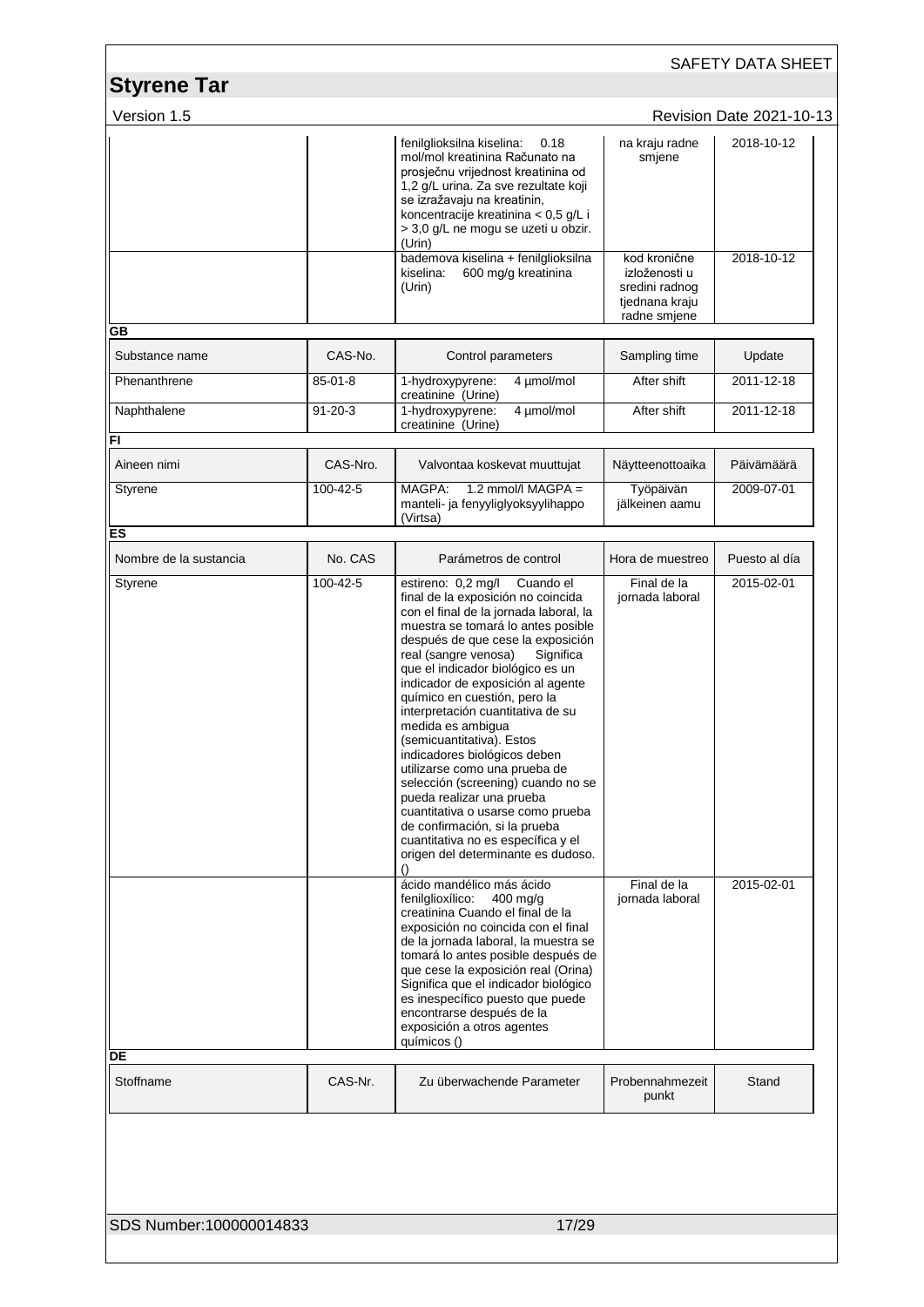|                            |                |                                                                                                 |                                                                                                                               | <b>SAFETY DATA SHEET</b>        |
|----------------------------|----------------|-------------------------------------------------------------------------------------------------|-------------------------------------------------------------------------------------------------------------------------------|---------------------------------|
| <b>Styrene Tar</b>         |                |                                                                                                 |                                                                                                                               |                                 |
| Version 1.5                |                |                                                                                                 |                                                                                                                               | <b>Revision Date 2021-10-13</b> |
| Styrene                    | 100-42-5       | Mandelsäure + Phenylglyoxylsäure:<br>600 mg/g Kreatinin (Urin)                                  | bei<br>Langzeitexpositio<br>n: nach mehreren<br>vorangegangene<br>n<br>SchichtenExpositi<br>onsende, bzw.<br>Schichtende      | 2018-06-07                      |
| $\overline{\text{c}z}$     |                |                                                                                                 |                                                                                                                               |                                 |
| Název látky                | Č. CAS         | Kontrolní parametry                                                                             | Doba odběru<br>vzorku                                                                                                         | Aktualizace                     |
| Styrene                    | 100-42-5       | Mandlová kyselina:<br>400 mg/g<br>kreatininu (moč)                                              | Konec směny                                                                                                                   | 2003-12-15                      |
|                            |                | Mandlová kyselina:<br>300<br>µmol/mmol kreatininu (moč)                                         | Konec směny                                                                                                                   | 2003-12-15                      |
|                            |                | Mandlová + Fenylglyoxylová<br>600 mg/g kreatininu<br>kyselina:<br>(moč)                         | Konec směny                                                                                                                   | 2003-12-15                      |
| <b>CH</b>                  |                |                                                                                                 |                                                                                                                               |                                 |
| Stoffname                  | CAS-Nr.        | Zu überwachende Parameter                                                                       | Probennahmezeit<br>punkt                                                                                                      | Stand                           |
| Styrene                    | 100-42-5       | Mandelsäure plus<br>Phenylglyoxylsäure:<br>600 mg/g<br>Kreatinin s. auch Ethylbenzol (Urin)     | Expositionsende,<br>bzw. Schichtende                                                                                          | 2018-05-28                      |
| ΒG                         |                |                                                                                                 |                                                                                                                               |                                 |
| Наименовение на веществото | CAS номер      | Параметри на контрол                                                                            | Време на<br>взимане на<br>пробата                                                                                             | Последна<br>актуализация        |
| Styrene                    | $100 - 42 - 5$ | бадемена киселина и<br>фенилглиоксалова киселина -<br>сумарно:<br>600 mg/g креатинин<br>(Урина) | За<br>продължителна<br>експозиция -<br>след няколко<br>работни смени В<br>края на<br>експозицията<br>или в края на<br>смяната | 2007-08-17                      |

#### **8.2**

#### **Exposure controls Engineering measures**

Adequate ventilation to control airborned concentrations below the exposure guidelines/limits. Consider the potential hazards of this material (see Section 2), applicable exposure limits, job activities, and other substances in the work place when designing engineering controls and selecting personal protective equipment. If engineering controls or work practices are not adequate to prevent exposure to harmful levels of this material, the personal protective equipment listed below is recommended. The user should read and understand all instructions and limitations supplied with the equipment since protection is usually provided for a limited time or under certain circumstances.

### **Personal protective equipment**

| Respiratory protection  | Wear a supplied-air NIOSH approved respirator unless<br>ventilation or other engineering controls are adequate to<br>maintain minimal oxygen content of 19.5% by volume under<br>normal atmospheric pressure. Wear a NIOSH approved<br>respirator that provides protection when working with this<br>material if exposure to harmful levels of airborne material may<br>occur, such as:. Air-Purifying Respirator for Organic Vapors.<br>Use a positive pressure, air-supplying respirator if there is<br>potential for uncontrolled release, aerosolization, exposure<br>levels are not known, or other circumstances where air-<br>purifying respirators may not provide adequate protection. |
|-------------------------|-------------------------------------------------------------------------------------------------------------------------------------------------------------------------------------------------------------------------------------------------------------------------------------------------------------------------------------------------------------------------------------------------------------------------------------------------------------------------------------------------------------------------------------------------------------------------------------------------------------------------------------------------------------------------------------------------|
| SDS Number:100000014833 | 18/29                                                                                                                                                                                                                                                                                                                                                                                                                                                                                                                                                                                                                                                                                           |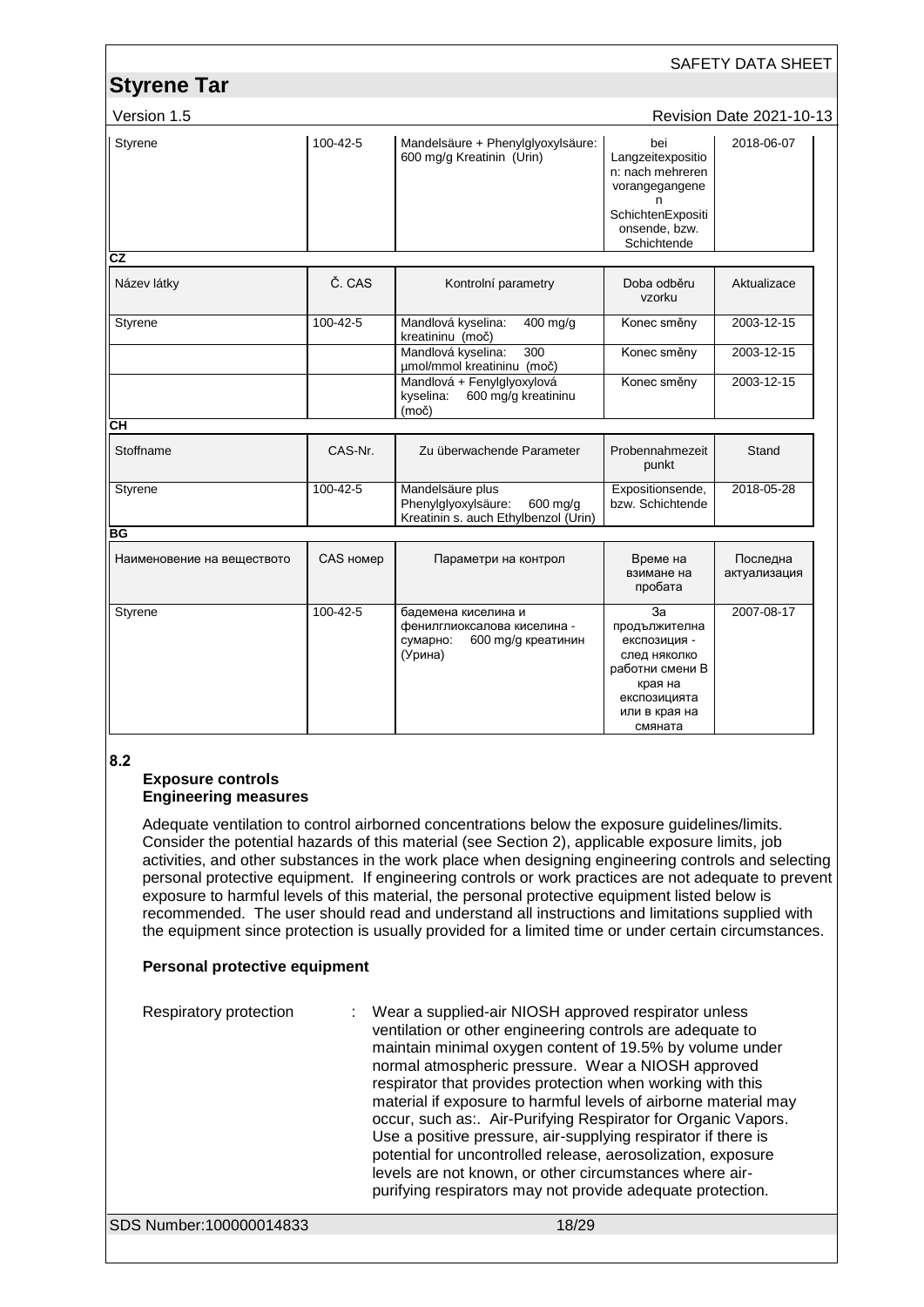|                                                              | SAFETY DATA SHEET                                                                                                                                                                                                                                                                                                                                                                                                                                                                                                                 |
|--------------------------------------------------------------|-----------------------------------------------------------------------------------------------------------------------------------------------------------------------------------------------------------------------------------------------------------------------------------------------------------------------------------------------------------------------------------------------------------------------------------------------------------------------------------------------------------------------------------|
| <b>Styrene Tar</b>                                           |                                                                                                                                                                                                                                                                                                                                                                                                                                                                                                                                   |
| Version 1.5                                                  | Revision Date 2021-10-13                                                                                                                                                                                                                                                                                                                                                                                                                                                                                                          |
|                                                              |                                                                                                                                                                                                                                                                                                                                                                                                                                                                                                                                   |
| Hand protection                                              | The suitability for a specific workplace should be discussed<br>with the producers of the protective gloves. Please observe<br>the instructions regarding permeability and breakthrough time<br>which are provided by the supplier of the gloves. Also take into<br>consideration the specific local conditions under which the<br>product is used, such as the danger of cuts, abrasion, and the<br>contact time. Gloves should be discarded and replaced if there<br>is any indication of degradation or chemical breakthrough. |
| Eye protection                                               | Eye wash bottle with pure water. Tightly fitting safety goggles.                                                                                                                                                                                                                                                                                                                                                                                                                                                                  |
| Skin and body protection                                     | Choose body protection in relation to its type, to the<br>concentration and amount of dangerous substances, and to the<br>specific work-place. Wear as appropriate:. Remove and wash<br>contaminated clothing before re-use. Skin should be washed<br>after contact. Footwear protecting against chemicals.                                                                                                                                                                                                                       |
| Hygiene measures                                             | : When using do not eat or drink. When using do not smoke.<br>Wash hands before breaks and at the end of workday.                                                                                                                                                                                                                                                                                                                                                                                                                 |
| <b>SECTION 9: Physical and chemical properties</b>           |                                                                                                                                                                                                                                                                                                                                                                                                                                                                                                                                   |
| 9.1<br>Information on basic physical and chemical properties |                                                                                                                                                                                                                                                                                                                                                                                                                                                                                                                                   |
| Appearance                                                   |                                                                                                                                                                                                                                                                                                                                                                                                                                                                                                                                   |
| Physical state<br>Color<br>Odor                              | $:$ liquid<br>dark amber<br>sweet aromatic                                                                                                                                                                                                                                                                                                                                                                                                                                                                                        |
| Safety data                                                  |                                                                                                                                                                                                                                                                                                                                                                                                                                                                                                                                   |
| Flash point                                                  | 49°C (120°F)                                                                                                                                                                                                                                                                                                                                                                                                                                                                                                                      |

| Lower explosion limit    | : 1,1 %(V)    |
|--------------------------|---------------|
| Upper explosion limit    | : 14 %(V)     |
| Oxidizing properties     | no            |
| Autoignition temperature | 420°C (788°F) |

Molecular formula : UVCB

pH : Not applicable Pour point : No data available

Boiling point/boiling range : 171°C (340°F)

Vapor pressure : 56,00 MMHG at 38°C (100°F) Relative density : 1,02 at 15,6 °C (60,1 °F), estimated

SDS Number:100000014833 19/29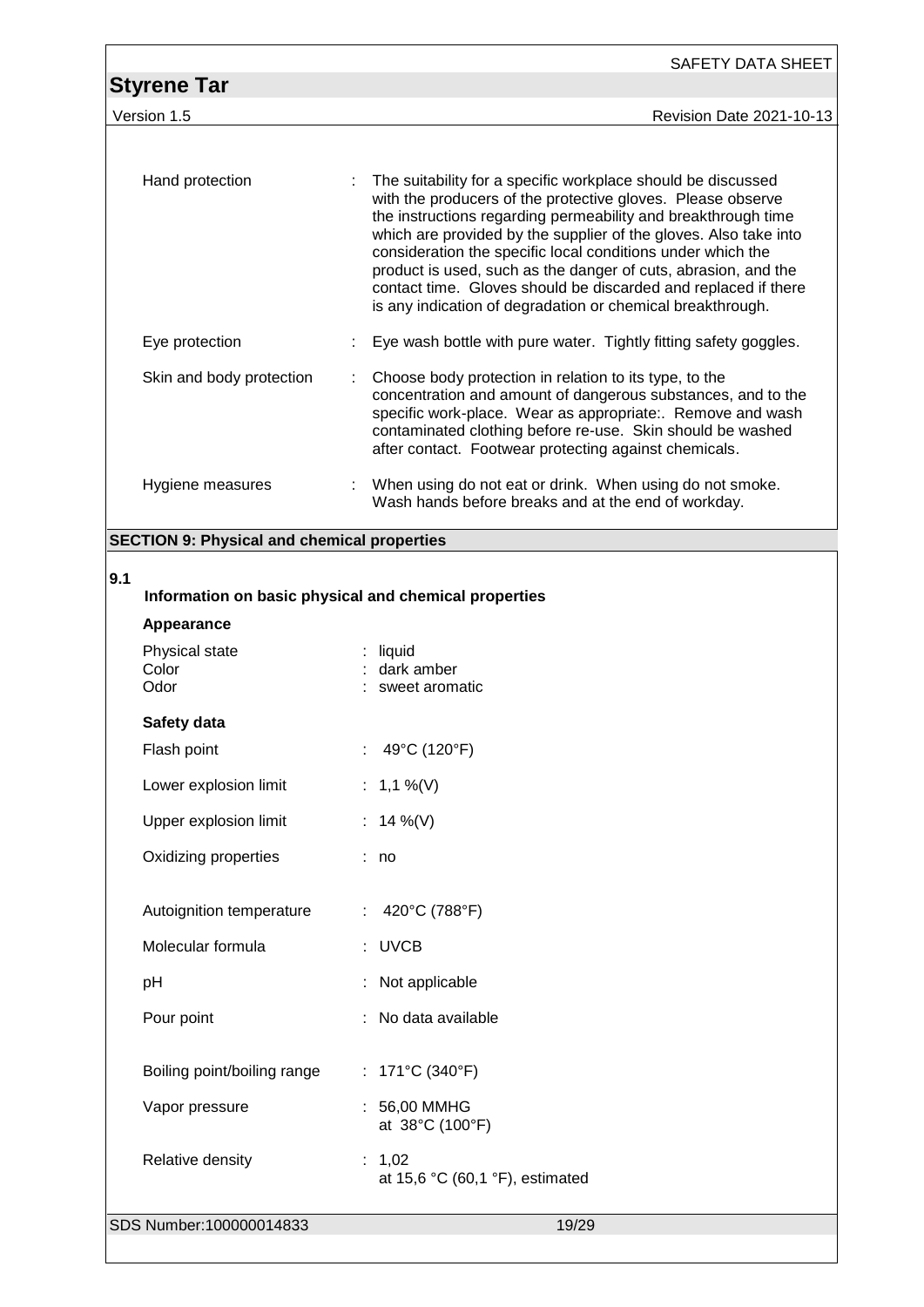|                                                  | SAFETY DATA SHEET                                                                                                                            |
|--------------------------------------------------|----------------------------------------------------------------------------------------------------------------------------------------------|
| <b>Styrene Tar</b>                               |                                                                                                                                              |
| Version 1.5                                      | Revision Date 2021-10-13                                                                                                                     |
| Water solubility                                 | : Slightly soluble                                                                                                                           |
| Partition coefficient: n-<br>octanol/water       | : No data available                                                                                                                          |
| Viscosity, kinematic                             | : $15,3 cSt$<br>at 50°C (122°F)                                                                                                              |
| Relative vapor density                           | : 8<br>$(Air = 1.0)$                                                                                                                         |
| Evaporation rate                                 | : No data available                                                                                                                          |
| Percent volatile                                 | $: 7\%$                                                                                                                                      |
| <b>SECTION 10: Stability and reactivity</b>      |                                                                                                                                              |
|                                                  |                                                                                                                                              |
| 10.1                                             |                                                                                                                                              |
| <b>Reactivity</b>                                | : Stable at normal ambient temperature and pressure.                                                                                         |
| 10.2                                             |                                                                                                                                              |
| <b>Chemical stability</b>                        | : This material is considered stable under normal ambient and<br>anticipated storage and handling conditions of temperature<br>and pressure. |
| 10.3                                             |                                                                                                                                              |
| Possibility of hazardous reactions               |                                                                                                                                              |
| <b>Hazardous reactions</b>                       | : Further information: No decomposition if stored and applied as<br>directed.                                                                |
|                                                  | Hazardous reactions: Vapors may form explosive mixture with<br>air.                                                                          |
| 10.4<br><b>Conditions to avoid</b>               | : Heat, flames and sparks.                                                                                                                   |
| 10.5<br><b>Materials to avoid</b>                | : No data available.                                                                                                                         |
| 10.6                                             |                                                                                                                                              |
| Other data                                       | : No decomposition if stored and applied as directed.                                                                                        |
| <b>SECTION 11: Toxicological information</b>     |                                                                                                                                              |
|                                                  |                                                                                                                                              |
| 11.1<br>Information on toxicological effects     |                                                                                                                                              |
| <b>Styrene Tar</b><br><b>Acute oral toxicity</b> | : LD50: 1.000 - 2.500 mg/kg<br>Species: Rat<br>Method: Estimated based on individual component values.                                       |
| SDS Number:100000014833                          | 20/29                                                                                                                                        |
|                                                  |                                                                                                                                              |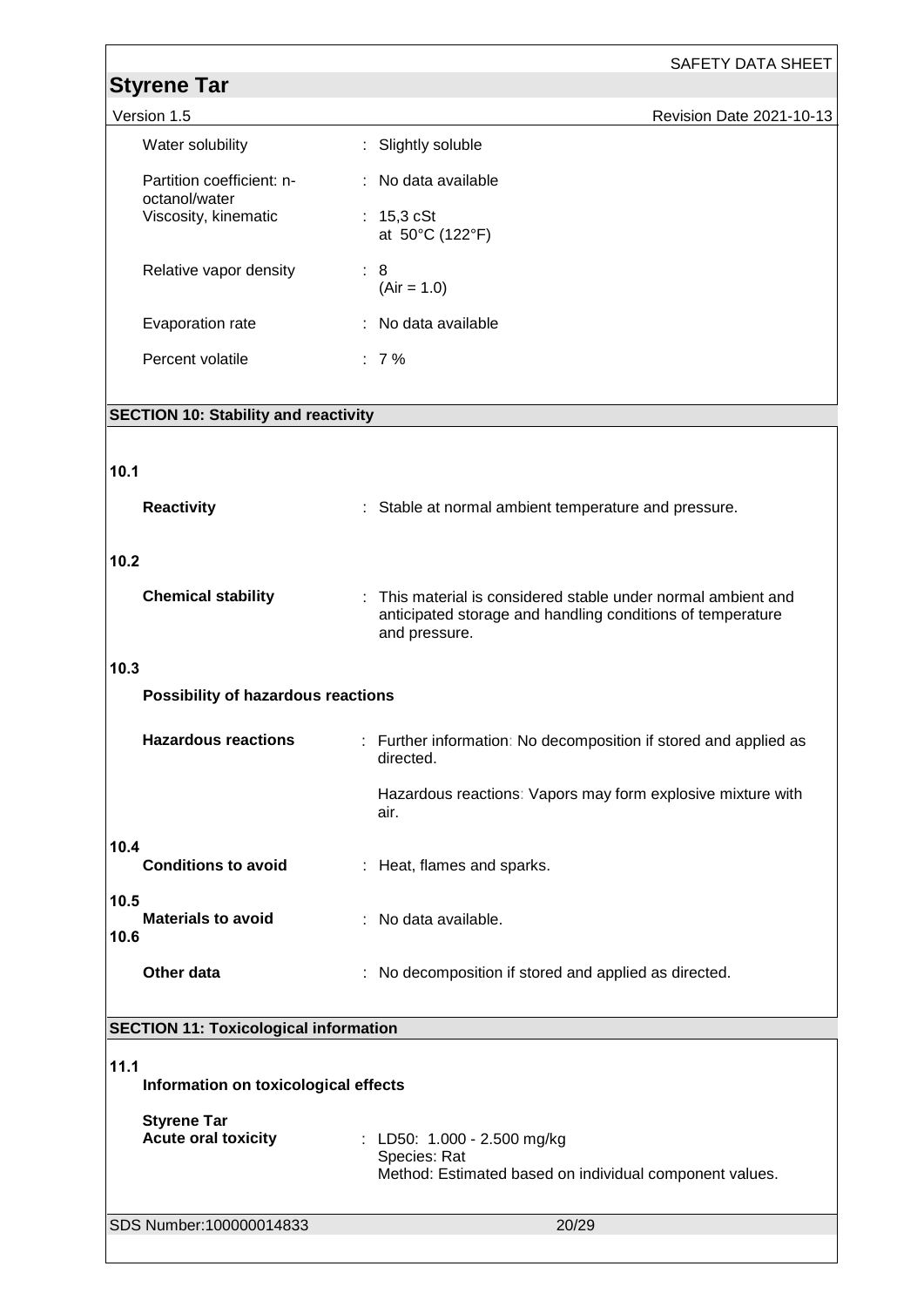SAFETY DATA SHEET

# **Version 1.5 Revision Date 2021-10-13**

| <b>Styrene Tar</b><br><b>Acute inhalation toxicity</b> | : LC50: $> 20$ mg/l<br>Exposure time: 4 h<br>Species: Rat<br>Test atmosphere: vapor<br>Method: Acute toxicity estimate                                                                                                                                                                                                                                                                                                                                                      |
|--------------------------------------------------------|-----------------------------------------------------------------------------------------------------------------------------------------------------------------------------------------------------------------------------------------------------------------------------------------------------------------------------------------------------------------------------------------------------------------------------------------------------------------------------|
| <b>Styrene Tar</b><br><b>Acute dermal toxicity</b>     | : LD50: $> 2.000$ mg/kg<br>Species: Rabbit<br>Method: Acute toxicity estimate                                                                                                                                                                                                                                                                                                                                                                                               |
| <b>Styrene Tar</b><br><b>Skin irritation</b>           | : May cause skin irritation and/or dermatitis.                                                                                                                                                                                                                                                                                                                                                                                                                              |
| <b>Styrene Tar</b><br><b>Eye irritation</b>            | : May irritate eyes.                                                                                                                                                                                                                                                                                                                                                                                                                                                        |
| <b>Styrene Tar</b><br><b>Sensitization</b>             | ÷<br>May cause sensitization of susceptible persons by skin<br>contact. Estimated based on individual component values.                                                                                                                                                                                                                                                                                                                                                     |
| <b>Repeated dose toxicity</b>                          |                                                                                                                                                                                                                                                                                                                                                                                                                                                                             |
| <b>Styrene</b>                                         | : Species: Mouse, Male and female<br>Sex: Male and female<br><b>Application Route: Oral</b><br>Dose: 0. 150, 300 mg/kg<br>Exposure time: 78 wk<br>Number of exposures: 5 d/wk<br>NOEL: 150 mg/kg<br>Lowest observable effect level: 300 mg/kg<br>Species: Rat, male<br>Sex: male<br>Application Route: Inhalation<br>Dose: 0. 500, 650, 850, 1000 ppm<br>Exposure time: 4 wk<br>Number of exposures: 6 h/d, 5 d/wk<br>NOEL:<br>500 ppm<br><b>Target Organs: Ototoxicity</b> |
| <b>Genotoxicity in vitro</b>                           |                                                                                                                                                                                                                                                                                                                                                                                                                                                                             |
| Styrene                                                | Test Type: Ames test<br>Result: negative                                                                                                                                                                                                                                                                                                                                                                                                                                    |
|                                                        |                                                                                                                                                                                                                                                                                                                                                                                                                                                                             |
| SDS Number:100000014833                                | 21/29                                                                                                                                                                                                                                                                                                                                                                                                                                                                       |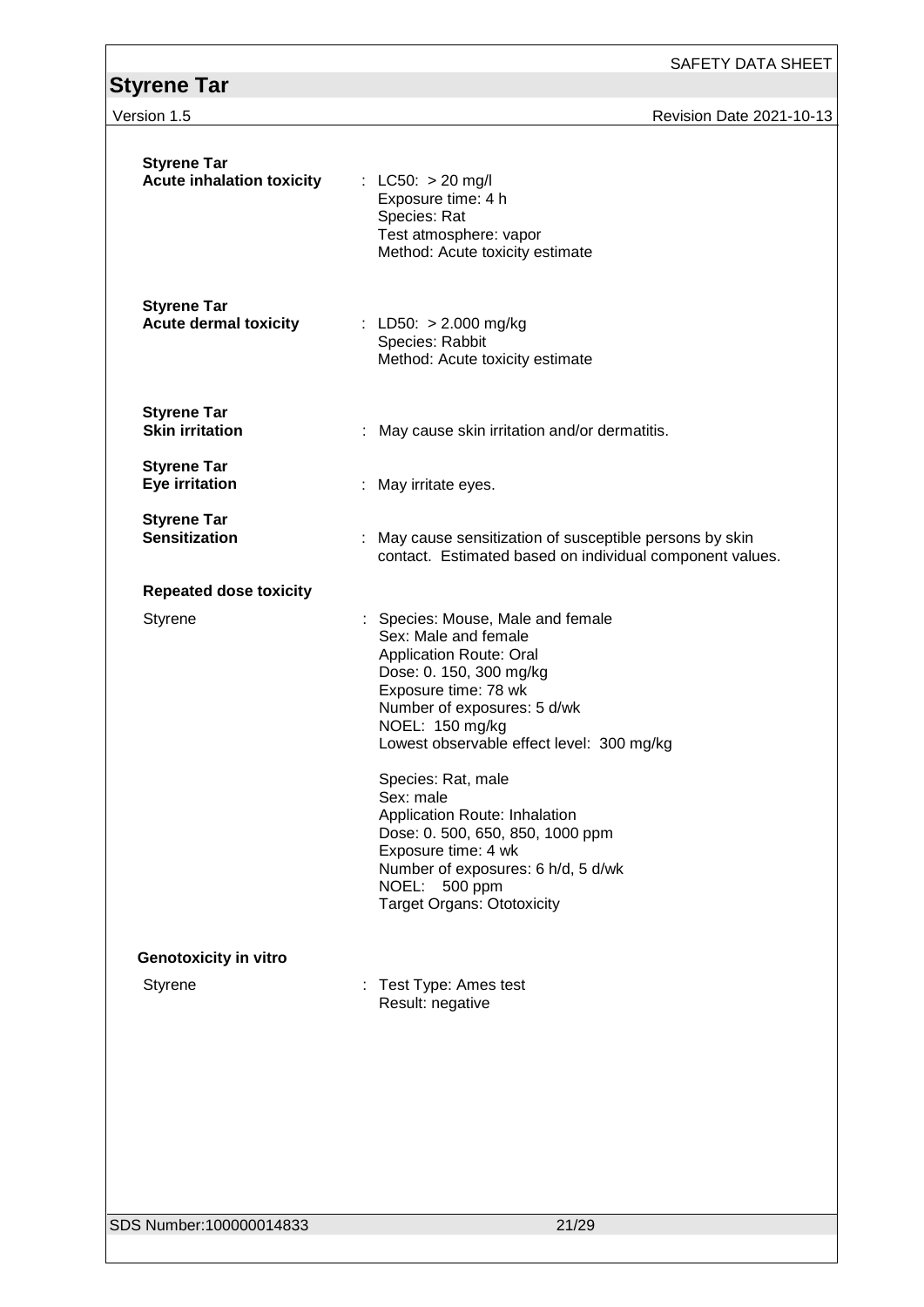| <b>Styrene Tar</b>          | <b>SAFETY DATA SHEET</b>                                                                                                                                                                                                                |
|-----------------------------|-----------------------------------------------------------------------------------------------------------------------------------------------------------------------------------------------------------------------------------------|
| Version 1.5                 | Revision Date 2021-10-13                                                                                                                                                                                                                |
|                             | Test Type: Cytogenetic assay<br>Result: positive                                                                                                                                                                                        |
|                             | Test Type: Reverse mutation assay<br>Result: negative                                                                                                                                                                                   |
|                             | Test Type: Mouse lymphoma assay<br>Result: negative                                                                                                                                                                                     |
|                             | Test Type: Sister Chromatid Exchange Assay<br>Result: positive                                                                                                                                                                          |
|                             | Test Type: Mammalian cell gene mutation assay<br>Result: negative                                                                                                                                                                       |
| Naphthalene                 | Test Type: Ames test<br>Result: negative                                                                                                                                                                                                |
|                             | Test Type: Sister Chromatid Exchange Assay<br>Result: negative                                                                                                                                                                          |
|                             | Test Type: Unscheduled DNA synthesis assay<br>Result: negative                                                                                                                                                                          |
| <b>Genotoxicity in vivo</b> |                                                                                                                                                                                                                                         |
| Styrene<br>÷                | Remarks: No significant adverse effects were reported                                                                                                                                                                                   |
| Naphthalene                 | Test Type: Mouse micronucleus assay<br>Result: negative                                                                                                                                                                                 |
| Carcinogenicity             |                                                                                                                                                                                                                                         |
| Naphthalene                 | Species: Mouse<br>Sex: male<br>Dose: 10, 30 ppm<br>Exposure time: 105 weeks<br>Number of exposures: 6 hours/day, 5 days/week<br>Test substance: yes<br>Print Date: No information available.<br>Remarks: No evidence of carcinogenicity |
| SDS Number: 100000014833    | 22/29                                                                                                                                                                                                                                   |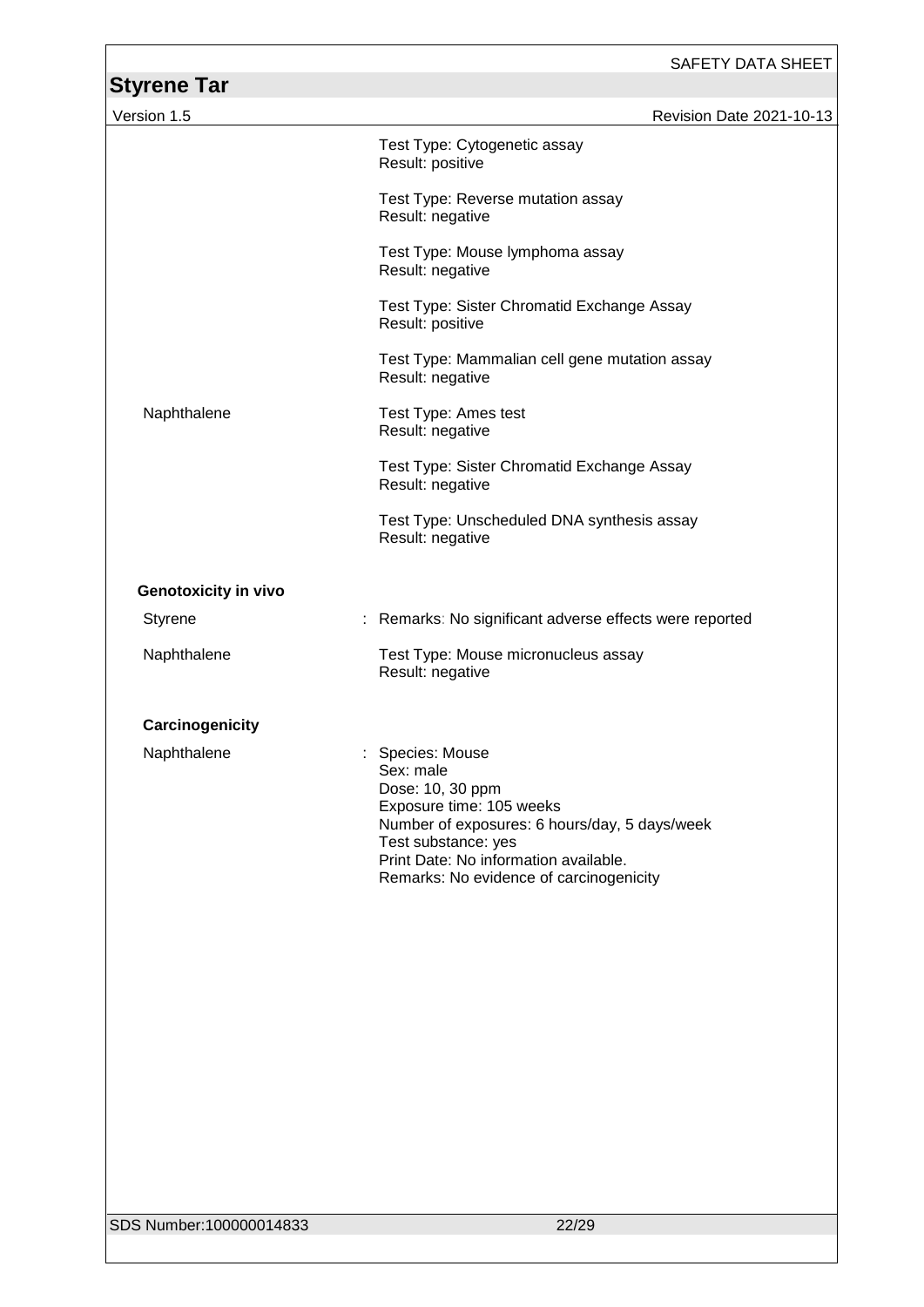| Styrene Tar                                      | SAFETY DATA SHEET                                                                                                                                                                                                                                                                                                                                                                                                                                                                                                                                                                   |
|--------------------------------------------------|-------------------------------------------------------------------------------------------------------------------------------------------------------------------------------------------------------------------------------------------------------------------------------------------------------------------------------------------------------------------------------------------------------------------------------------------------------------------------------------------------------------------------------------------------------------------------------------|
| Version 1.5                                      | Revision Date 2021-10-13                                                                                                                                                                                                                                                                                                                                                                                                                                                                                                                                                            |
|                                                  | Species: Mouse<br>Sex: female<br>Dose: 10, 30 ppm<br>Exposure time: 105 weeks<br>Number of exposures: 6 hours/day, 5 days/week<br>Test substance: yes<br>Print Date: No information available.<br>Remarks: increased incidence of alveolar/bronchiolar<br>adenomas<br>Species: Rat<br>Sex: male and female<br>Dose: 10, 30, 60 ppm<br>Exposure time: 105 weeks<br>Number of exposures: 6 hours/day, 5 days/week<br>Test substance: yes<br>Print Date: No information available.<br>Remarks: nose respiratory epithelial adenoma, increased<br>incidence of olfactory neuroblastomas |
| <b>Developmental Toxicity</b><br>Naphthalene     | : Species: Rabbit<br>Application Route: oral gavage<br>Dose: 40, 200, 400 mg/kg<br>Test period: 29 d, GD 6-18<br>NOAEL Teratogenicity: 400 mg/kg                                                                                                                                                                                                                                                                                                                                                                                                                                    |
| <b>Styrene Tar</b><br><b>Aspiration toxicity</b> | May be fatal if swallowed and enters airways.                                                                                                                                                                                                                                                                                                                                                                                                                                                                                                                                       |
| <b>CMR</b> effects                               |                                                                                                                                                                                                                                                                                                                                                                                                                                                                                                                                                                                     |
| Styrene                                          | Carcinogenicity: This substance has been reported to cause<br>tumors in certain animal species.<br>Mutagenicity: In vitro tests showed mutagenic effects which<br>were not observed with in vivo test.<br>Teratogenicity: Some evidence of adverse effects on<br>development, based on animal experiments.<br>Reproductive toxicity: No toxicity to reproduction                                                                                                                                                                                                                    |
| Naphthalene                                      | Carcinogenicity: Limited evidence of carcinogenicity in animal<br>studies                                                                                                                                                                                                                                                                                                                                                                                                                                                                                                           |
| Dinitro-butylphenol (DNBP)                       | Reproductive toxicity: Clear evidence of adverse effects on<br>sexual function and fertility, and/or on development, based on<br>animal experiments                                                                                                                                                                                                                                                                                                                                                                                                                                 |
| <b>Styrene Tar</b><br><b>Further information</b> | : Solvents may degrease the skin.                                                                                                                                                                                                                                                                                                                                                                                                                                                                                                                                                   |
| <b>SECTION 12: Ecological information</b>        |                                                                                                                                                                                                                                                                                                                                                                                                                                                                                                                                                                                     |
| 12.1<br><b>Toxicity</b>                          |                                                                                                                                                                                                                                                                                                                                                                                                                                                                                                                                                                                     |
| <b>Ecotoxicity effects</b>                       |                                                                                                                                                                                                                                                                                                                                                                                                                                                                                                                                                                                     |
| SDS Number:100000014833                          | 23/29                                                                                                                                                                                                                                                                                                                                                                                                                                                                                                                                                                               |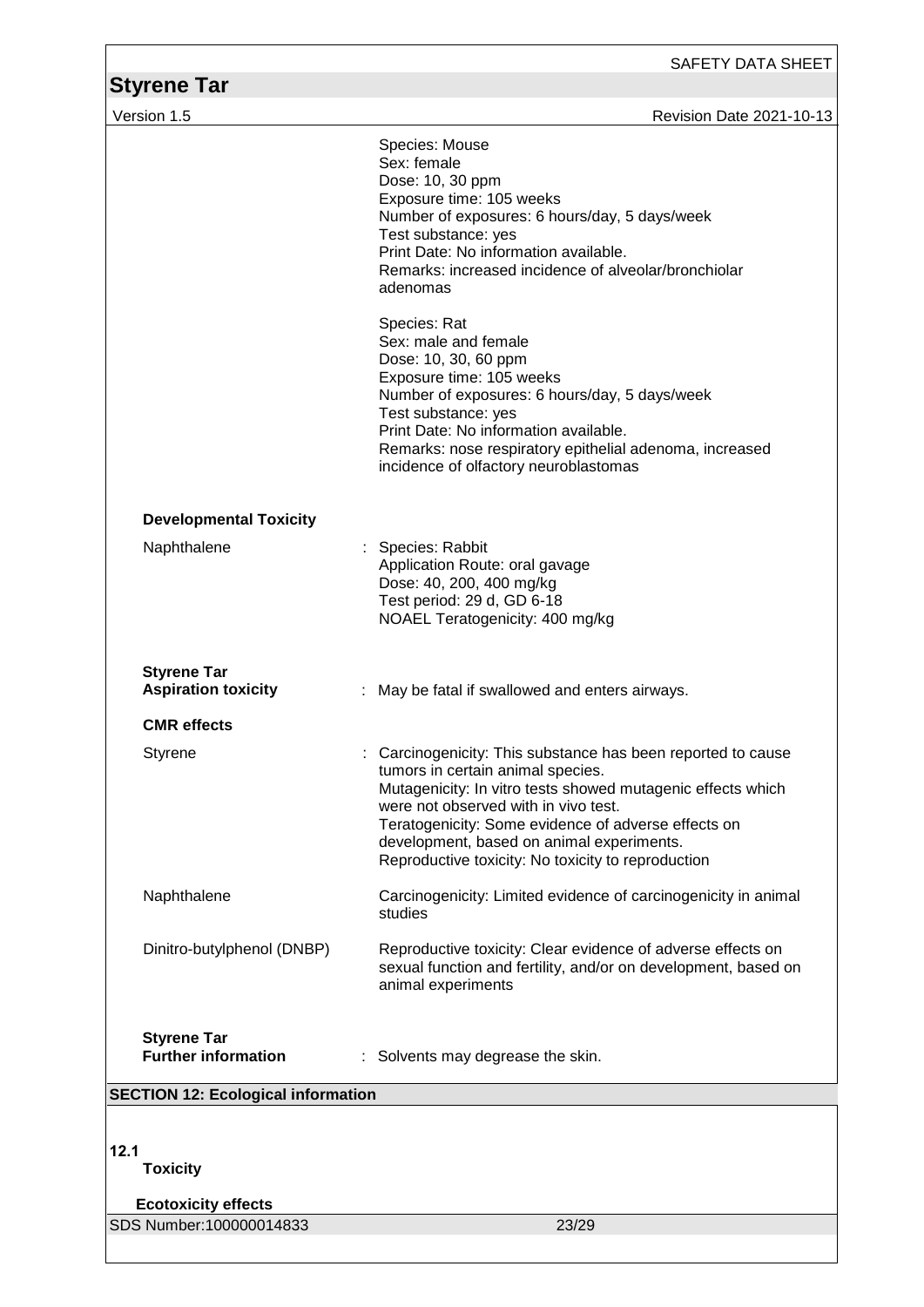| Version 1.5                                         | Revision Date 2021-10-13                                                                                                                                                               |
|-----------------------------------------------------|----------------------------------------------------------------------------------------------------------------------------------------------------------------------------------------|
| <b>Toxicity to fish</b>                             |                                                                                                                                                                                        |
| Diphenylmethane                                     | : LC50: 2,76 mg/l<br>Exposure time: 48 h<br>Species: Oryzias latipes (Orange-red killifish)                                                                                            |
| α-Methylstyrene                                     | NOEC: 2,13 mg/l<br>Exposure time: 96 h<br>Species: Danio rerio (zebra fish)<br>static test Test substance: yes                                                                         |
| <b>Styrene</b>                                      | LC50: 4,02 mg/l<br>Exposure time: 96 h<br>Species: Pimephales promelas (fathead minnow)<br>flow-through test Test substance: yes<br>Toxic to fish.                                     |
| Naphthalene                                         | LC50: 3,2 mg/l<br>Exposure time: 96 h<br>Species: Pimephales promelas (fathead minnow)                                                                                                 |
| 4-tert-Butylcatechol                                | LC50: 0,12 mg/l<br>Exposure time: 96 h<br>Species: Danio rerio (Zebra Fish)<br>Analytical monitoring: yes<br>Test substance: yes<br>Method: OECD Test Guideline 203                    |
| Toxicity to daphnia and other aquatic invertebrates |                                                                                                                                                                                        |
| Phenanthrene                                        | : $0,1 \text{ mg/l}$<br>Exposure time: 96 h<br>Species: Daphnia pulex (Water flea)                                                                                                     |
| α-Methylstyrene                                     | EC50: 1,645 mg/l<br>Exposure time: 48 h<br>Species: Daphnia magna (Water flea)<br>Method: OECD Test Guideline 202                                                                      |
| Styrene                                             | EC50: 4,7 mg/l<br>Exposure time: 48 h<br>Species: Daphnia magna (Water flea)                                                                                                           |
| Naphthalene                                         | flow-through test<br>LC50: 2,16 mg/l<br>Exposure time: 48 h<br>Species: Daphnia magna (Water flea)                                                                                     |
| 4-tert-Butylcatechol                                | EC50: 0,48 mg/l<br>Exposure time: 48 h<br>Species: Daphnia magna (Water flea)<br>semi-static test Analytical monitoring: yes<br>Test substance: yes<br>Method: OECD Test Guideline 202 |
| <b>Toxicity to algae</b>                            |                                                                                                                                                                                        |
| α-Methylstyrene                                     | : EC50: 11,441 mg/l<br>Exposure time: 72 h                                                                                                                                             |
| SDS Number:100000014833                             | 24/29                                                                                                                                                                                  |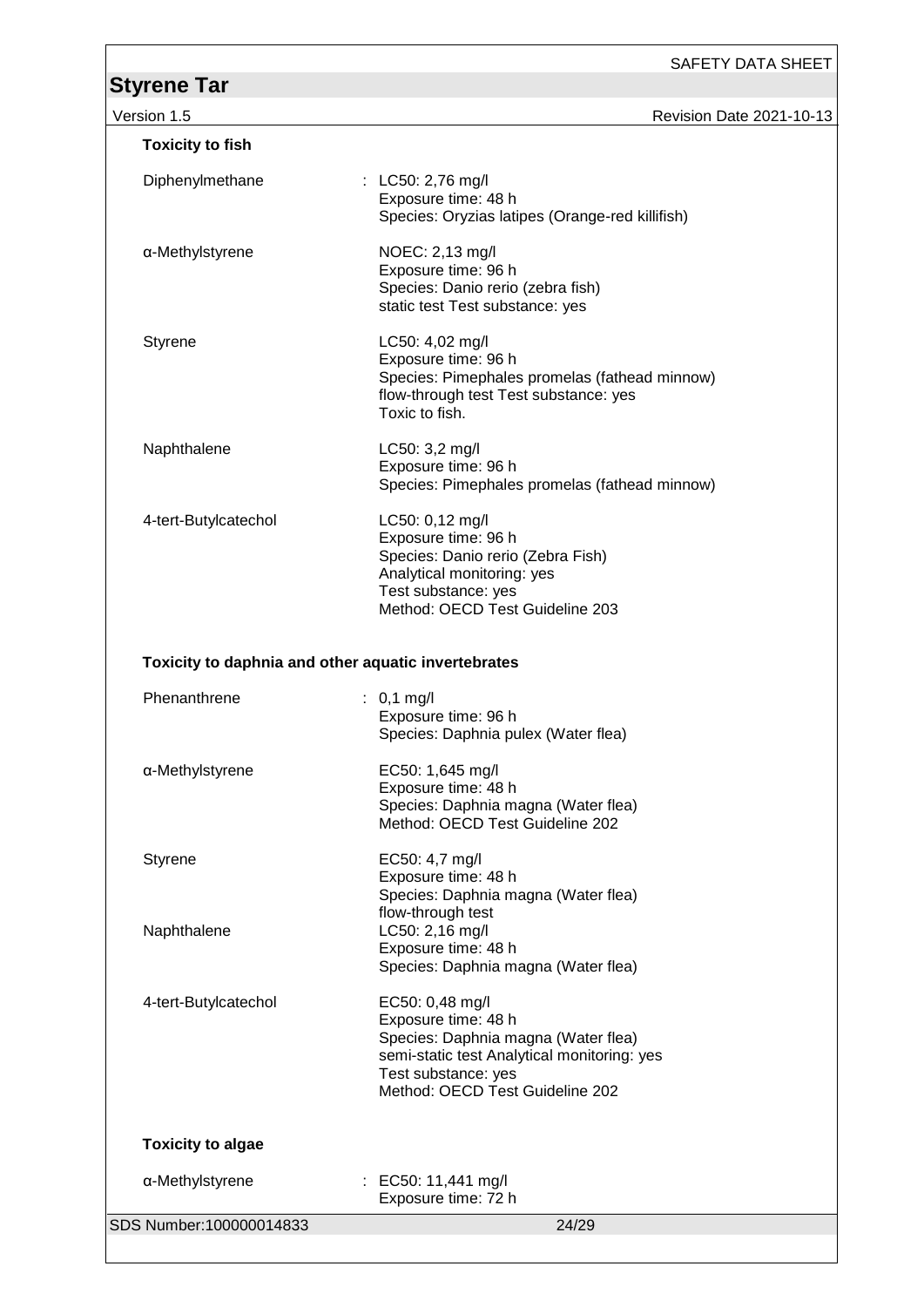|                                                                                                     | SAFETY DATA SHEET                                                                                                                                                                                              |
|-----------------------------------------------------------------------------------------------------|----------------------------------------------------------------------------------------------------------------------------------------------------------------------------------------------------------------|
| <b>Styrene Tar</b>                                                                                  |                                                                                                                                                                                                                |
| Version 1.5                                                                                         | Revision Date 2021-10-13                                                                                                                                                                                       |
|                                                                                                     | Species: Desmodesmus subspicatus (green algae)<br>Test substance: yes<br>Method: OECD Test Guideline 201                                                                                                       |
| <b>Styrene</b>                                                                                      | EC50: 4,9 mg/l<br>Exposure time: 72 h<br>Species: Selenastrum capricornutum (algae)                                                                                                                            |
| Naphthalene                                                                                         | EC50: 2,96 mg/l<br>Exposure time: 48 h<br>Species: Selenastrum capricornutum (algae)                                                                                                                           |
| 4-tert-Butylcatechol                                                                                | EC50: 10,17 mg/l<br>Exposure time: 72 h<br>Species: Pseudokirchneriella subcapitata (green algae)<br>Analytical monitoring: yes<br>Test substance: yes<br>Method: OECD Test Guideline 201<br>Harmful to algae. |
| <b>M-Factor</b>                                                                                     |                                                                                                                                                                                                                |
| Benzene, ethylenated, by-<br>÷<br>products from                                                     | M-Factor (Acute Aquat. Tox.)<br>1<br>M-Factor (Chron. Aquat. Tox.)<br>1                                                                                                                                        |
| <b>Toxicity to bacteria</b>                                                                         |                                                                                                                                                                                                                |
| <b>Styrene</b>                                                                                      | : EC10: 0,28 mg/l<br>Exposure time: 96 h<br>Growth rate<br>Species: Skeletonema costatum (Marine Algae)<br>Test substance: yes                                                                                 |
|                                                                                                     | Toxicity to daphnia and other aquatic invertebrates (Chronic toxicity)                                                                                                                                         |
| <b>Styrene</b>                                                                                      | : NOEC: 1,01 mg/l<br>Exposure time: 21 d<br>Species: Daphnia magna (Water flea)<br>semi-static test<br>Test substance: yes<br>Method: OECD Test Guideline 211                                                  |
| 12.2<br><b>Persistence and degradability</b>                                                        |                                                                                                                                                                                                                |
| Biodegradability                                                                                    | : No data available                                                                                                                                                                                            |
| 12.3<br><b>Bioaccumulative potential</b><br>Elimination information (persistence and degradability) |                                                                                                                                                                                                                |
| <b>Bioaccumulation</b>                                                                              | : No data available                                                                                                                                                                                            |
| 12.4<br><b>Mobility in soil</b>                                                                     |                                                                                                                                                                                                                |
| SDS Number:100000014833                                                                             | 25/29                                                                                                                                                                                                          |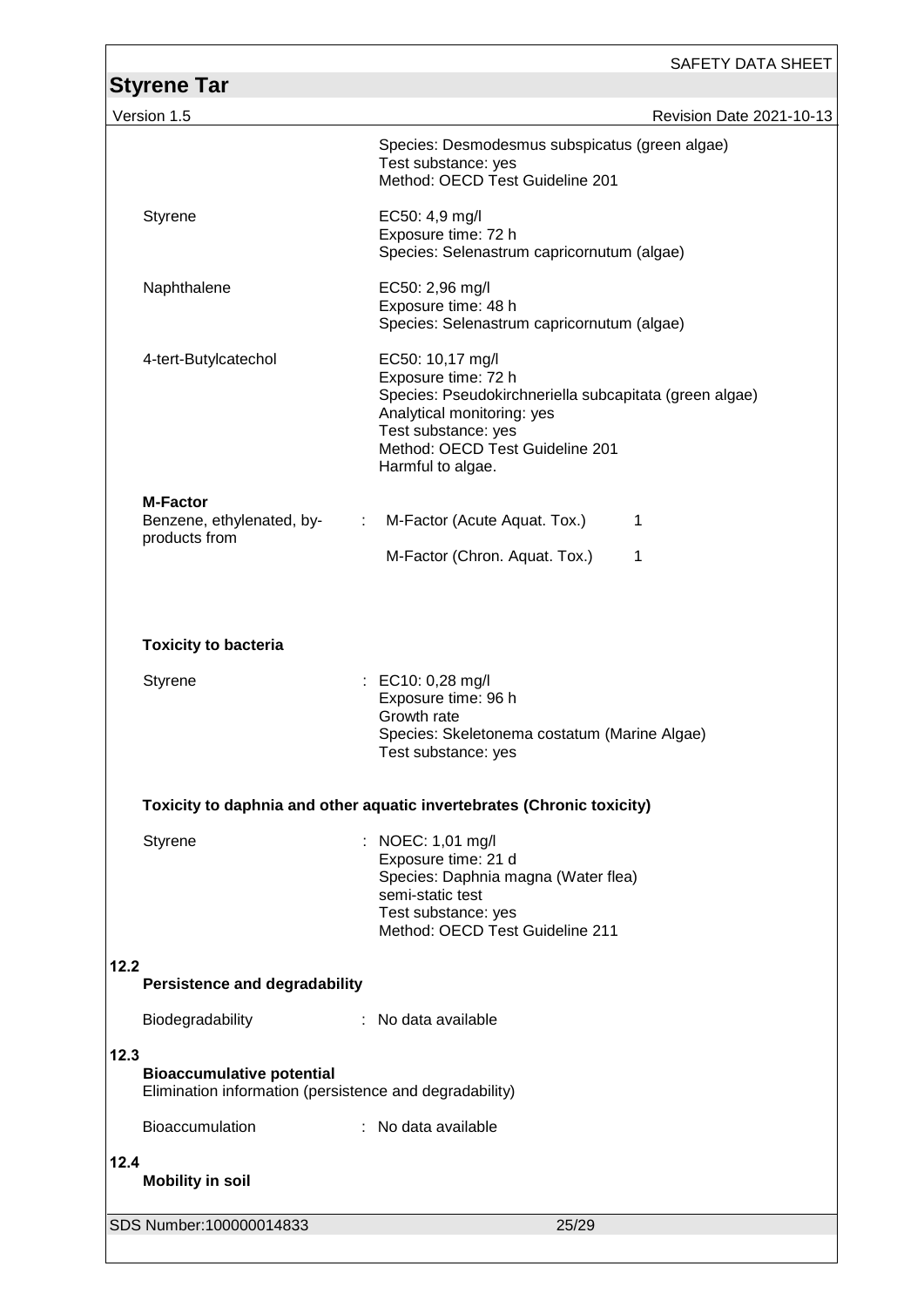|      |                                                                                                                                 | SAFETY DATA SHEET                                                                                                                                                                                                                                                                                                                                                                                                                                                                                                                                                           |
|------|---------------------------------------------------------------------------------------------------------------------------------|-----------------------------------------------------------------------------------------------------------------------------------------------------------------------------------------------------------------------------------------------------------------------------------------------------------------------------------------------------------------------------------------------------------------------------------------------------------------------------------------------------------------------------------------------------------------------------|
|      | <b>Styrene Tar</b>                                                                                                              |                                                                                                                                                                                                                                                                                                                                                                                                                                                                                                                                                                             |
|      | Version 1.5                                                                                                                     | <b>Revision Date 2021-10-13</b>                                                                                                                                                                                                                                                                                                                                                                                                                                                                                                                                             |
|      | Mobility                                                                                                                        | No data available                                                                                                                                                                                                                                                                                                                                                                                                                                                                                                                                                           |
| 12.5 | <b>Results of PBT and vPvB assessment</b><br><b>Results of PBT assessment</b><br>÷.                                             | This substance/mixture contains components considered to<br>be either persistent, bioaccumulative and toxic (PBT), or very<br>persistent and very bioaccumulative (vPvB).                                                                                                                                                                                                                                                                                                                                                                                                   |
| 12.6 | Other adverse effects<br>Additional ecological<br>information                                                                   | : An environmental hazard cannot be excluded in the event of<br>unprofessional handling or disposal., Very toxic to aquatic life<br>with long lasting effects.                                                                                                                                                                                                                                                                                                                                                                                                              |
|      | <b>Ecotoxicology Assessment</b>                                                                                                 |                                                                                                                                                                                                                                                                                                                                                                                                                                                                                                                                                                             |
|      | Short-term (acute) aquatic                                                                                                      | : Very toxic to aquatic life.                                                                                                                                                                                                                                                                                                                                                                                                                                                                                                                                               |
|      | hazard<br>Long-term (chronic) aquatic<br>hazard                                                                                 | : Very toxic to aquatic life with long lasting effects.                                                                                                                                                                                                                                                                                                                                                                                                                                                                                                                     |
|      | <b>SECTION 13: Disposal considerations</b>                                                                                      |                                                                                                                                                                                                                                                                                                                                                                                                                                                                                                                                                                             |
| 13.1 | <b>Waste treatment methods</b><br>disposal facility.                                                                            | The information in this SDS pertains only to the product as shipped.<br>Use material for its intended purpose or recycle if possible. This material, if it must be discarded,<br>may meet the criteria of a hazardous waste as defined by US EPA under RCRA (40 CFR 261) or<br>other State and local regulations. Measurement of certain physical properties and analysis for<br>regulated components may be necessary to make a correct determination. If this material is<br>classified as a hazardous waste, federal law requires disposal at a licensed hazardous waste |
|      | Product                                                                                                                         | The product should not be allowed to enter drains, water<br>courses or the soil. Do not contaminate ponds, waterways or<br>ditches with chemical or used container. Send to a licensed<br>waste management company.                                                                                                                                                                                                                                                                                                                                                         |
|      | Contaminated packaging                                                                                                          | : Empty remaining contents. Dispose of as unused product.<br>Do not re-use empty containers. Do not burn, or use a cutting<br>torch on, the empty drum.                                                                                                                                                                                                                                                                                                                                                                                                                     |
|      | <b>SECTION 14: Transport information</b>                                                                                        |                                                                                                                                                                                                                                                                                                                                                                                                                                                                                                                                                                             |
|      | $14.1 - 14.7$<br><b>Transport information</b><br>shipments in non-bulk packages (see regulatory definition).<br>bill of lading. | The shipping descriptions shown here are for bulk shipments only, and may not apply to<br>Consult the appropriate domestic or international mode-specific and quantity-specific Dangerous<br>Goods Regulations for additional shipping description requirements (e.g., technical name or names,<br>etc.) Therefore, the information shown here, may not always agree with the bill of lading shipping<br>description for the material. Flashpoints for the material may vary slightly between the SDS and the<br>US DOT (UNITED STATES DEPARTMENT OF TRANSPORTATION)        |
|      | SDS Number:100000014833                                                                                                         | UN1993, FLAMMABLE LIQUIDS, N.O.S., (STYRENE, A-METHYLSTYRENE), 3, III, MARINE<br>26/29                                                                                                                                                                                                                                                                                                                                                                                                                                                                                      |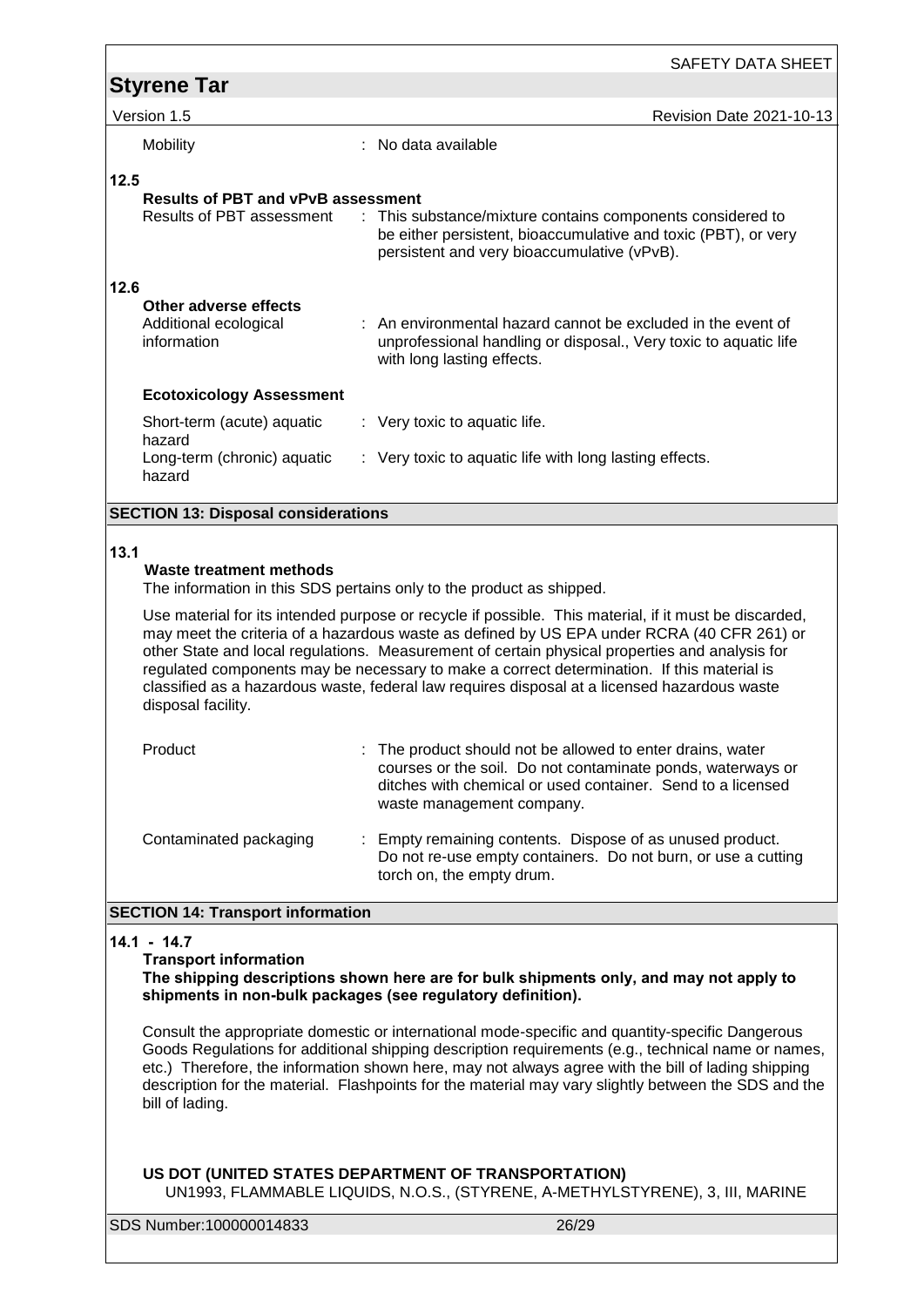# **Styrene Tar**  Version 1.5 **Revision Date 2021-10-13** SDS Number:100000014833 27/29 POLLUTANT, (Α-METHYLSTYRENE, NAPTHALENE), RQ (STYRENE, NAPTHALENE) **IMO / IMDG (INTERNATIONAL MARITIME DANGEROUS GOODS)** UN1993, FLAMMABLE LIQUID, N.O.S., (STYRENE, Α-METHYLSTYRENE), 3, III, (49°C), MARINE POLLUTANT, (STILBENES, PHENANTHRENE) **IATA (INTERNATIONAL AIR TRANSPORT ASSOCIATION)** UN1993, FLAMMABLE LIQUID, N.O.S., (STYRENE, Α-METHYLSTYRENE), 3, III **ADR (AGREEMENT ON DANGEROUS GOODS BY ROAD (EUROPE))** UN1993, FLAMMABLE LIQUID, N.O.S., (STYRENE, Α-METHYLSTYRENE), 3, III, (D/E), ENVIRONMENTALLY HAZARDOUS, (STILBENES, PHENANTHRENE) **RID (REGULATIONS CONCERNING THE INTERNATIONAL TRANSPORT OF DANGEROUS GOODS (EUROPE))** UN1993, FLAMMABLE LIQUID, N.O.S., (STYRENE, Α-METHYLSTYRENE), 3, III, ENVIRONMENTALLY HAZARDOUS, (STILBENES, PHENANTHRENE) **ADN (EUROPEAN AGREEMENT CONCERNING THE INTERNATIONAL CARRIAGE OF DANGEROUS GOODS BY INLAND WATERWAYS)** UN1993, FLAMMABLE LIQUID, N.O.S., (STYRENE, Α-METHYLSTYRENE), 3, III, ENVIRONMENTALLY HAZARDOUS, (STILBENES, PHENANTHRENE) **Maritime transport in bulk according to IMO instruments SECTION 15: Regulatory information 15.1 Safety, health and environmental regulations/legislation specific for the substance or mixture National legislation** Commission Regulation (EU) 2015/830 of 28 May 2015 amending Regulation (EC) No 1907/2006 of the European Parliament and of the Council on the Registration, Evaluation, Authorisation and Restriction of Chemicals (REACH) **15.2 Major Accident Hazard Legislation** : ZEU\_SEVES3 Update: FLAMMABLE LIQUIDS P5c Quantity 1: 5.000 t Quantity 2: 50.000 t : ZEU\_SEVES3 Update: ENVIRONMENTAL HAZARDS E1 Quantity 1: 100 t Quantity 2: 200 t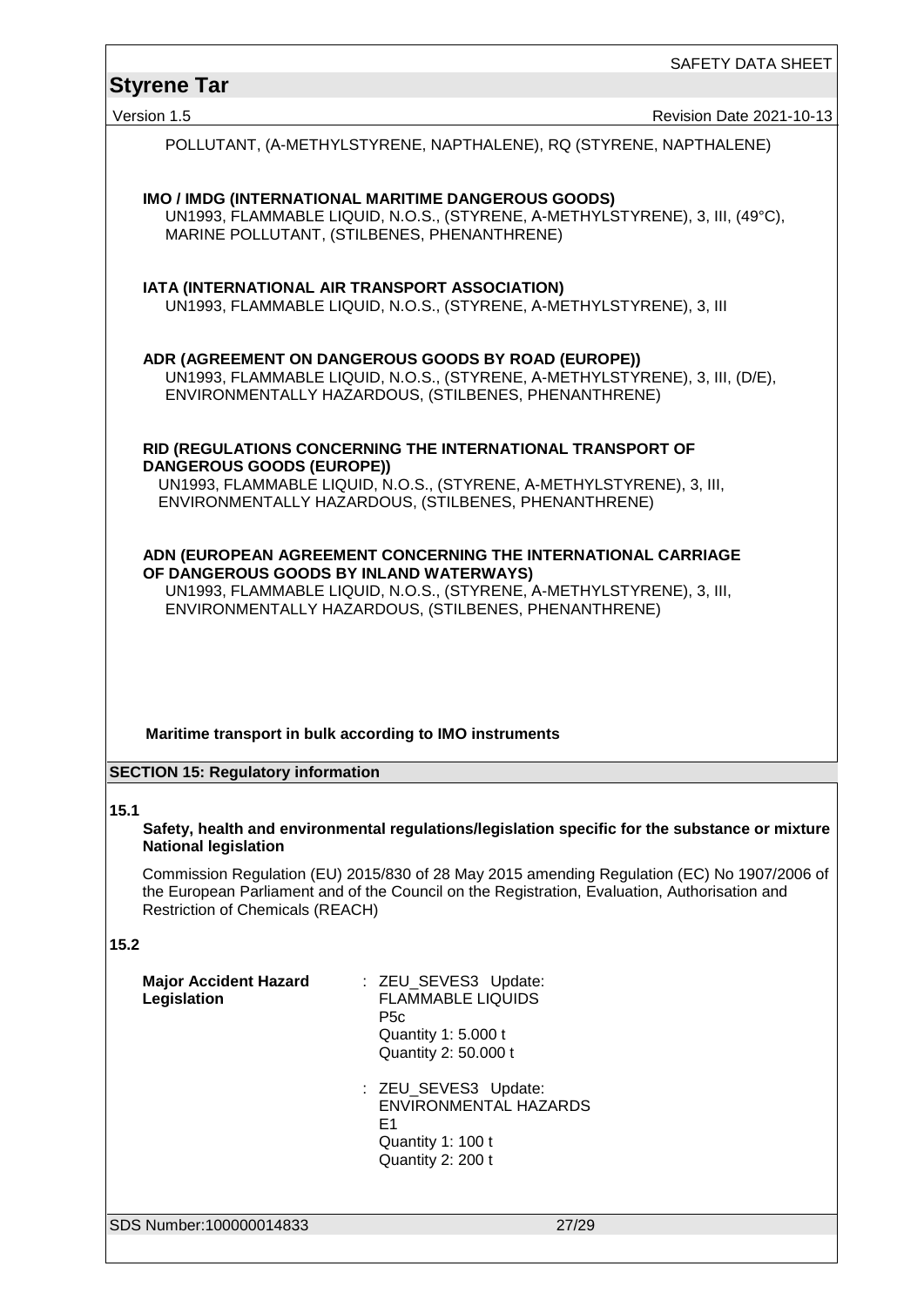| Version 1.5                |                                                                      |                      |                       | Revision Date 2021-10-13                                                                            |
|----------------------------|----------------------------------------------------------------------|----------------------|-----------------------|-----------------------------------------------------------------------------------------------------|
| <b>Notification status</b> |                                                                      |                      |                       |                                                                                                     |
| Europe REACH               |                                                                      |                      |                       | Not in compliance with the inventory                                                                |
| Switzerland CH INV         |                                                                      |                      |                       | Not in compliance with the inventory                                                                |
|                            | United States of America (USA)                                       |                      | Not On TSCA Inventory |                                                                                                     |
| <b>TSCA</b>                |                                                                      |                      |                       |                                                                                                     |
| Canada DSL                 |                                                                      |                      |                       | This product contains one or several components that                                                |
|                            |                                                                      |                      |                       | are not on the Canadian DSL nor NDSL.                                                               |
| Other AIIC                 |                                                                      |                      |                       | Not in compliance with the inventory                                                                |
| New Zealand NZIoC          |                                                                      |                      |                       | Not in compliance with the inventory                                                                |
| Japan ENCS                 |                                                                      |                      |                       | Not in compliance with the inventory                                                                |
| Korea KECI                 |                                                                      |                      |                       | Not in compliance with the inventory                                                                |
| Philippines PICCS          |                                                                      |                      |                       | Not in compliance with the inventory                                                                |
| Taiwan TCSI                |                                                                      |                      |                       | Not in compliance with the inventory                                                                |
| China IECSC                |                                                                      |                      |                       | Not in compliance with the inventory                                                                |
|                            | <b>SECTION 16: Other information</b>                                 |                      |                       |                                                                                                     |
|                            |                                                                      |                      |                       |                                                                                                     |
| <b>NFPA Classification</b> |                                                                      | : Health Hazard: 2   |                       |                                                                                                     |
|                            |                                                                      | Fire Hazard: 2       |                       |                                                                                                     |
|                            |                                                                      | Reactivity Hazard: 0 |                       | $\overline{2}$                                                                                      |
|                            |                                                                      |                      |                       |                                                                                                     |
|                            |                                                                      |                      |                       |                                                                                                     |
|                            |                                                                      |                      |                       | $\overline{2}$<br>$\boldsymbol{0}$                                                                  |
|                            |                                                                      |                      |                       |                                                                                                     |
|                            |                                                                      |                      |                       |                                                                                                     |
|                            |                                                                      |                      |                       |                                                                                                     |
|                            |                                                                      |                      |                       |                                                                                                     |
| <b>Further information</b> |                                                                      |                      |                       |                                                                                                     |
| Legacy SDS Number          |                                                                      |                      |                       |                                                                                                     |
|                            |                                                                      |                      |                       |                                                                                                     |
|                            | ÷.                                                                   | JCP00004             |                       |                                                                                                     |
|                            |                                                                      |                      |                       |                                                                                                     |
|                            |                                                                      |                      |                       |                                                                                                     |
|                            |                                                                      |                      |                       |                                                                                                     |
|                            |                                                                      |                      |                       | Significant changes since the last version are highlighted in the margin. This version replaces all |
| previous versions.         |                                                                      |                      |                       |                                                                                                     |
|                            |                                                                      |                      |                       |                                                                                                     |
|                            | The information in this SDS pertains only to the product as shipped. |                      |                       |                                                                                                     |
|                            |                                                                      |                      |                       | The information provided in this Safety Data Sheet is correct to the best of our knowledge,         |
|                            |                                                                      |                      |                       | information and belief at the date of its publication. The information given is designed only as a  |
|                            |                                                                      |                      |                       | guidance for safe handling, use, processing, storage, transportation, disposal and release and is   |
|                            |                                                                      |                      |                       | not to be considered a warranty or quality specification. The information relates only to the       |
|                            |                                                                      |                      |                       | specific material designated and may not be valid for such material used in combination with any    |
|                            | other materials or in any process, unless specified in the text.     |                      |                       |                                                                                                     |
|                            |                                                                      |                      |                       |                                                                                                     |
| <b>ACGIH</b>               | American Conference of                                               |                      | LD50                  | Key or legend to abbreviations and acronyms used in the safety data sheet<br>Lethal Dose 50%        |
|                            | Government Industrial Hygienists                                     |                      |                       |                                                                                                     |
| <b>AICS</b>                | Australia, Inventory of Chemical                                     |                      | <b>LOAEL</b>          | Lowest Observed Adverse Effect                                                                      |
|                            | Substances                                                           |                      |                       | Level                                                                                               |
| <b>DSL</b>                 | Canada, Domestic Substances                                          |                      | <b>NFPA</b>           | National Fire Protection Agency                                                                     |
| <b>NDSL</b>                | List<br>Canada, Non-Domestic                                         |                      | <b>NIOSH</b>          |                                                                                                     |
|                            | Substances List                                                      |                      |                       | Safety & Health                                                                                     |
| <b>CNS</b>                 | <b>Central Nervous System</b>                                        |                      | <b>NTP</b>            | <b>National Toxicology Program</b>                                                                  |
| CAS                        | <b>Chemical Abstract Service</b>                                     |                      | <b>NZIoC</b>          | National Institute for Occupational<br>New Zealand Inventory of                                     |
|                            |                                                                      |                      |                       | Chemicals                                                                                           |
| <b>EC50</b>                | <b>Effective Concentration</b>                                       |                      | <b>NOAEL</b>          | No Observable Adverse Effect                                                                        |
|                            |                                                                      |                      |                       | Level                                                                                               |
| <b>EC50</b>                | <b>Effective Concentration 50%</b>                                   |                      | <b>NOEC</b>           |                                                                                                     |
| <b>EGEST</b>               | <b>EOSCA Generic Exposure</b><br>Scenario Tool                       |                      | <b>OSHA</b>           | No Observed Effect Concentration<br>Occupational Safety & Health<br>Administration                  |
| SDS Number:100000014833    |                                                                      |                      |                       | 28/29                                                                                               |

 $\Gamma$